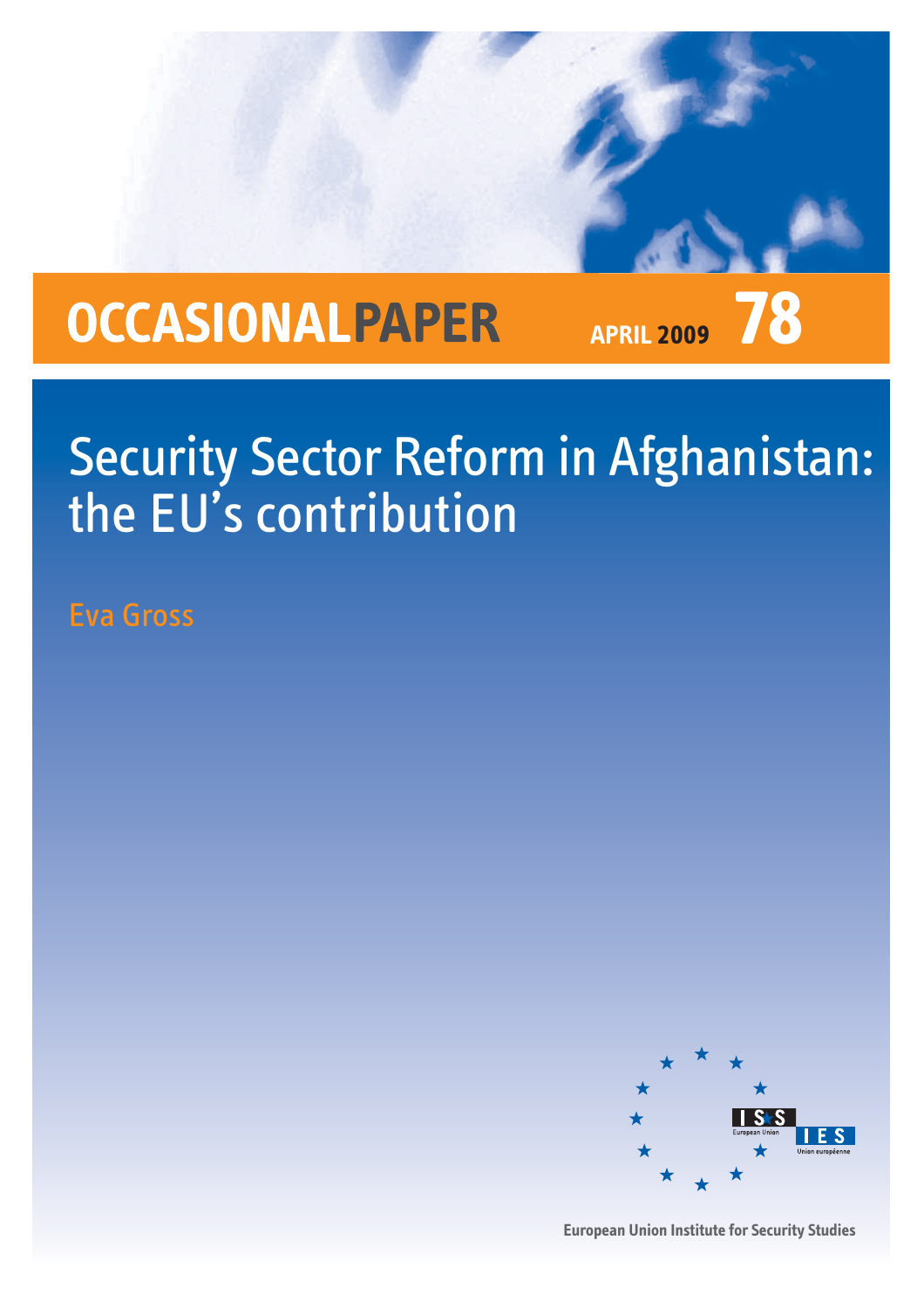#### The Institute for Security Studies (EUISS)

was created in January 2002 as a Paris-based autonomous agency of the European Union. Following an EU Council Joint Action of 20 July 2001, modified by the Joint Action of 21 December 2006, it is now an integral part of the new structures that will support the further development of the CFSP/ESDP. The Institute's core mission is to provide analyses and recommendations that can be of use and relevance to the formulation of EU policies. In carrying out that mission, it also acts as an interface between experts and decision-makers at all levels.

#### The Occasional Papers

are essays or reports that the Institute considers should be made available as a contribution to the debate on topical issues relevant to European security. They may be based on work carried out by researchers granted awards by the EUISS, on contributions prepared by external experts, and on collective research projects or other activities organised by (or with the support of) the Institute. They reflect the views of their authors, not those of the Institute.

*Occasional Papers* will be available on request in the language – either English or French – used by authors.

They will also be accessible via the Institute's website: **www.iss.europa.eu**

#### **European Union Institute for Security Studies**

**Director: Álvaro de Vasconcelos**

© EU Institute for Security Studies 2009. All rights reserved. No part of this publication may be reproduced, stored in a retrieval system or transmitted in any form or by any means, electronic, mechanical, photocopying, recording or otherwise without the prior permission of the EU Institute for Security Studies.

ISBN 978-92-9198-138-0

ISSN 1608-5000

QN-AB-09-078-EN-C

Published by the EU Institute for Security Studies and printed in Condé-sur-Noireau (France) by Corlet Imprimeur, graphic design by: Hanno Ranck in cooperation with Metropolis (Lisbon).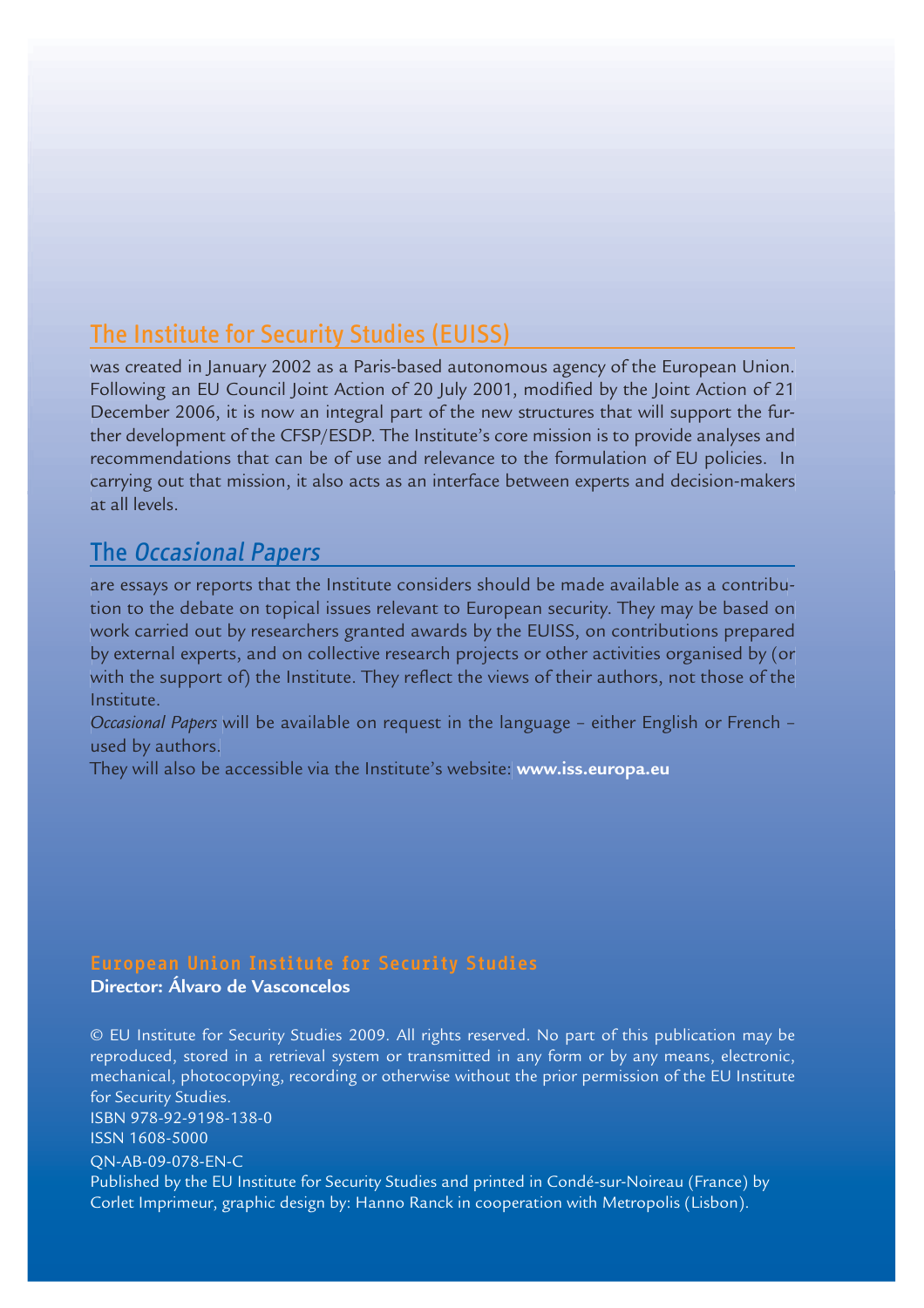# **OCCASIONAL PAPER**

**APRIL 2009 78** 

# **Security Sector Reform in** Afghanistan: the EU's contribution

Eva Gross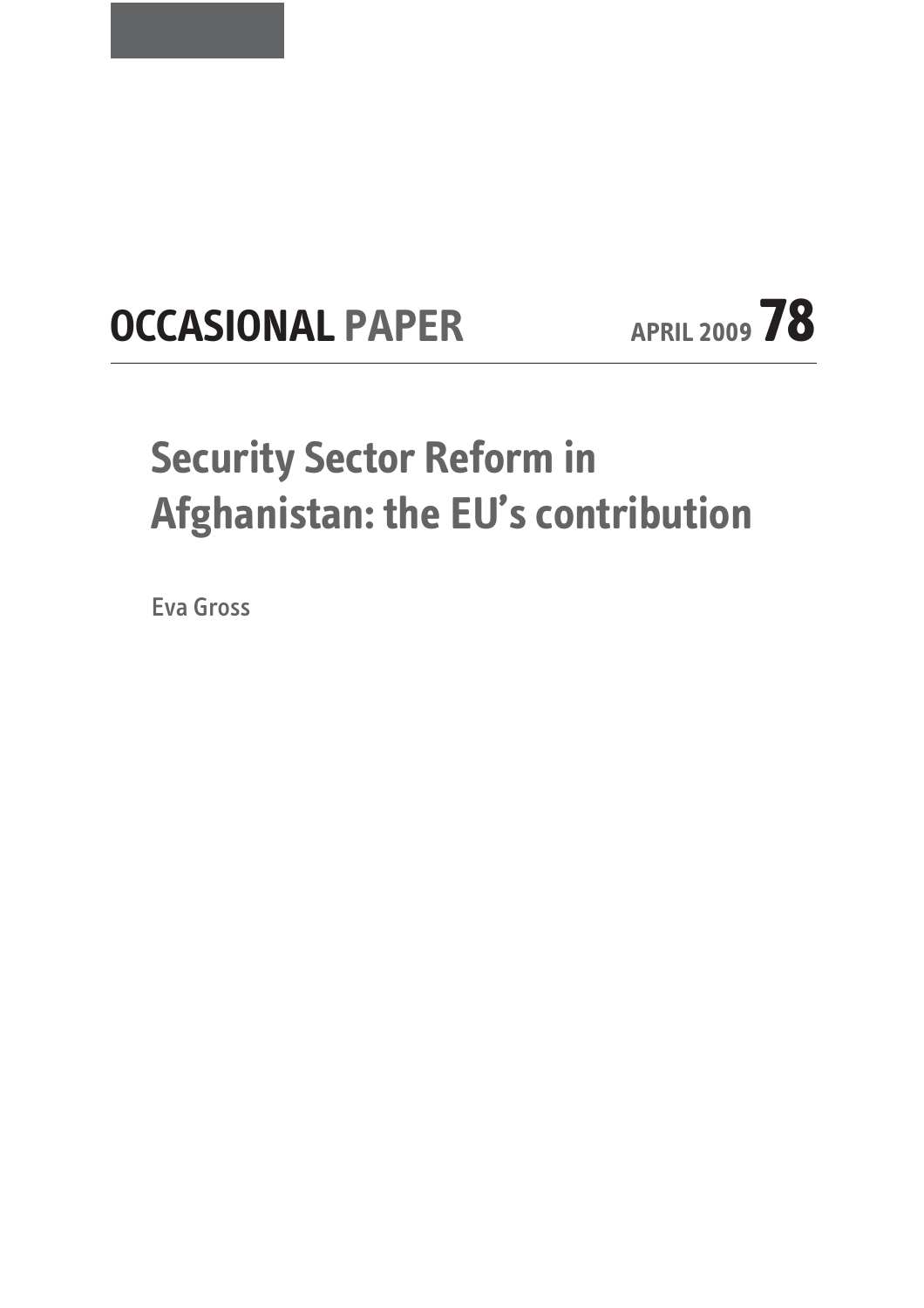### **The author**

Eva Gross is Senior Research Fellow for European Foreign and Security Policy at the Institute for European Studies, Free University Brussels. She was a Visiting Fellow at the EU Institute for Security Studies during spring 2008.

#### Acknowledgements

The author is particularly grateful to Giovanni Grevi of the EUISS for his support, but also to Damien Helly, Luis Peral, Walter Posch and Marcin Zaborowski for their comments and input at various stages of this research. Thanks are due to those officials in Brussels and Kabul who made themselves available to discuss aspects of EU policy towards Afghanistan. Lastly, the author wishes to thank Álvaro de Vasconcelos for the opportunity to spend part of 2008 at the EUISS and the entire EUISS staff for making her stay an intellectually stimulating and enjoyable experience.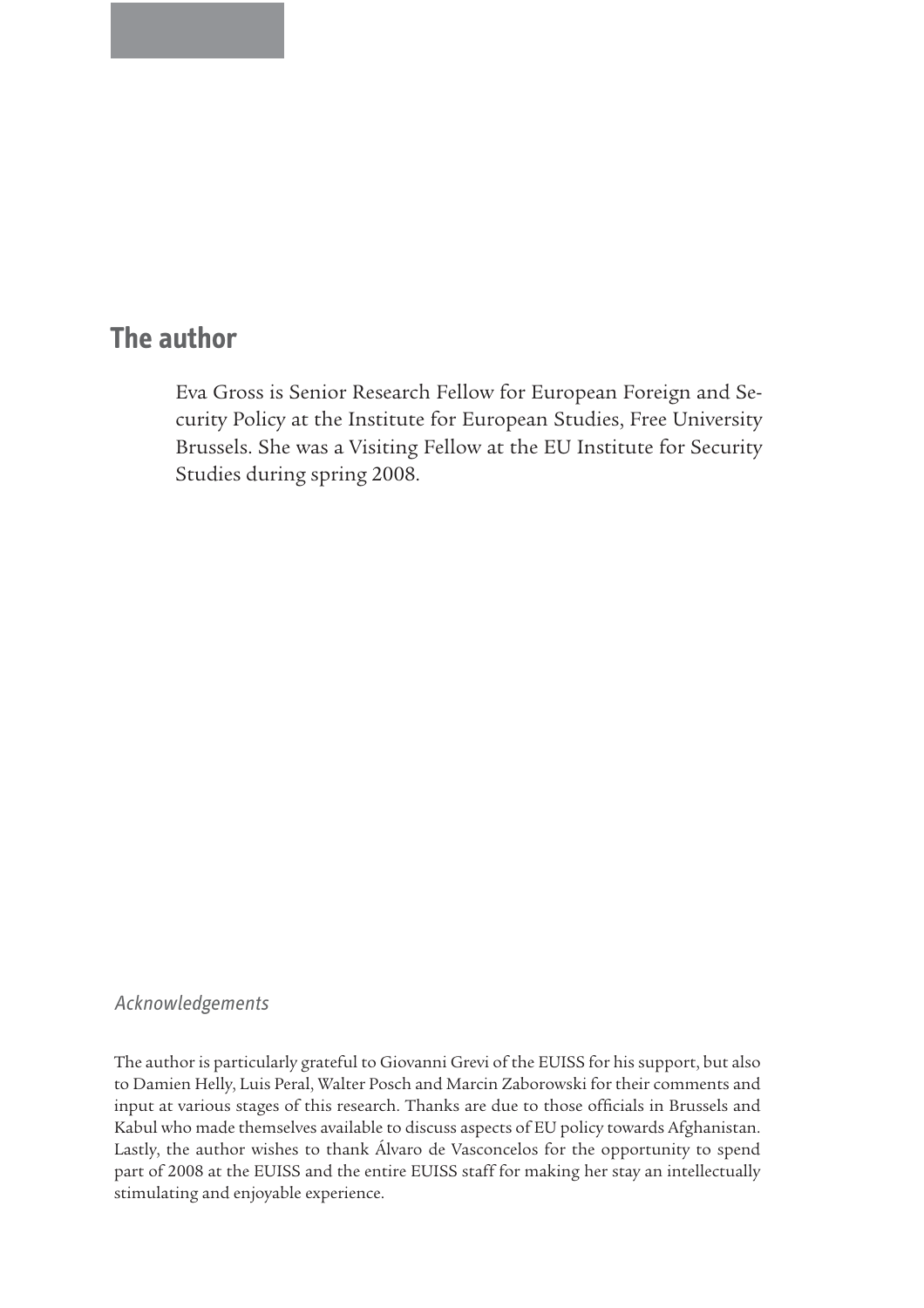## **Contents**

| <b>Summary</b><br>Introduction                                          |    |
|-------------------------------------------------------------------------|----|
|                                                                         |    |
| $SSR$ – the emergence of a concept                                      | 9  |
| The EU and SSR                                                          | 10 |
| Locating SSR and EUPOL Afghanistan in a broader strategic context<br>2. | 13 |
| A fragmented international presence                                     | 13 |
| Afghan realities: local challenges for Security Sector Reform<br>3.     | 17 |
| Rebuilding the Afghan state: structures and legitimacy                  | 18 |
| The EU in Afghanistan: the record to date                               | 21 |
| <b>EU Member States</b>                                                 | 22 |
| The challenge of police reform<br>5.                                    | 25 |
| The state of the Afghan police                                          | 25 |
| Police reform: the actors involved                                      | 26 |
| Achieving EUPOL's tasks: challenges ahead                               | 31 |
| Linking police and justice reform                                       | 35 |
| The challenge of justice reform<br>6.                                   | 37 |
| The state of Afghanistan's justice sector                               | 37 |
| Justice reform: actors and issues                                       | 38 |
| Reform efforts to date: the state of play                               | 39 |
| The role of the Commission                                              | 40 |
| Conclusion                                                              | 43 |
| Annex                                                                   | 47 |
| <b>Abbreviations</b>                                                    | 47 |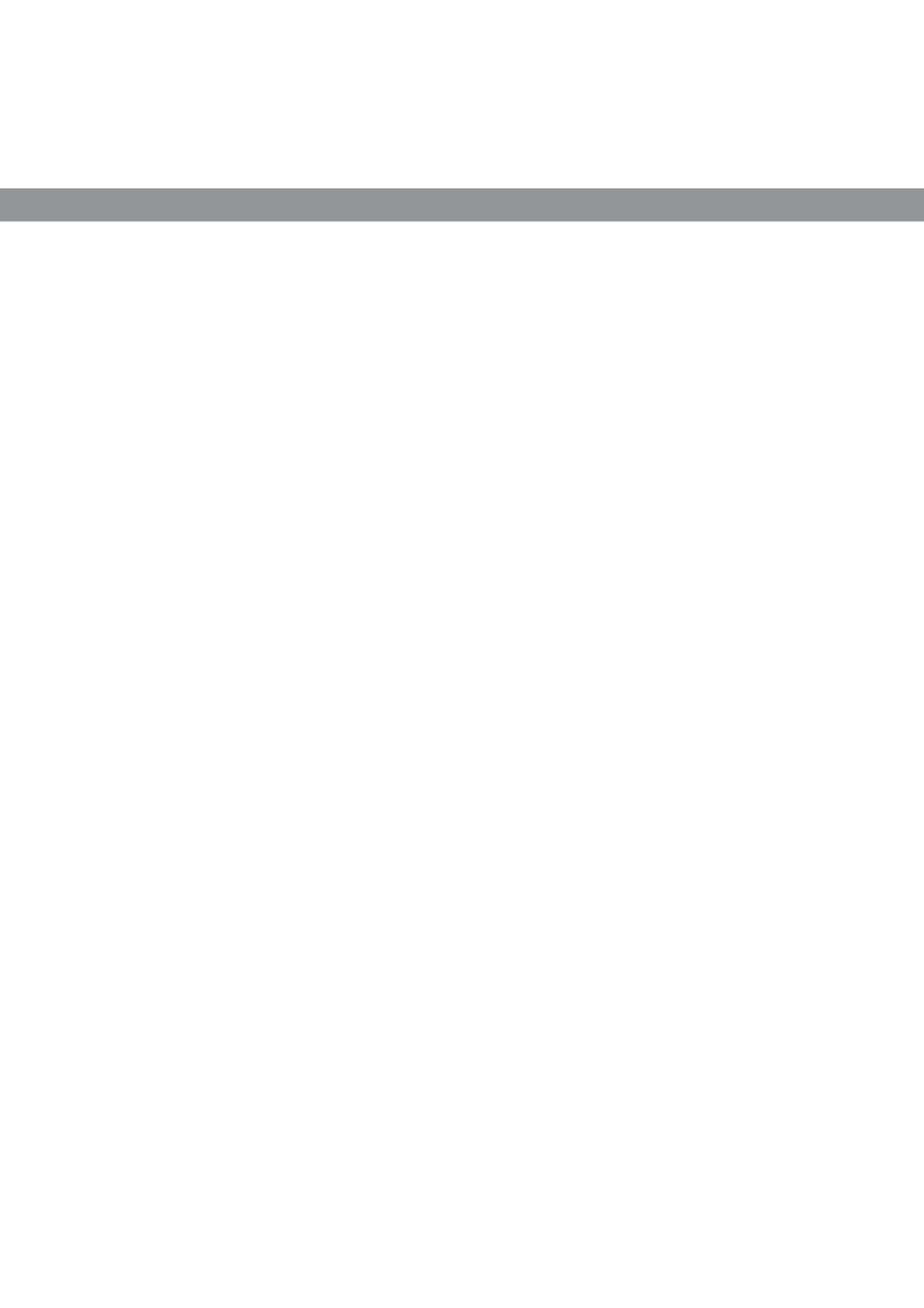## <span id="page-6-0"></span>**Summary**

The EU engages in aspects of Security Sector Reform (SSR) through EUPOL Afghanistan, the police mission launched in 2007, and through the European Commission's contributions to justice reform in the country. Based on an analysis of past efforts at police reform by the EU and other European and international actors, this *Occasional Paper* identifies a set of internal and external coordination challenges that hamper mission success.

Internally, institutional constraints have meant that the coordination of EU instruments has been difficult to achieve. Member States, meanwhile, have until recently focused primarily on bilateral contributions to police and justice reform in the case of Germany and Italy, respectively, or on their military contributions to the International Security Assistance Force (ISAF). Externally, the resource gap and differing philosophies underlying police reform on the part of the US (the biggest contributor to police reform) and the EU have meant that coordination has been lacking, and existing coordination bodies unable to fulfil their tasks.

Limited resources deployed in pursuit of police reform exacerbate these difficulties as inadequate commitments of political, material and personnel resources all too often translate into a loss of political influence at the strategic level.

The paper therefore argues that only by improving coordination and by increasing resources and efforts at formulating and implementing joint strategies will the EU and its Member States have a positive impact on SSR in Afghanistan. Given the deteriorating conditions in the country, the upcoming presidential elections, and a renewed focus on Afghanistan on the part of the US administration, the EU and its Member States would do well to step up their efforts and their commitment to reforming Afghanistan's police and justice system.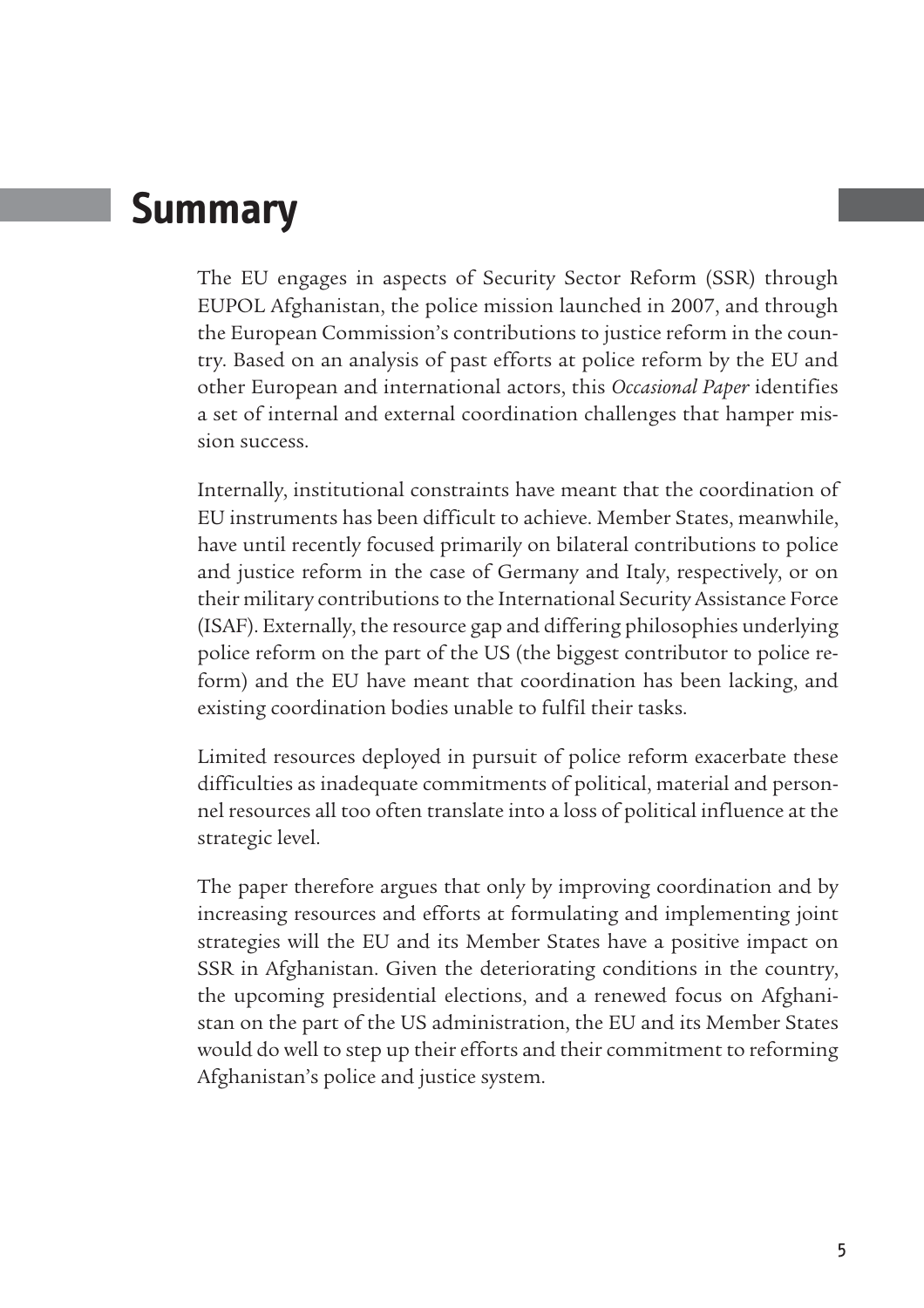a sa kacamatan ing Kabupatèn Kabupatèn Kabupatèn Kabupatèn Kabupatèn Kabupatèn Kabupatèn Kabupatèn Kabupatèn K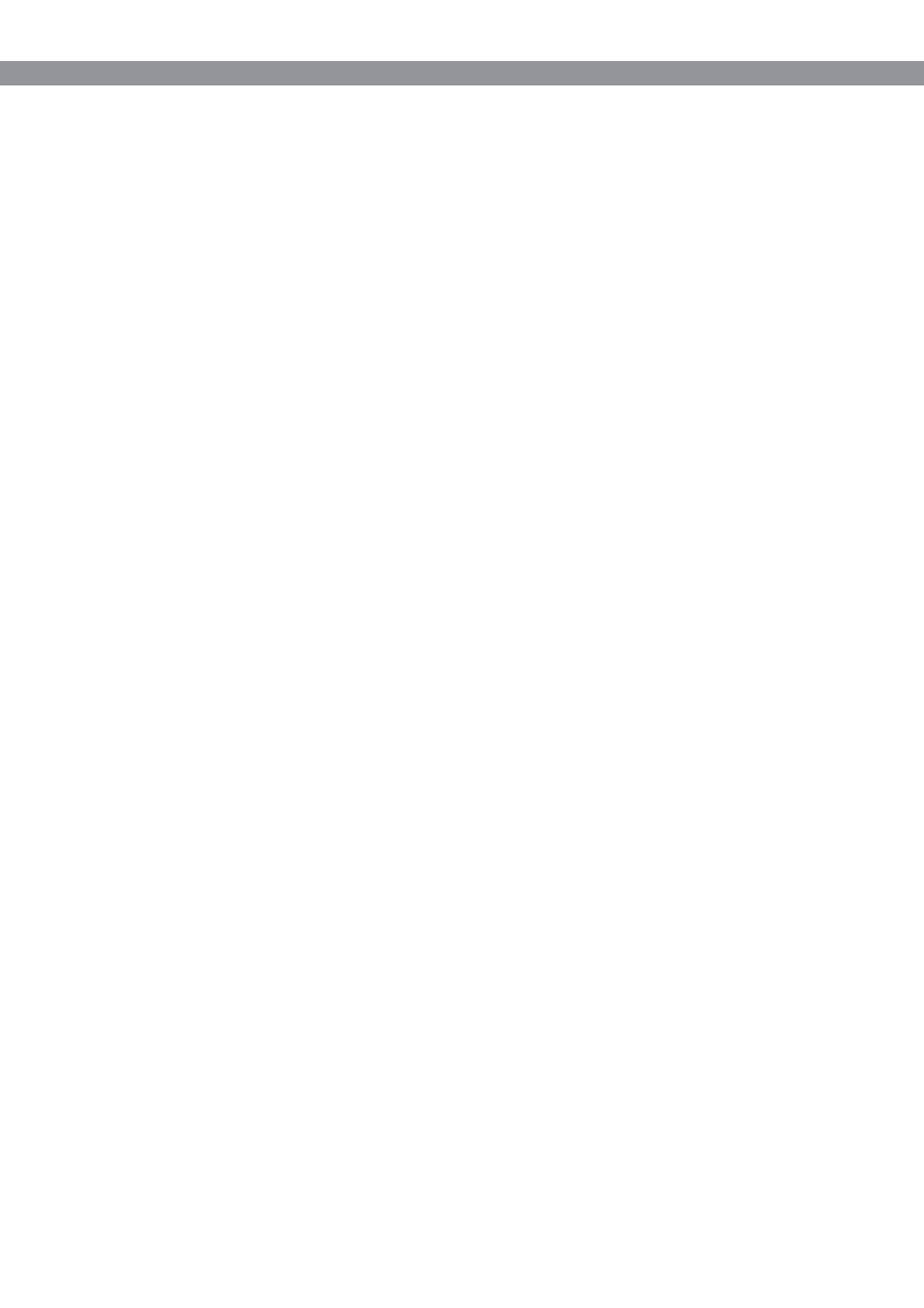## <span id="page-8-0"></span>**Introduction**

The international community has been engaged in the reconstruction of Afghanistan since the fall of the Taliban in 2001. Following the election of an Afghan government in 2004, individual countries and international institutions forged a new partnership – the Afghanistan Compact – at the London Conference in 2006 to follow up on the Bonn process. The Afghanistan Compact seeks 'to continue in the spirit of the Bonn, Tokyo and Berlin conferences, to work toward a stable and prosperous Afghanistan, with good governance and human rights protection for all under the rule of law'.<sup>1</sup> Based on the Afghanistan Compact, the EU has outlined its current approach to Afghanistan, which includes formalised bilateral cooperation and commitments. In June 2007 the EU stepped up its commitment with the launch of a police mission, EUPOL Afghanistan, which complements the work of the EU Special Representative, the EC Delegation in Kabul, and that of individual EU Member States active in the International Security Assistance Force (ISAF).

It is widely acknowledged that the security situation in Afghanistan is deteriorating and that the fragmentation and lack of overall strategy in the approach of the national and international actors engaged in the country have put the success of international efforts at reconstructing Afghanistan at risk. Much has been said about the need to define a common strategy, to step up military commitments, and to increase international coordination.2 It has equally been noted that, in addition to providing security, strengthening governance has to be a key priority for international engagement in Afghanistan.<sup>3</sup> In this context, this paper focuses on efforts to promote 'good governance under the rule of law' and on the actual and the potential contributions that the EU can make to meet this specific objective of the Afghanistan Compact.

The paper analyses the evolution and the impact of EU Security Sector Reform (SSR) policies in Afghanistan in the area of police and justice re-

<sup>1. &#</sup>x27;Building on Success: The London Conference on Afghanistan', The Afghanistan Compact, London, 31 January – 1 February 2006. See: http://www.nato.int/isaf/docu/epub/pdf/afghanistan\_compact.pdf.

<sup>2.</sup> See International Crisis Group, 'Afghanistan: The Need for International Resolve', *Asia Report* no. 145, 6 February 2008.

<sup>3.</sup> Paddy Ashdown, 'A strategy to save Afghanistan', *Financial Times*, 13 February 2008, p. 9.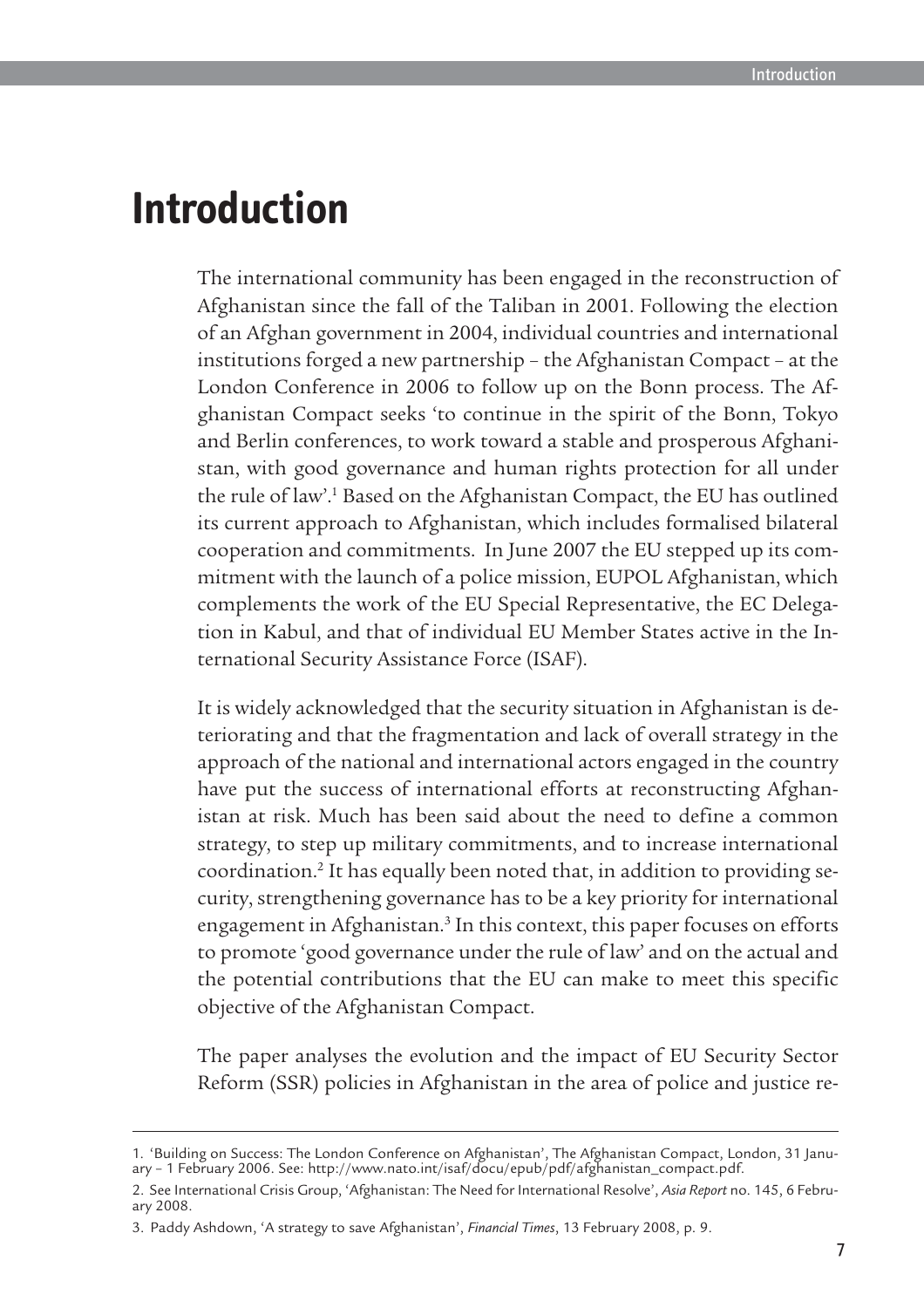form. It shows that the EU has at its disposal instruments that, if properly applied, can make a positive contribution to strengthening governance and the rule of law in Afghanistan but argues that the future success of EU efforts hinges not only on the extent and quality but also on the coordination of material and political commitments. While the particular Afghan context entails considerable challenges for the successful implementation of SSR policies, the fragmentation of international but also European efforts and a lack of strategic unity or vision have considerably complicated matters. The magnitude of the challenge of state and institution-building in Afghanistan also means that the international community – and, therefore, the EU – has to prepare for a long-term commitment to state-building in Afghanistan.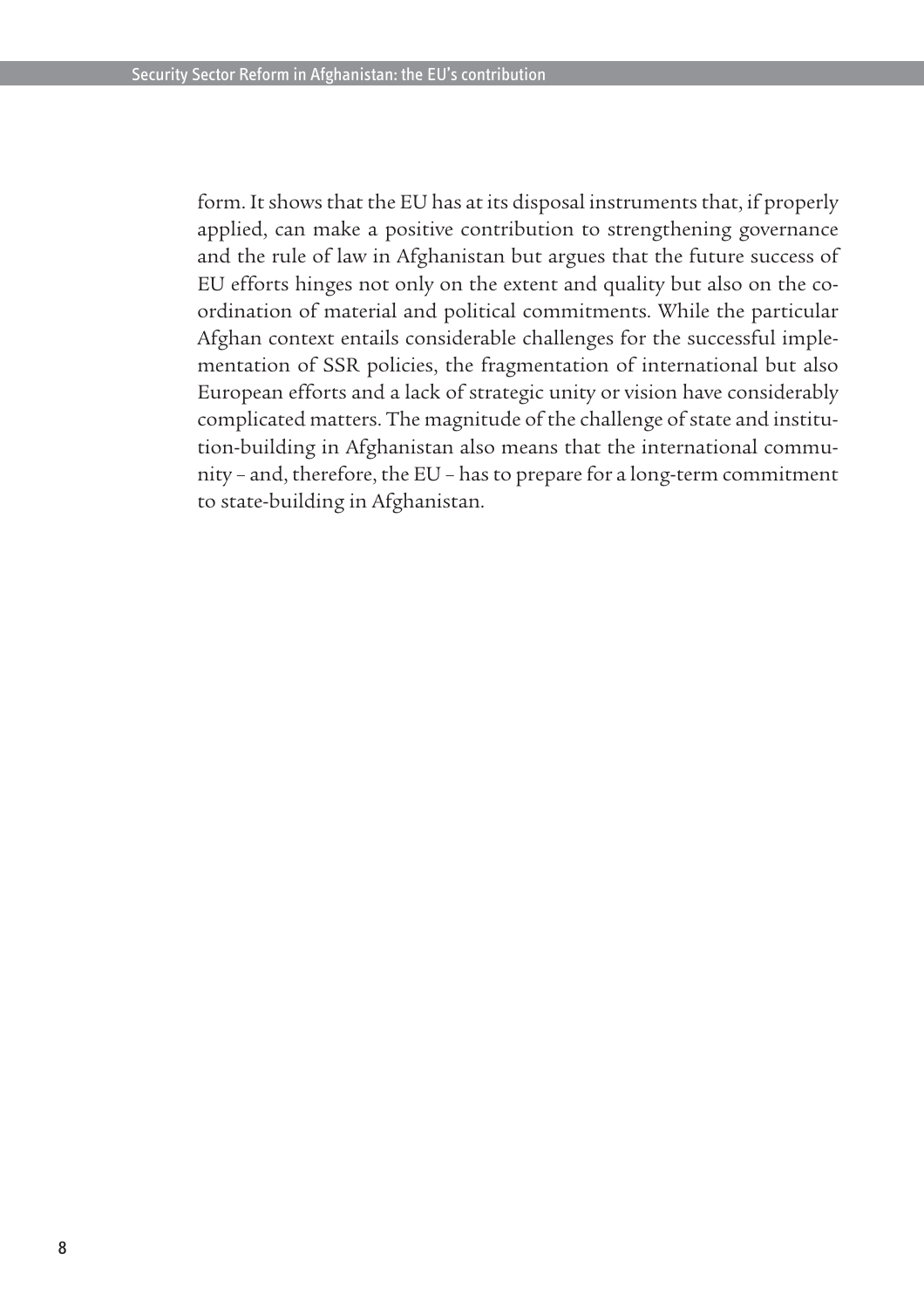# <span id="page-10-0"></span>**1. The EU and Security Sector Reform:** the emergence of a policy field

State failure and the resulting humanitarian emergencies have since the end of the Cold War become a key concern for the international community. The conflicts in the 1990s, particularly Bosnia and Somalia, signalled a shift in the nature of war away from interstate war and towards the blurring of boundaries between 'traditional' interstate war, internecine conflicts, organised crime, terrorist activities and large-scale violations of human rights.4 The attacks of 11 September 2001 and the war on terror have since reinforced the conceptual connection between weak or failed states and security as well as international terrorism – and have moved preventing state-failure and (re-)building failed or failing states to the top of the agenda for international crisis management policies. Unsurprisingly, the 2003 European Security Strategy (ESS) lists state failure as one of the key threats facing Europe.

### **SSR** – the emergence of a concept

The main challenges in rebuilding state structures in the context of failed states include restoring legitimacy and control of the use of force to public authorities as well as establishing the rule of law. A functioning security and justice sector is a key measure for stability. In this context, Security Sector Reform (SSR) has become a key concept for improving governance in post-conflict countries. Importantly, SSR constitutes a holistic approach in that it focuses not only on integrating defence, police, intelligence and judicial reform, but also on a normative commitment to the consolidation of democracy and to the promotion of human rights and of principles of good governance – including accountability and transparency.5 Key SSR activities thus include reforming security institutions, strengthening control mechanisms, and restructuring the security sector. According to OECD guidelines – which the EU has adopted – the security sector can be defined to include, among other factors:

<sup>4.</sup> Mary Kaldor, *New and Old Wars* (Cambridge: Polity Press, 2006).

<sup>5.</sup> Heiner Hänggi and Fred Tanner, 'Promoting security sector governance in the EU's neighbourhood', *Chaillot Paper* no. 80 (Paris: EU Institute for Security Studies, July 2005), p. 17.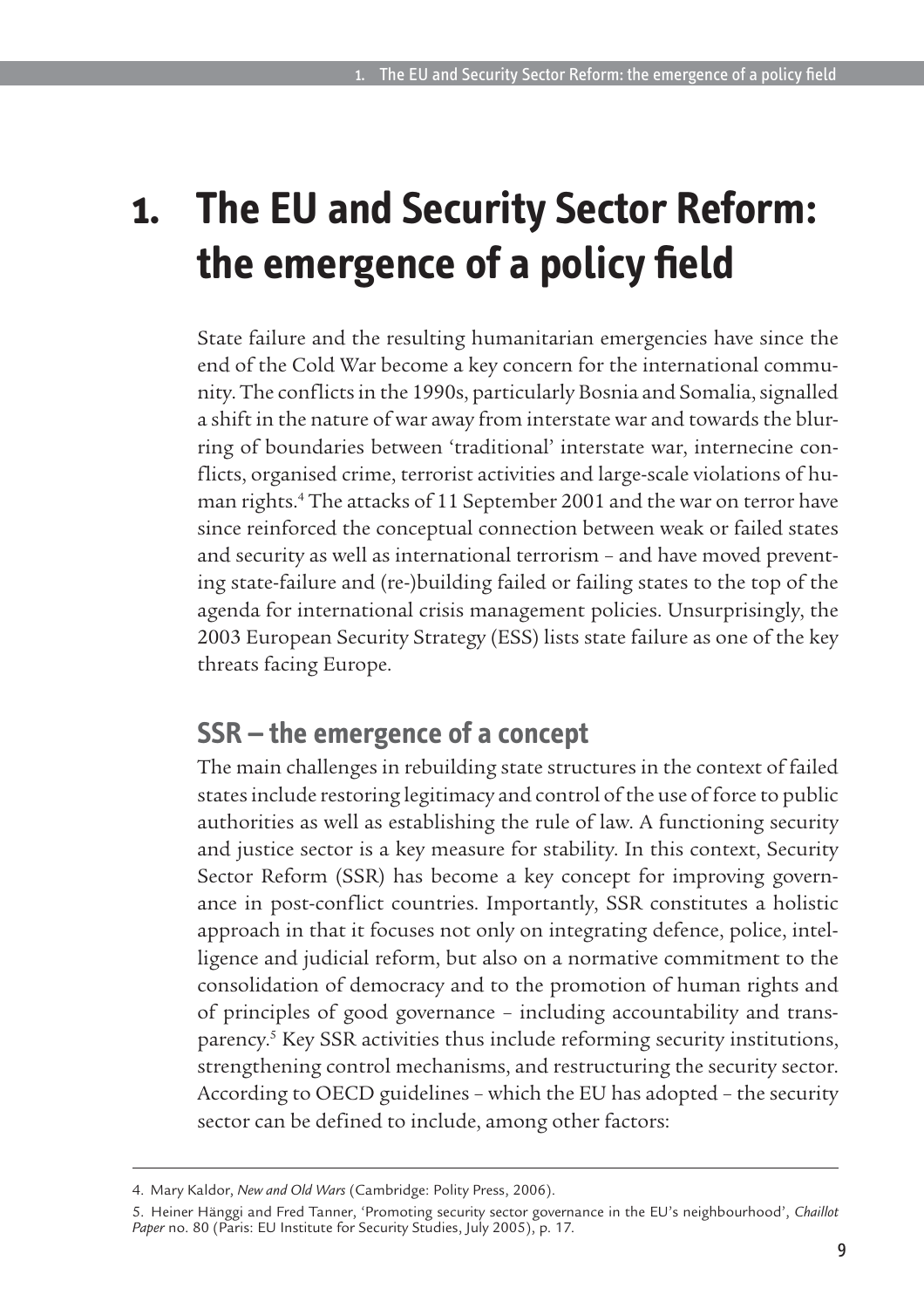- <span id="page-11-0"></span>• the core security actors: the armed forces, police, intelligence and security services, and border guards;
- security management and oversight bodies: the Executive, ministries of defence, internal and foreign affairs;
- justice and law enforcement: judiciary; justice ministers; prisons; criminal investigation and prosecution services; customary and traditional justice systems;
- non-statutory forces, including: liberation and guerrilla armies; private security companies; political party militias.<sup>6</sup>

### **The EU and SSR**

Given the broad range of political and economic instruments at the EU's disposal, the EU is in an advantageous position to implement SSR activities through policy instruments located both in the first and the second pillar. Technically, SSR is not a new activity for the EU, as the Commission has been involved in aspects of SSR through its development and its accession policies.7 The conceptualisation of an EU SSR concept has had a long gestation period in spite of the fact that the EU has increasingly engaged in SSR-type activities both through ESDP and Community policies.8 Eventually, the Council and the Commission did formulate separate yet inherently compatible concepts based on their respective policy activities. Clearly, SSR plays an important part in serving the EU's strategic aims and objectives: the European Security Strategy (ESS) states that 'as we increase capabilities in different areas, we should think in terms of a wider spectrum of missions. This might include joint disarmament operations, support for third countries in combating terrorism and security sector reform. The last of these would be part of a broader institution building'.9

<sup>6.</sup> For the complete list, see Council of the European Union, 'EU Concept for ESDP support to Security Sector Reform (SSR)', Council Doc. 12566/4/05, Brussels, 13 October 2005.

<sup>7.</sup> European Commission, Communication from the Commission to the Council and the European Parliament, 'A Concept for European Community Support for Security Sector Reform', COM(2006) 253 final, Brussels, 24 May 2006.

<sup>8.</sup> David Law and Oksana Myshlovska, 'The Evolution of the Concepts of Security Sector Reform and Security Sector Governance: the EU Perspective', in David Spence and Philipp Fluri (eds.), *The European Union and Security Sector Reform* (London: John Harper Publishing, 2008).

<sup>9.</sup> *A Secure Europe in a Better World: European Security Strategy*, Brussels, 12 December 2003.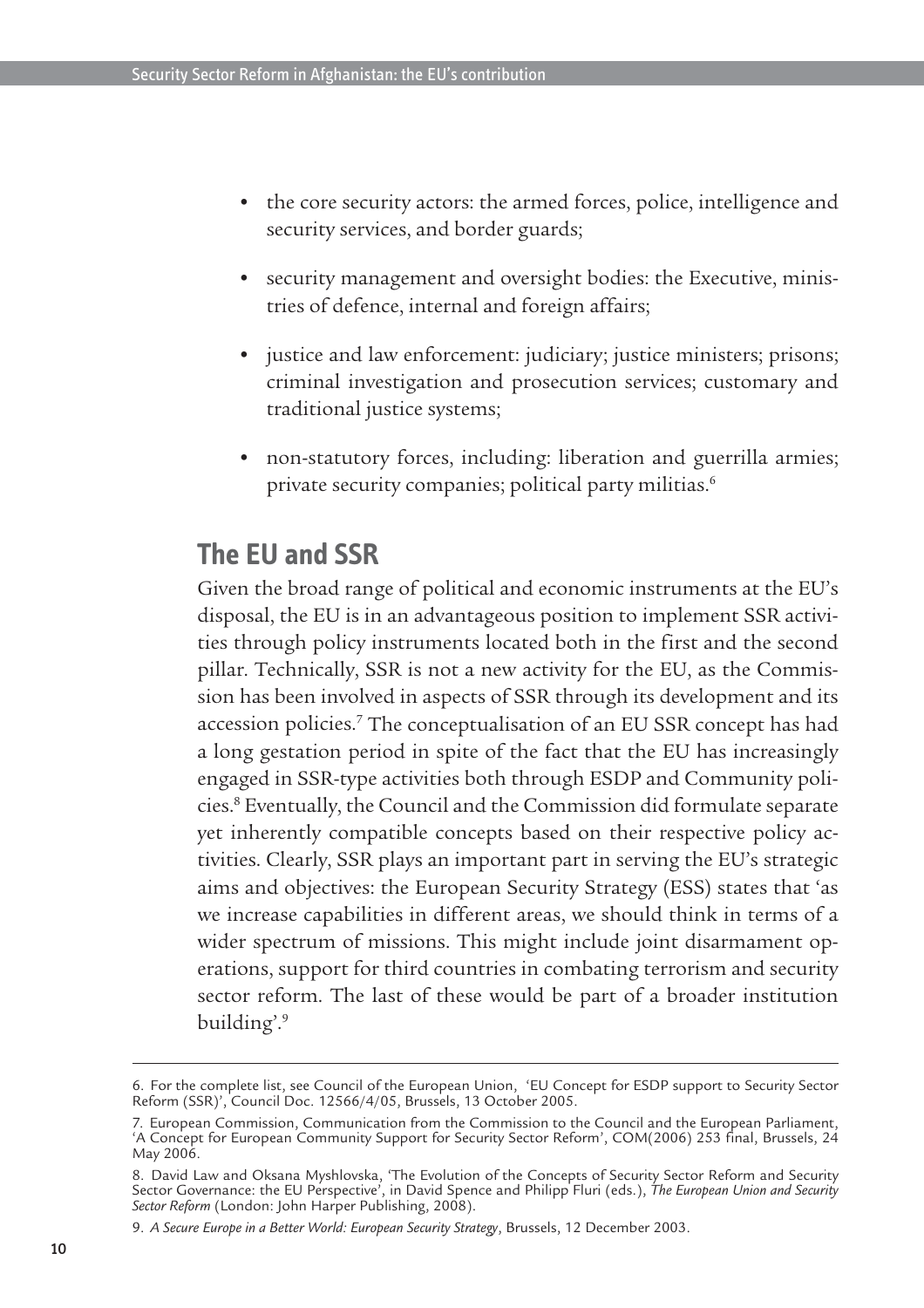EU action in the field of SSR is to be defined in terms of political dialogue and close consultation with the partner government. Guidelines for ESDP action in support of SSR thus include an emphasis on local ownership; benchmarks for measuring progress; and a holistic, tailored and coordinated approach. Relevant areas of activity for ESDP as they relate to SSR include reforming the defence and police sectors and providing support in strengthening justice/rule of law elements in SSR.<sup>10</sup> EU interventions in Afghanistan have incorporated many of the insights of the SSR concept papers, including the need for a comprehensive and coherent approach to both police and justice sector reform. The specific context of Afghanistan, however, highlights the limitations in implementing SSR in a setting where state legitimacy is violently challenged and organised crime and corruption thrive. Unlike other areas where the EU has engaged in SSR activities, Afghanistan presents a case where large-scale military operations take place alongside state- and institution-building efforts on the part of the international community – and where the inherent contradiction between military operations in the context of the war against terror and institution-building efforts have tended to undermine the effectiveness of SSR.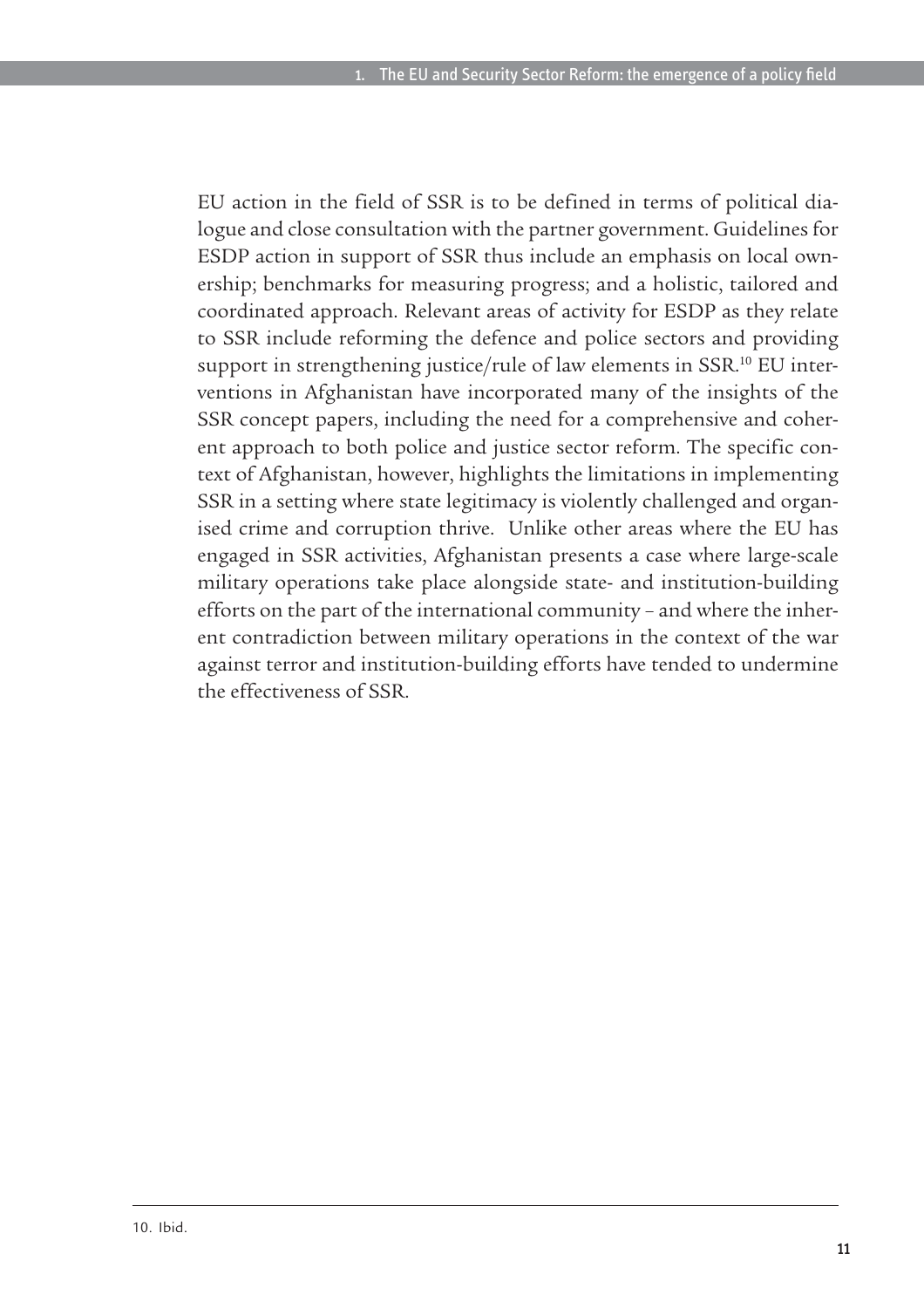a sa kacamatan ing Kabupatèn Kabupatèn Kabupatèn Kabupatèn Kabupatèn Kabupatèn Kabupatèn Kabupatèn Kabupatèn K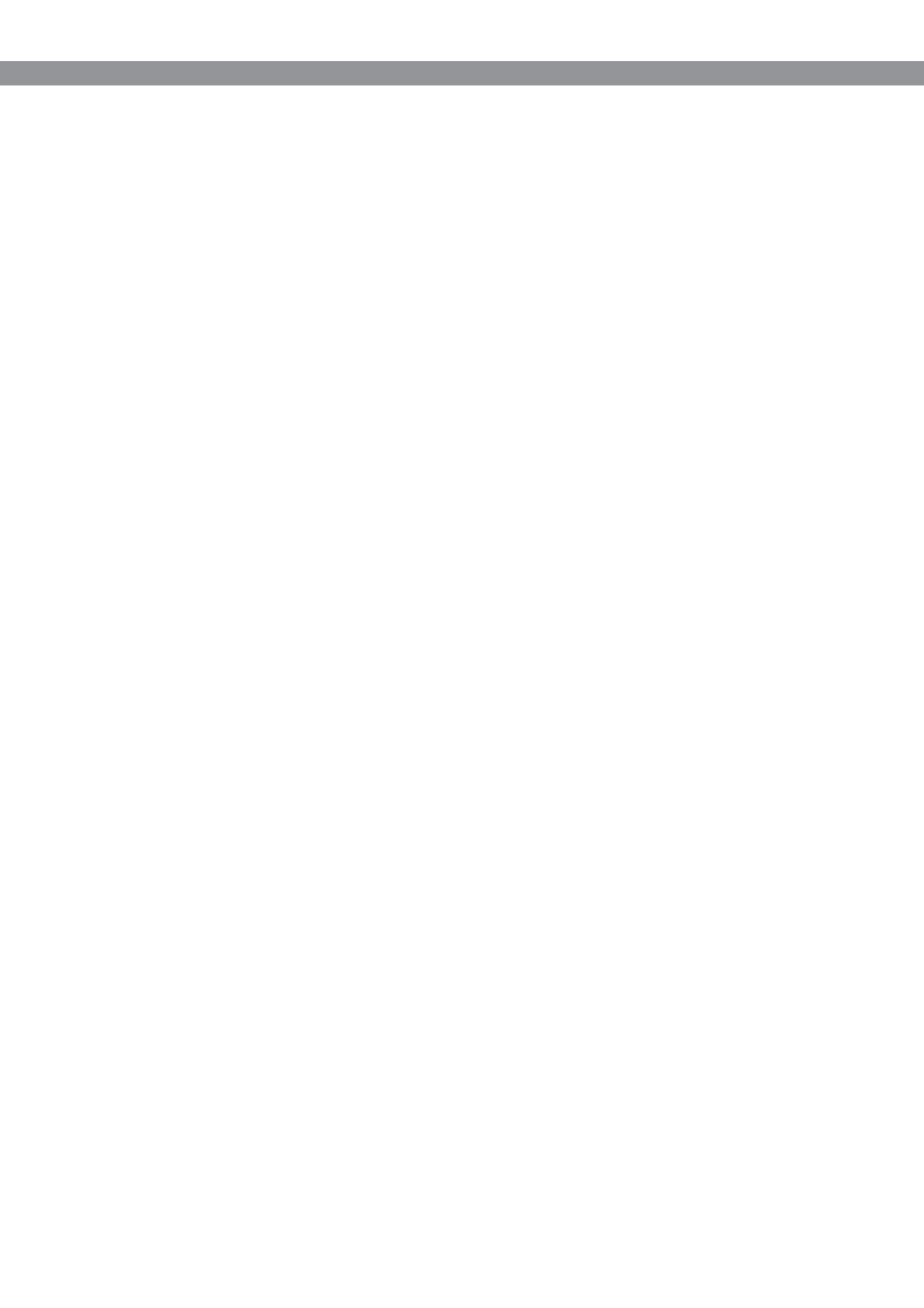# <span id="page-14-0"></span>**2. Locating SSR and EUPOL Afghanistan in a broader strategic context**

The implementation of SSR policies in Afghanistan faces obstacles not just on account of the specific local context in which EU policies operate. EUPOL Afghanistan is also operating in a highly fragmented international environment. The decision to adopt a 'light footprint' approach $11$ towards Afghanistan's post-conflict reconstruction has increasingly come to haunt the international community in the light of resurgent violence, overall lack of economic and political progress, and fragmentation of individual efforts – and has put the overall success of international intervention at risk.

### **A** fragmented international presence

Afghanistan remains a key arena in the US-led war against terror, has become the theatre of NATO's largest military operation, and poses a major challenge for international actors concerned with post-conflict reconstruction but also with economic development. Policies adopted in Afghanistan have also highlighted differences between individual EU Member States over the application of EU and national instruments in an evolving geostrategic environment and under US political and military leadership. This puts the coherence of international efforts to the test – and has so far prevented the formulation and eventual implementation of a coherent overall strategy towards Afghanistan.<sup>12</sup>

Views also diverge across the Atlantic over the nature of the international intervention in Afghanistan. Whereas the US conceives of its engagement in Afghanistan as part of the war on terror, Europeans have tended to portray their military engagement as peace-building and post-conflict reconstruction – and are facing domestic constraints in raising troop levels in part because of the increase of violence in Afghanistan. The difference

<sup>11.</sup> The 'light footprint' approach, rather than sending a large number of international troops and a heavyhanded presence of other international actors engaging in post-conflict reconstruction, entailed a quick devolution to Afghan ownership.

<sup>12.</sup> See Center for the Study of the Presidency, *Afghanistan Study Group Report: Revitalizing our Efforts, Rethinking our Strategies*, Washington D.C., 30 January 2008.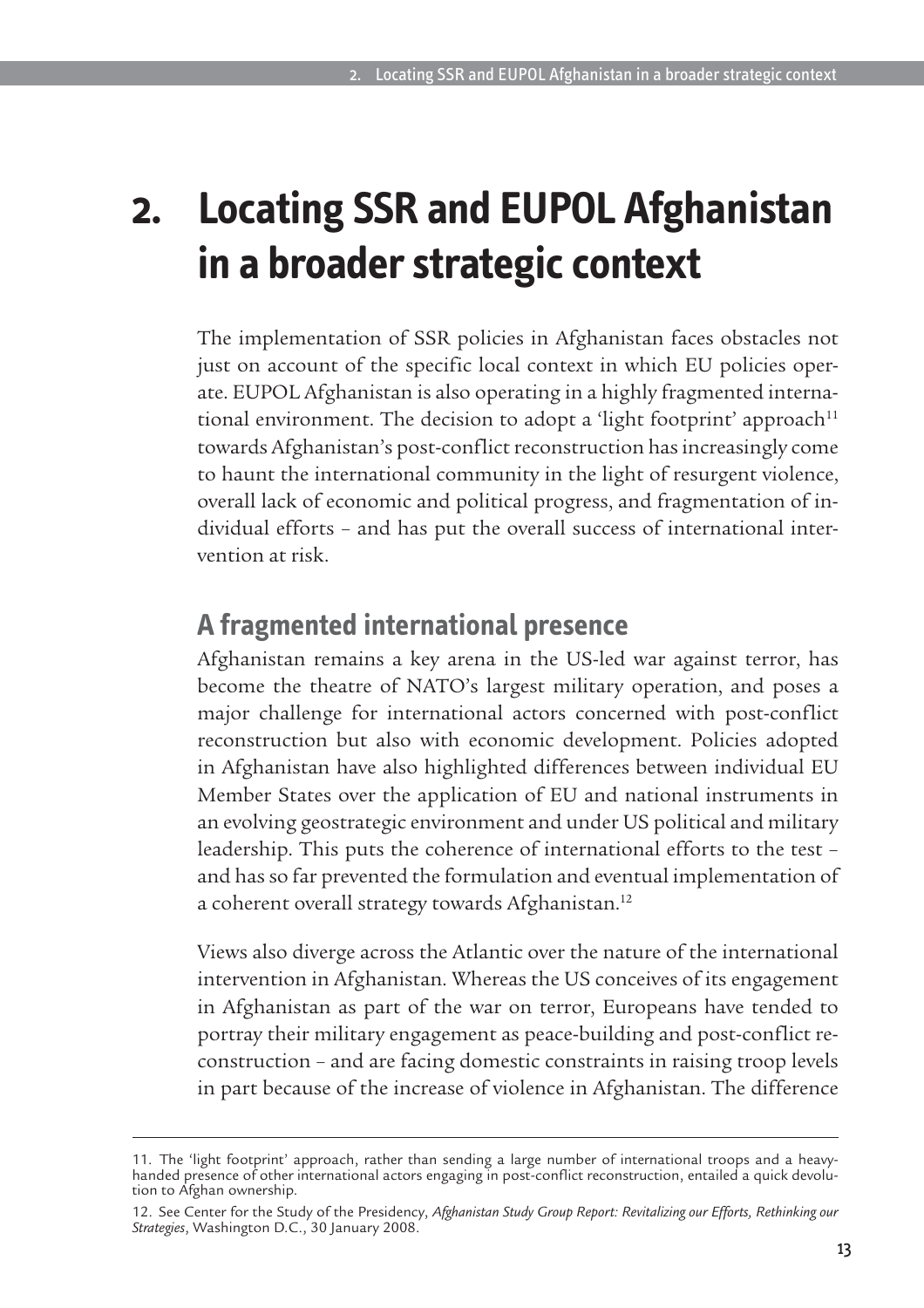in view does not just apply to the overall approach towards Afghanistan but also impacts on SSR policies. While the EU proceeds on the basis of a civilian rule-of-law approach, the US has tended to adopt a military approach to police training, conceptualises police tasks differently from the civilian policing model advocated by the EU, and consequently sets different priorities when it comes to providing police training. The resource gap between the US and the EU in military, political and economic terms in turn makes it more difficult for the EU to assert its political weight.<sup>13</sup>

In Afghanistan, the ESDP mission therefore operates in a crowded, albeit fragmented, international environment, and in a situation of ongoing and partly escalating conflict. The EU thus faces the challenge of improving the internal and external coordination of SSR policies. With EUPOL Afghanistan, the EU intends to contribute to the formulation of the strategic direction in which SSR efforts in Afghanistan are placed. The extent to which the EU will be able to do so depends on the resources committed and the political weight behind the EU's efforts, both as far as EU institutions and individual national capitals are concerned.

Increasing political visibility, impact and coherence is made more challenging on account of the fact there has been no clear *de facto* international lead under which international and European efforts are subsumed. Fragmentation of international assistance in Afghanistan's reconstruction has also affected the UN. Although the UN Assistance Mission to Afghanistan (UNAMA), tasked with taking the lead in overseeing the implementation of the Bonn agreement, was given a coordinating role on paper, it was in practice unable to fulfil that role.14 The 2008 appointment of Kai Eide as United Nations (UN) Special Representative, and a renewed focus on the coordinating role of the UN seemed to signal a move to address the lack of coordination among international actors in Afghanistan. Limited resources, and resulting limited visibility, however, mean that the

<sup>13.</sup> As of January 2009, while the combined European contributions account for just over half of ISAF's approximate 55,100 troops, US contributions alone amount to roughly 23,220 (International Security Assistance Force, NATO, 2009. Available at: http://www.nato.int/isaf/docu/epub/pdf/placemat\_archive/isaf\_placemat\_090112. pdf). The US has been the largest single country donor to Afghanistan; and has committed \$6 billion to police reform since 2002, which far surpasses the EU's financial commitment to this policy area. See United States Government Accountability Office (GAO), 'AFGHANISTAN SECURITY: US Efforts to Develop Capable Afghan Police Forces Face Challenges and Need a Coordinated, Detailed Plan to Help Ensure Accountability', 18 June 2008. Available at: http://www.gao.gov/new.items/d08883t.pdf.

<sup>14.</sup> International Crisis Group, 'Afghanistan: The Need for International Resolve', *Asia Report* no. 145, 6 February 2008.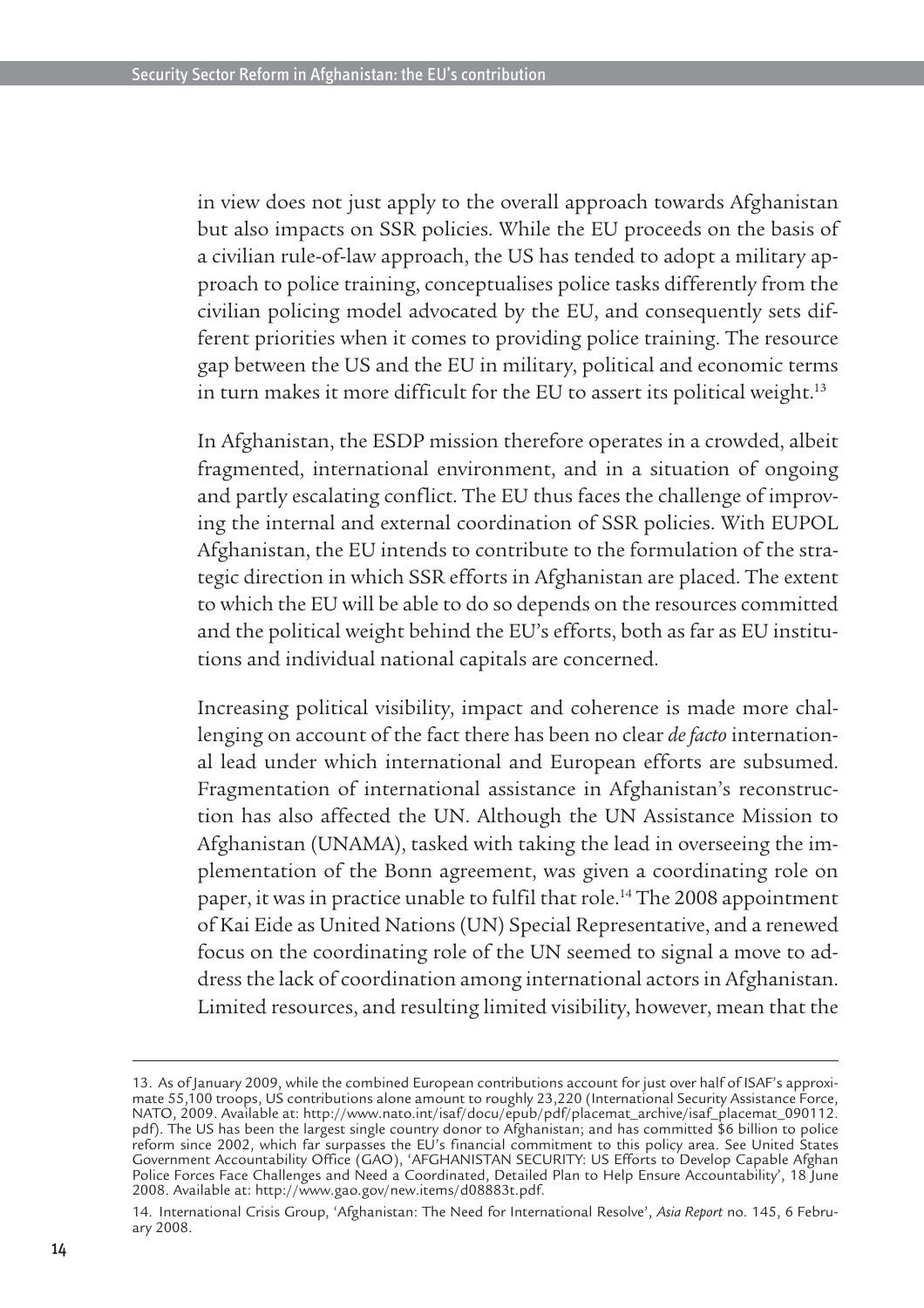UN remains some way from assuming the overall coordination mandate assigned to it.<sup>15</sup>

With respect to the rule of law, however, UNAMA can play an important monitoring role as well as applying international political leverage and direction in the judiciary reform process. Its mandate includes monitoring the administration of justice and the rule of law, and UNAMA has a well-established infrastructure at provincial and district level. The UN can also assume a central role in coordinating the implementation of the Afghan National Development Strategy (ANDS) and in ensuring linkages between technical assistance and an overarching political vision and/or strategy. Lastly, the UN has a prominent position in the Joint Coordination and Monitoring Board (JCMB), which is to oversee the implementation of the Afghanistan Compact, including reform of the rule of law.16

<sup>15.</sup> Interview, Member State official, December 2008.

<sup>16.</sup> UNAMA co-chairs the JCMB (together with an Afghan representative).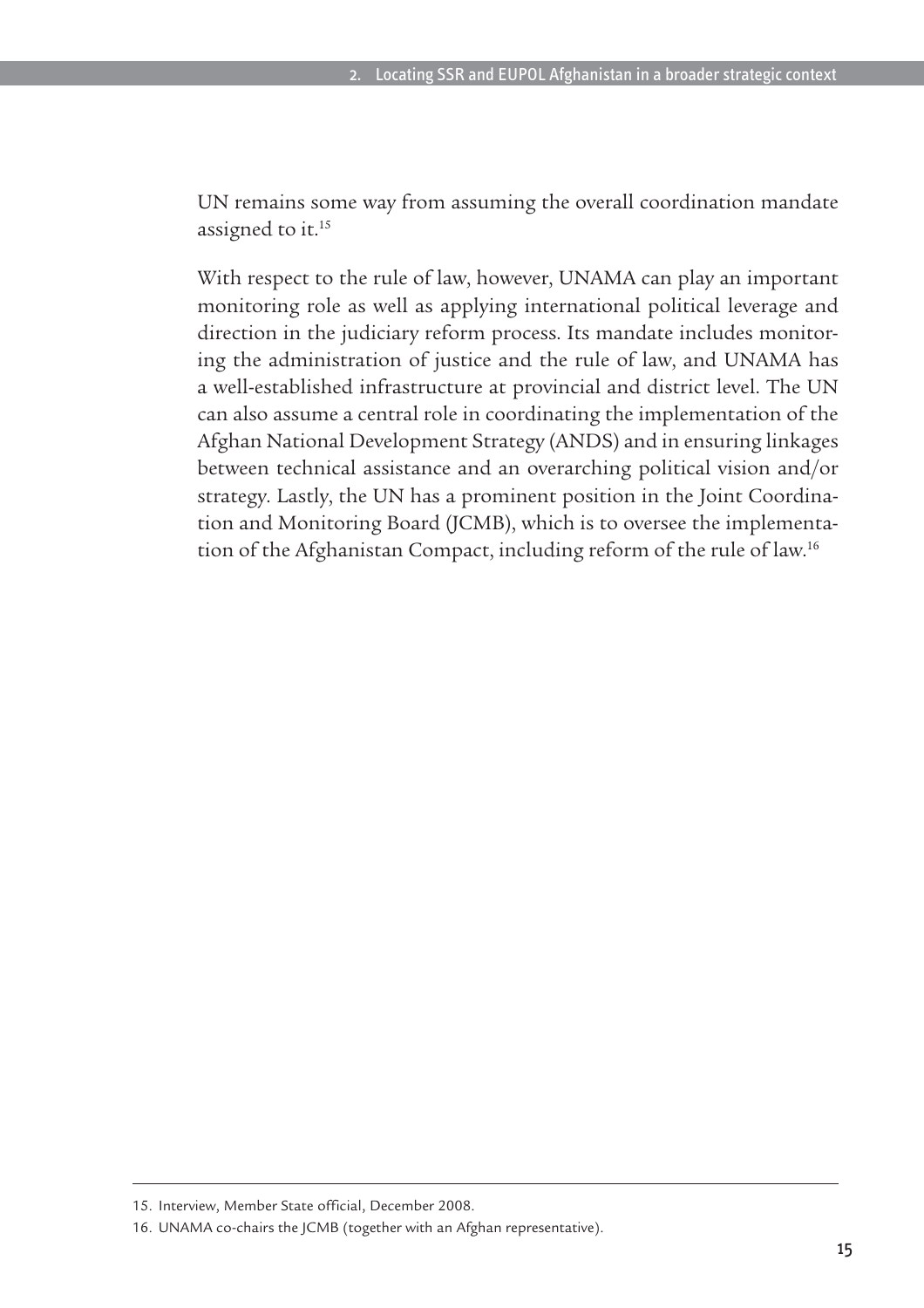a sa kacamatan ing Kabupatèn Kabupatèn Kabupatèn Kabupatèn Kabupatèn Kabupatèn Kabupatèn Kabupatèn Kabupatèn K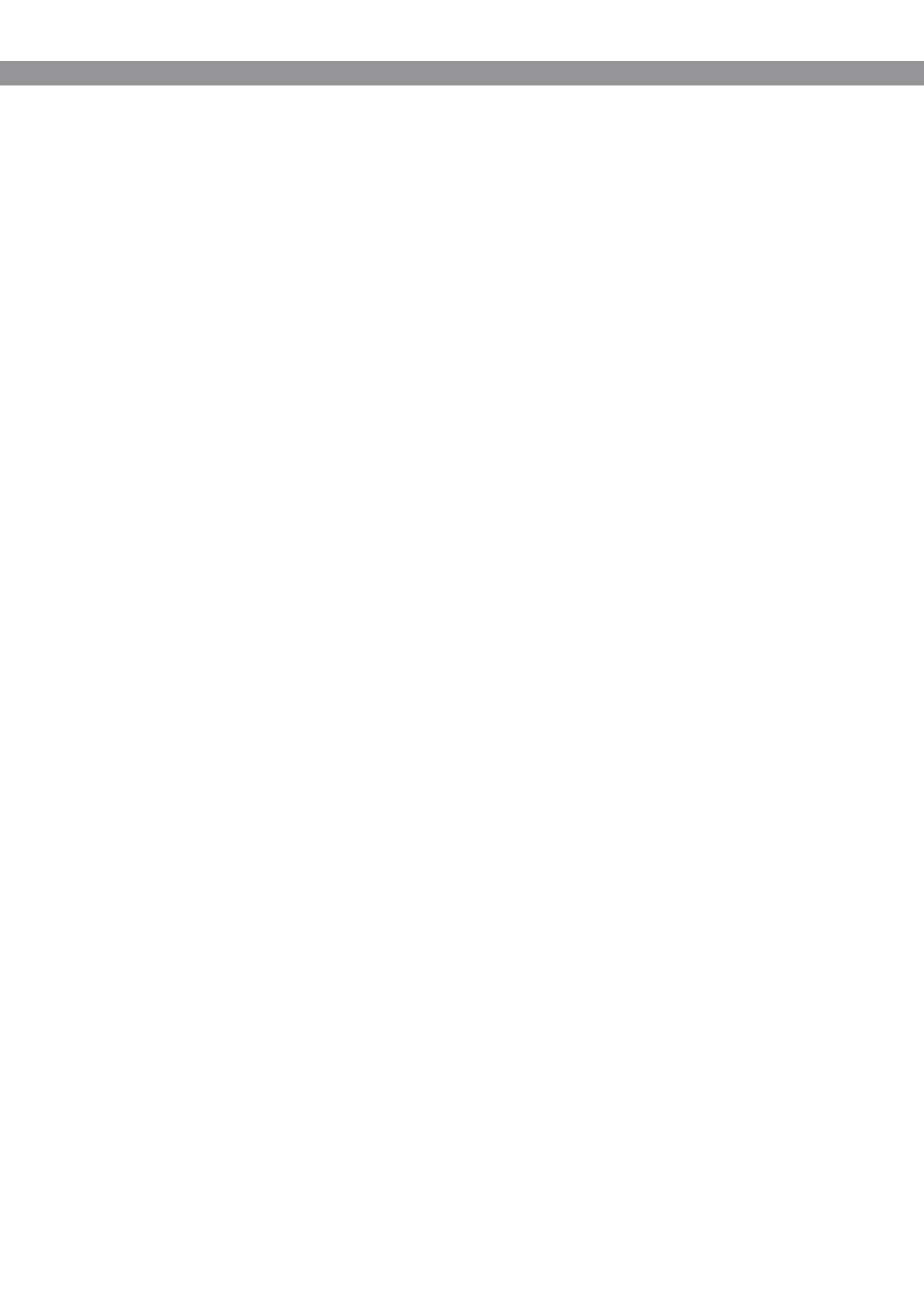# <span id="page-18-0"></span>**3.** Afghan realities: local challenges **for Security Sector Reform**

Conditions on the ground do not make SSR an easy task. Prior to the fall of the Taliban, Afghanistan was one of the world's worst humanitarian emergencies: a quarter-century of civil war had left an estimated one million people dead; over six million people were displaced, many as refugees in neighbouring Pakistan and Iran;<sup>17</sup> the country was one of the most heavily mined in the world; and per capita GDP was on a par with Somalia and Eritrea, estimated at 140-180 dollars (USD).<sup>18</sup> By 2004 the picture had improved somewhat, although not by much: per capita GDP had risen to around \$290; Afghanistan ranked 173rd out of 178 nations in the Human Development Index; and life expectancy of 44.5 years was at least 20 years less than in Afghanistan's neighbours.19 Of a population estimated at 29 million, 70% live on less than \$2 per day and illiteracy rates are 57% (for men) and 86% (for women), respectively. Given enduring instability, reaching out to the vast rural population – only 20% of the population lives in cities – is challenging. Lastly, Afghanistan's economy is recovering from decades of conflict. Despite some progress – real GDP growth exceeded 7% in 2007 – Afghanistan remains extremely poor and much of the population continues to suffer from shortages of clean water, electricity, and medical care.

Given five years of international isolation and decades of conflict preceding Taliban rule, the tasks facing international actors engaged in postconflict reconstruction were (and to a large extent remain) daunting. Although the task of building formal state institutions has been accomplished, imbuing the institutions and their political leaders with legitimacy remains one of the central challenges facing reconstruction.

<sup>17.</sup> UN High Commissioner for Refugees (UNHCR), 'Afghan Refugee Statistics', 2005. Available at: http://www. unhcr.org/cgi-bin/texis/vtx/home/opendoc.pdf?tbl=SUBSITES&id=421316072.

<sup>18.</sup> European Commission, Country Strategy Paper (CSP), 'Islamic Republic of Afghanistan 2003-2006', 11 February 2003.

<sup>19.</sup> European Commission, Country Strategy Paper (CSP), 'Islamic Republic of Afghanistan 2007-2013', p. 9.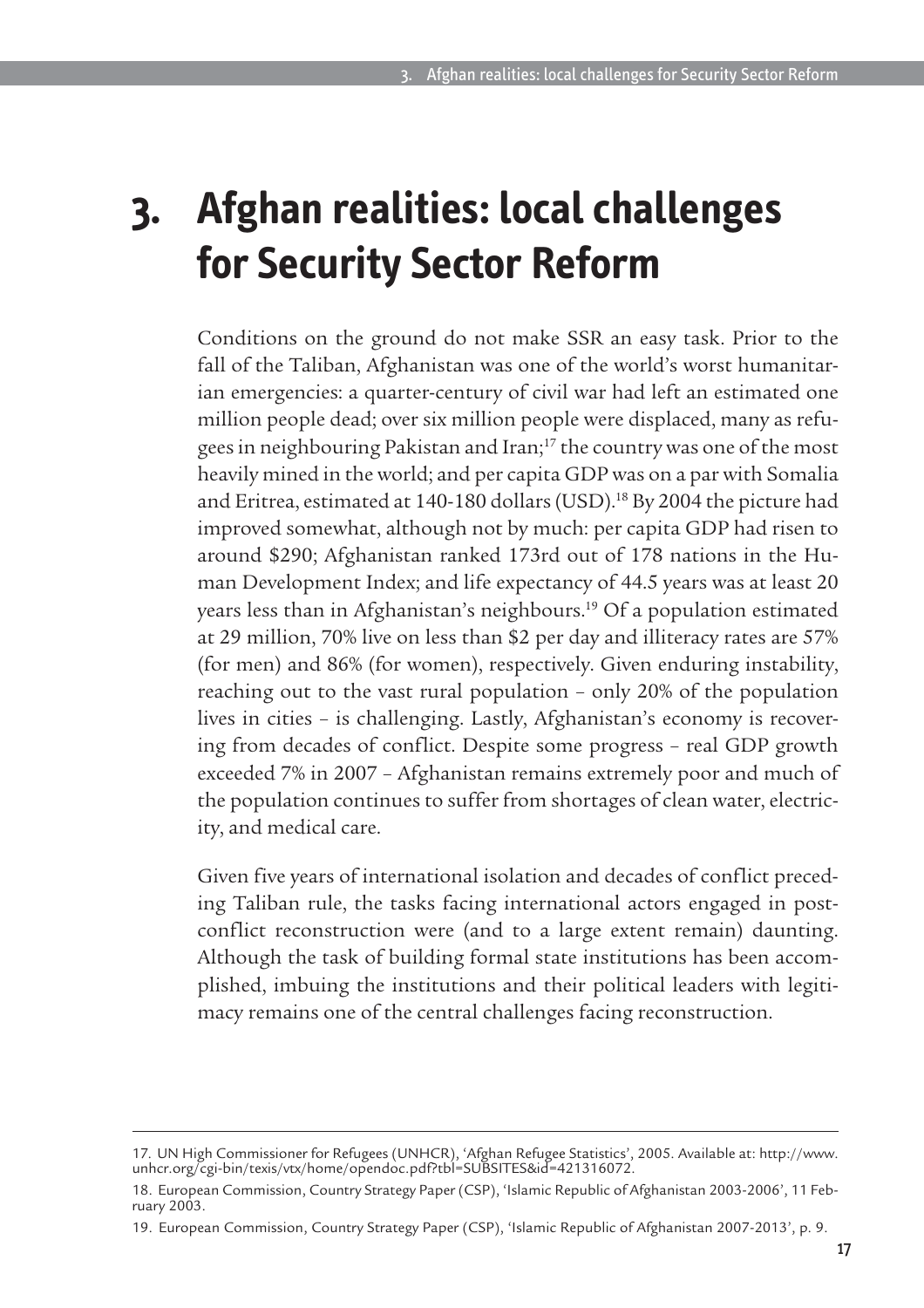### <span id="page-19-0"></span>**Rebuilding the Afghan state: structures and legitimacy**

Following the fall of the Taliban the UN-sponsored Bonn Conference in 2001 established a process for political reconstruction that envisaged the adoption of a new constitution and a presidential election in 2004, and National Assembly elections in 2005. On 7 December 2004, Hamid Karzai became the first democratically elected President of Afghanistan. The National Assembly was inaugurated on 19 December 2005.

The state structures and administrative divisions of the Islamic Republic of Afghanistan reflect the uneasy coexistence of centralised state structures and Afghan ethnic/regional/historical decentralised realities. The seat of the government is in Kabul, and Afghanistan is divided into 34 administrative provinces (*velayat*). The executive branch includes the President and two Vice-Presidents. President Hamid Karzai is both the chief of state and the head of government and presides over a cabinet of 25 ministers that are appointed by the President and approved by the National Assembly. The President and two Vice-Presidents are elected by direct vote for a five-year term (eligible for a second term); the next presidential elections are due to be held in August 2009.

Despite international efforts towards state and institution building, the Afghan state is not self-sustaining and 93% of the budget is financed through external sources.20 Lack of economic progress coupled with continued insecurity has resulted in a loss of support for the government among the general population but also in urban areas where economic activity is located. The existence of regional power centres, and struggles for asserting authority between President Karzai and 'warlords', as well as selected alliances between regional 'warlords' and the resurgent Taliban, have undermined government authority.<sup>21</sup> This is largely due to the fact that the new national authorities, rather than sidelining regional powerholders, have accommodated them instead – driven in part by US interest in maintaining security and stability in the country and in part by the reliance of the US on local military leaders in conducting military operations as part of Operation Enduring Freedom (OEF). While excluding regional

<sup>20.</sup> Citha Maas, *Afghanistan: Staatsaufbau ohne Staat*, SWP Studie, Berlin, February 2007.

<sup>21.</sup> Warlords are regionally based military leaders who, thanks to the military assets at their disposal, the support of clientelist networks, outside support and/or involvement in the narcotics trade, play a political role in Afghanistan.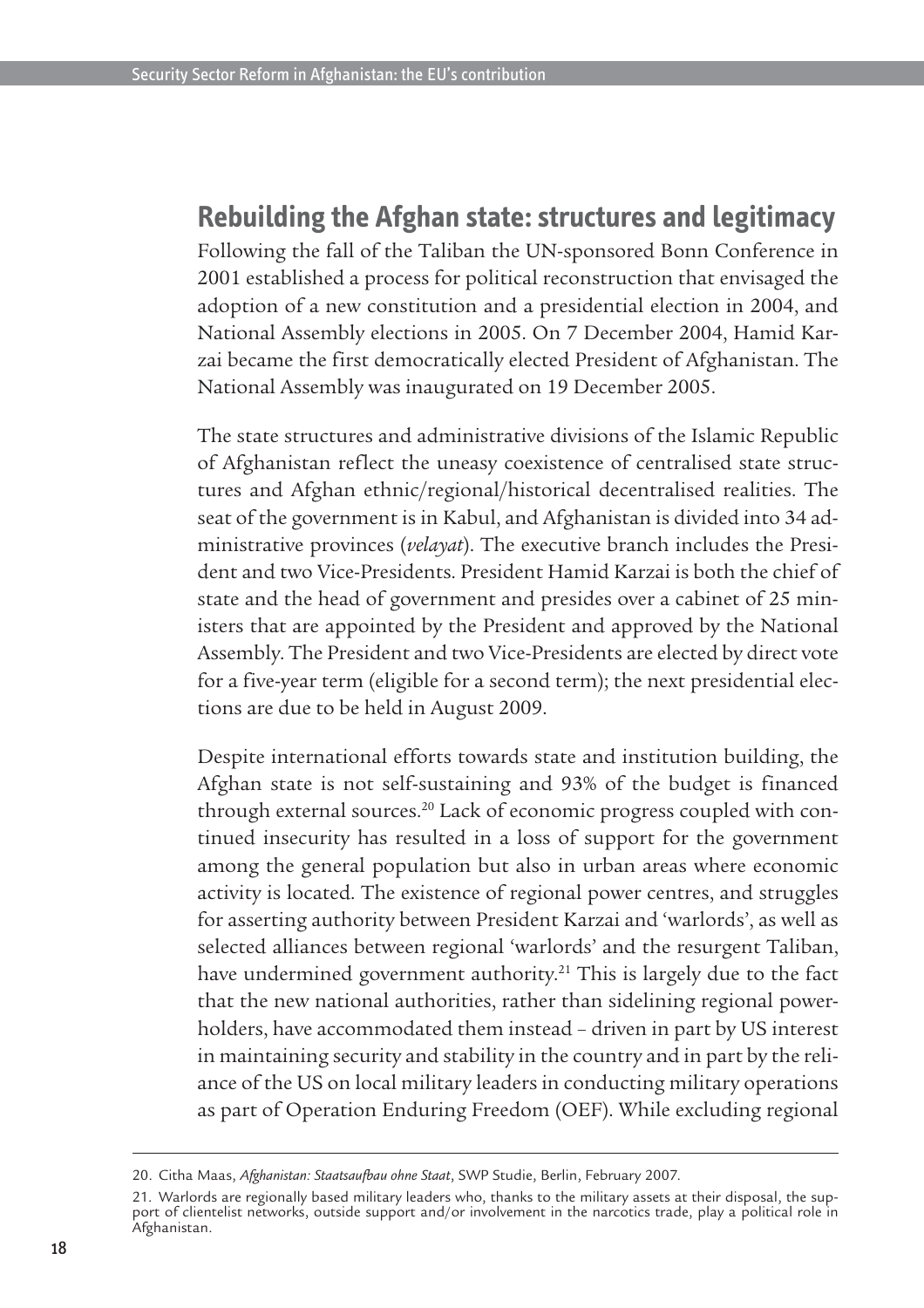strongmen would have created a different set of challenges for rebuilding the Afghan state, prioritising stability over accountability, human rights and transitional justice has raised questions over legitimacy – and has not prevented challenges to the government's rule.<sup>22</sup>

Two significant and specific problems arise from the intersection of warlordism and government offices. Not only does this undermine the legitimacy of the state in the eyes of the public, it also undermines the viability of the state because once in power, warlords have used their positions in government to establish strongholds in sectors of public administration and the security forces. Current political realities reflect these two concerns. Although some vetting of political offices has increasingly taken place as a result of international pressure in 2004, the inclusion of warlords in the electoral process in the 2005 parliamentary elections resulted in a sharp drop in voter turnout and has increased public disillusionment with the government process.<sup>23</sup> In addition, and this is of particular concern when it comes to counternarcotics, warlords who are involved in the narcotics trade pose a key problem whenever they simultaneously function as state representatives. The blurring between state authority and criminal activity poses a significant challenge to efforts to suppress the narcotics trade and fighting corruption, which is endemic to governance structures, including the police and justice sector. Rather than hiring on merit, high-level posts are often awarded through a bidding process, as these positions bring with them large bribes to supplement monthly salaries for police and Ministry of the Interior (MOI) staff.

<sup>22.</sup> See Fatima Ayub and Sari Kouvo, 'Afghanistan: intervention and the war on terror', *International Affairs*, vol. 84, no. 4, July 2008, pp. 641-58.

<sup>23.</sup> Cyrus Hodes and Mark Sedra, 'The Search for Security in Post-Taliban Afghanistan', *Adelphi Paper* 391 (London: The International Institute for Strategic Studies, 2007).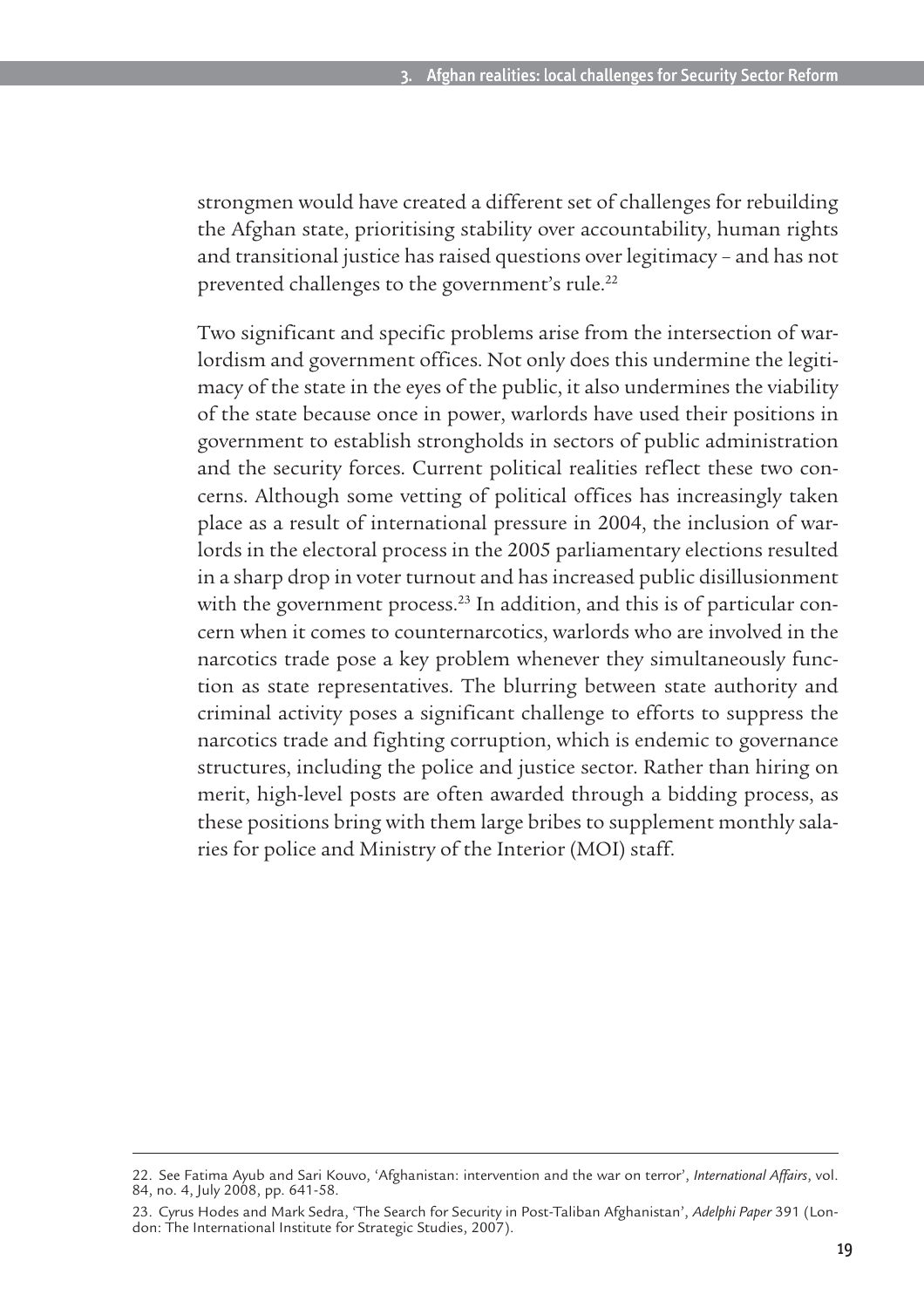a sa kacamatan ing Kabupatèn Kabupatèn Kabupatèn Kabupatèn Kabupatèn Kabupatèn Kabupatèn Kabupatèn Kabupatèn K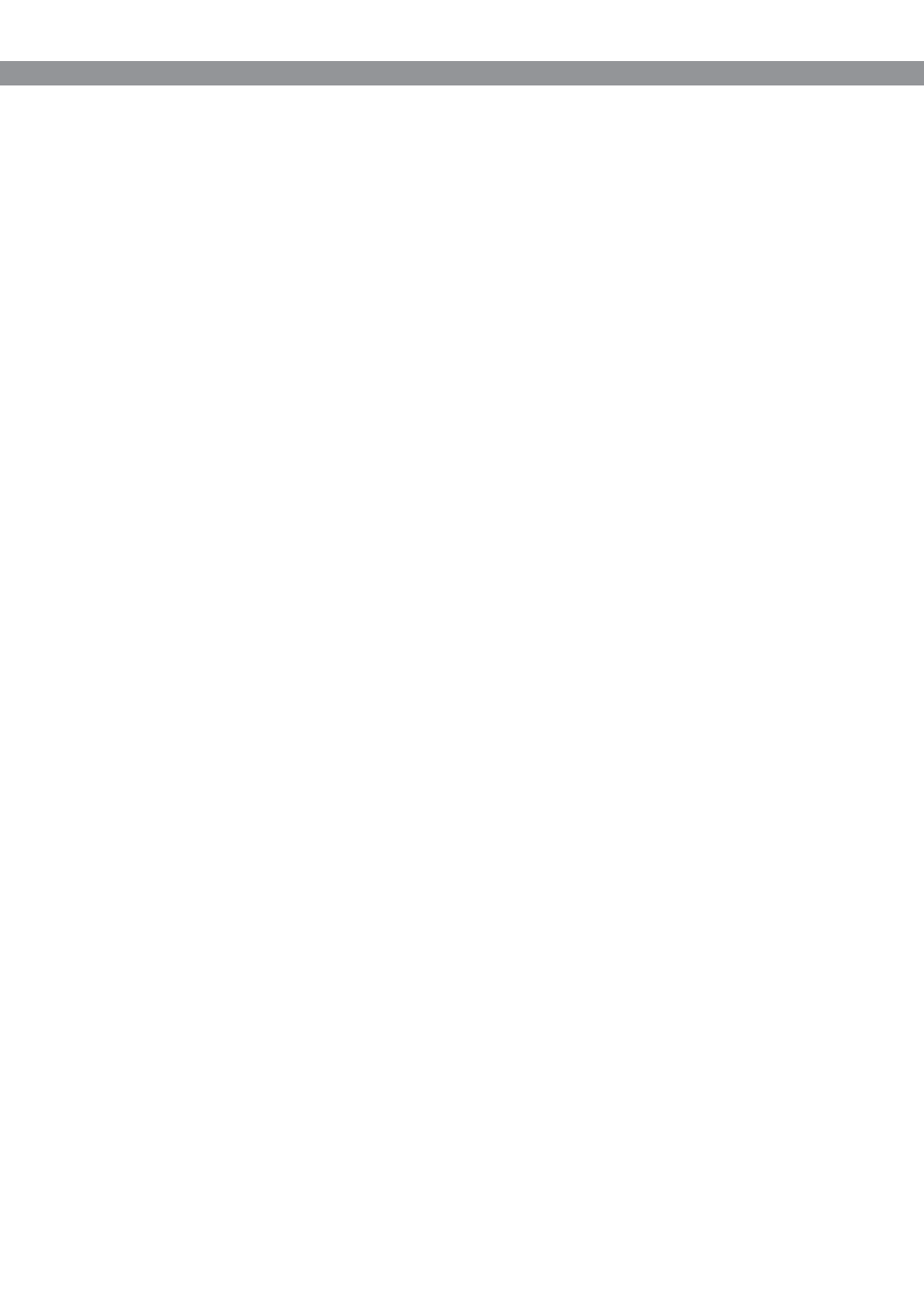# <span id="page-22-0"></span>4. The EU in Afghanistan: the record to date

The EU is active in Afghanistan by means of a number of instruments – the EC Delegation, the office of the EU Special Representative (EUSR), and since June 2007 also through a civilian crisis management mission (EUPOL Afghanistan<sup>24</sup>). The importance that the EU attaches to Afghanistan is reflected in the EU-Afghanistan Joint Declaration that was concluded following the completion of the political transition process set out in the Bonn Agreement. The Joint Declaration commits the EU to formalised bilateral cooperation and commitments, and involves annual meetings at the ministerial level.<sup>25</sup> Key priorities for Afghanistan's transition process identified in the Joint Declaration include 'consolidating a democratic political system, establishing responsible and accountable government institutions, strengthening the rule of law, and safeguarding human rights (including the rights of women) and the development of civil society'.26 With respect to governance, the EU and its Member States commit themselves to support the development of a national police and border police force as well as that of the justice sector to ensure a strong framework for the establishment of the rule of law in Afghanistan.

The EU has been a key, although not always a recognised, visible, or unitary actor in Afghanistan.<sup>27</sup> Between 2002 and 2006 the EU (European Community (EC) budget and Member States) contributed 3.7 billion euro in aid to Afghanistan, of which 1.1 billion euro came out of the EC budget – making it the second largest donor to Afghanistan after the US. Apart from humanitarian aid, Community programmes initially focused on building up infrastructure and on establishing government institutions and public services. Priority sectors for Commission's work during the 2007-2013 period are rural development, governance, and health, and the budget for bilateral development cooperation for 2007-10 is 610 mil-

<sup>24.</sup> Council Joint Action 2007/369/CFSP of 30 May 2007, *Official Journal* L 139 of 31 May 2007.

<sup>25.</sup> Council of the European Union, 'EU-Afghanistan Joint Declaration. Committing to a new EU-Afghan Partnership', Council Doc. 14519/05 (Presse 299), Strasbourg, 16 November 2005.

<sup>26.</sup> Ibid., page 2.

<sup>27.</sup> See Klaus Peter Klaiber, 'The European Union in Afghanistan: Lessons learned', *European Foreign Affairs Review*, vol. 12, no. 1, 2007, pp. 7-11.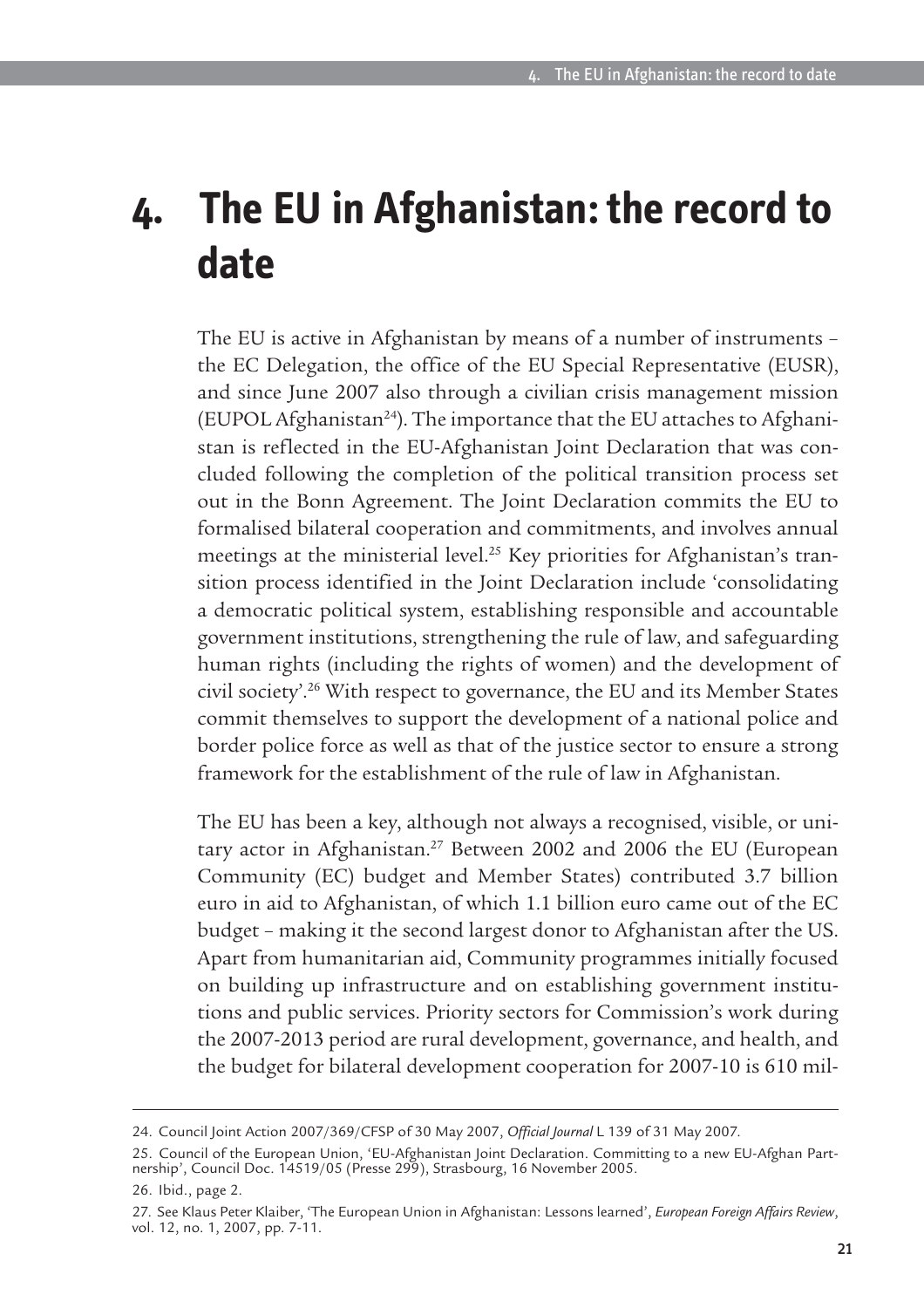<span id="page-23-0"></span>lion euro.<sup>28</sup> Strengthening the rule of law and structures of government at the provincial and the district level in particular has become an increasing priority in programming for the Commission, with some 200 million euro devoted to the rule of law for the 2007-13 period.<sup>29</sup> Additional funds, including humanitarian aid but also support for projects aimed at strengthening the rule of law and transitional justice have been made available through the European Commission Humanitarian Aid Office (ECHO) as well as the Instrument for Stability (IfS).30

The EU has also appointed an EU Special Representative (EUSR) to Afghanistan. The focus of the position has changed since its creation in 2001. Initially it was to give the EU a voice in a US-dominated political field and help the coordination and reinforcement of individual Member States contributions. The position has since developed into an information and coordination role that fulfils two important functions. Liaising with Afghan stakeholders and regular reporting on Afghanistan to the Political and Security Committee (PSC) provides Brussels with up-to-date information and increases the EU's political visibility on the ground. Secondly, an emphasis on coordination of EU actors and instruments improves coherence among EU instruments.<sup>31</sup> The current EUSR, Ettore Sequi, has been in office since 2008.

### **EU Member States**

Apart from their substantial military contributions to ISAF, individual EU Member States have also contributed to the reconstruction of Afghanistan by assuming coordinating roles (lead nation status) in a number of areas of SSR: justice sector reform (Italy); counter-narcotic efforts (United Kingdom); and reforming national police and border police forces (Germany).32 Whereas the tasks of police and justice sector reform have been 'Europeanised' with EUPOL Afghanistan working on reforming the

<sup>28.</sup> European Commission, 'Multiannual Indicative Programme 2007-10: Islamic Republic of Afghanistan', Brussels, October 2007.

<sup>29.</sup> European Commission, Country Strategy Paper , 'Islamic Republic of Afghanistan 2007-13' .

<sup>30.</sup> See European Commission, 'State of Play at 30 June 2008: Major Milestones towards reconstruction and peace building in Afghanistan'. Available at: http://ec.europa.eu/europeaid/where/asia/documents/state\_of\_ play\_afghanistan\_june\_2008\_en.pdf.

<sup>31.</sup> Giovanni Grevi, 'Pioneering foreign policy: the EU Special Representatives', *Chaillot Paper* no. 106 (Paris: EU Institute for Security Studies, October 2007), pp. 71-78.

<sup>32.</sup> The US took the lead in army reform; and Japan the lead in disarmament.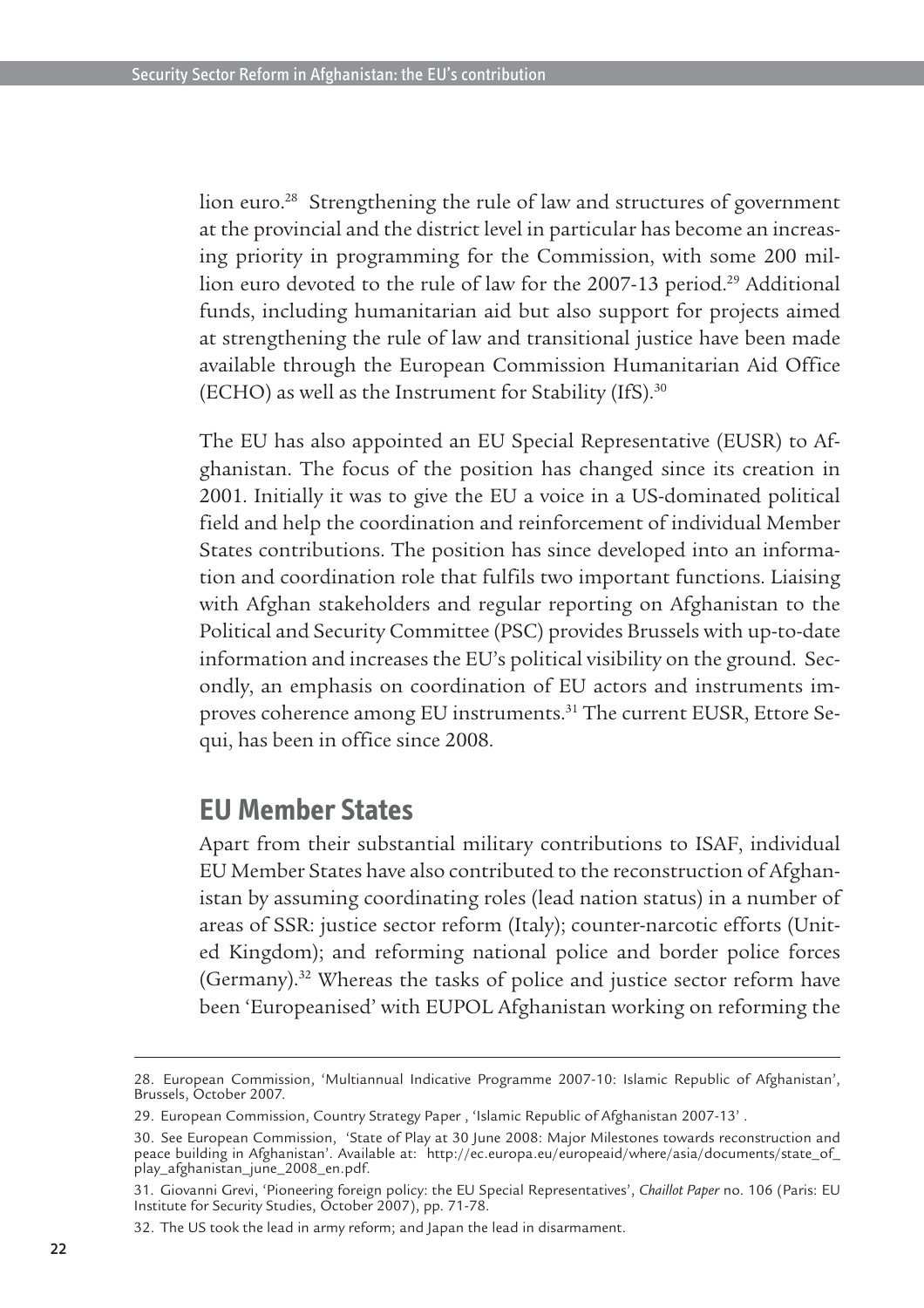police and the European Commission in cooperation with Italy taking on justice reform, the UK is the G8 lead on counter-narcotic programmes.<sup>33</sup> While Member States have recognised the need for increasing coordination within the EU and the opportunity the EU provides in subsuming individual efforts and improving coherence of international and European efforts, there remains a degree of fragmentation between national and European undertakings, as well as between the military and the civilian dimension of crisis management.

<sup>33.</sup> ISAF also supports counter-narcotics activities by the Afghan government. See: http://www.nato.int/isaf/ index.html.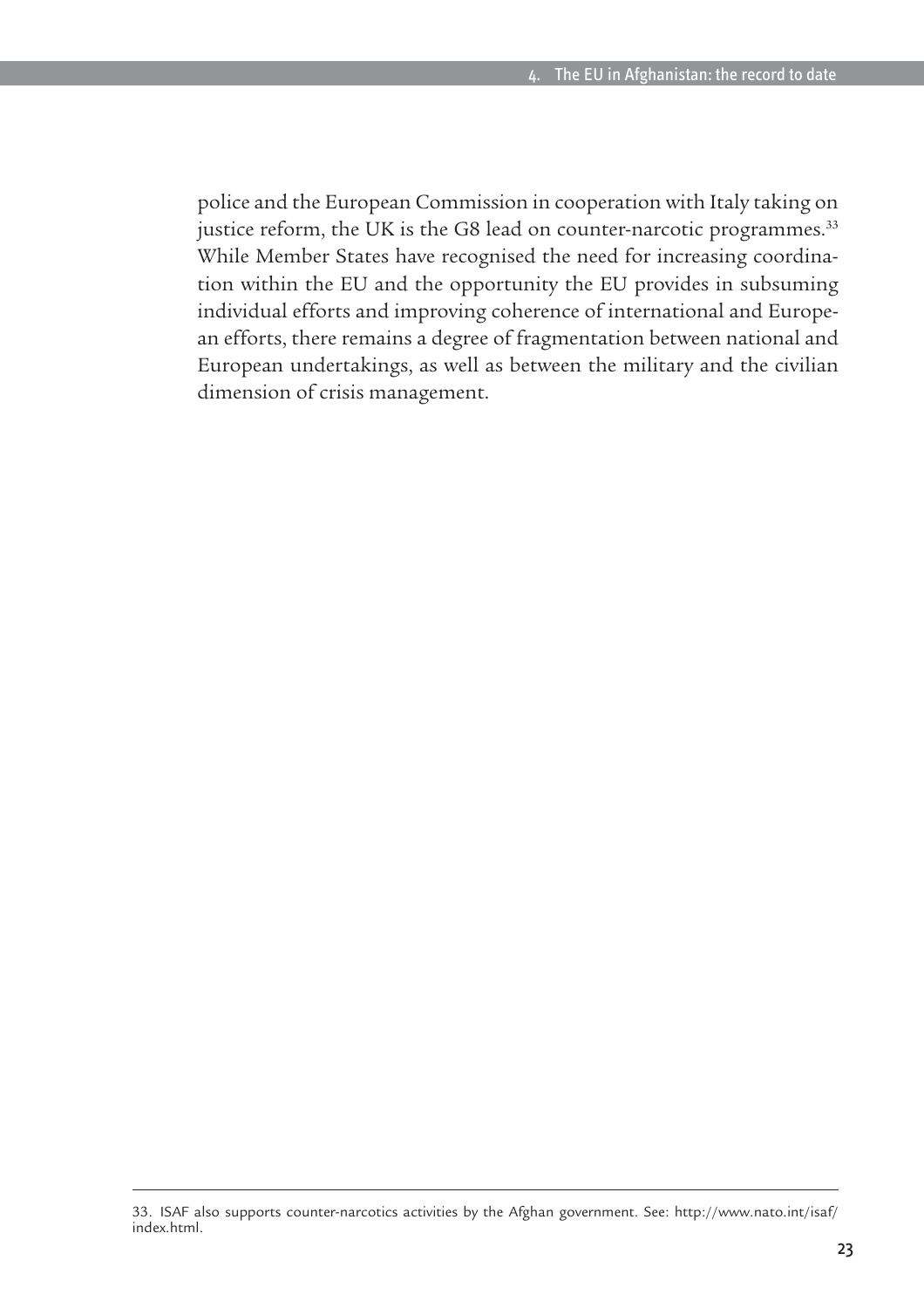a sa kacamatan ing Kabupatèn Kabupatèn Kabupatèn Kabupatèn Kabupatèn Kabupatèn Kabupatèn Kabupatèn Kabupatèn K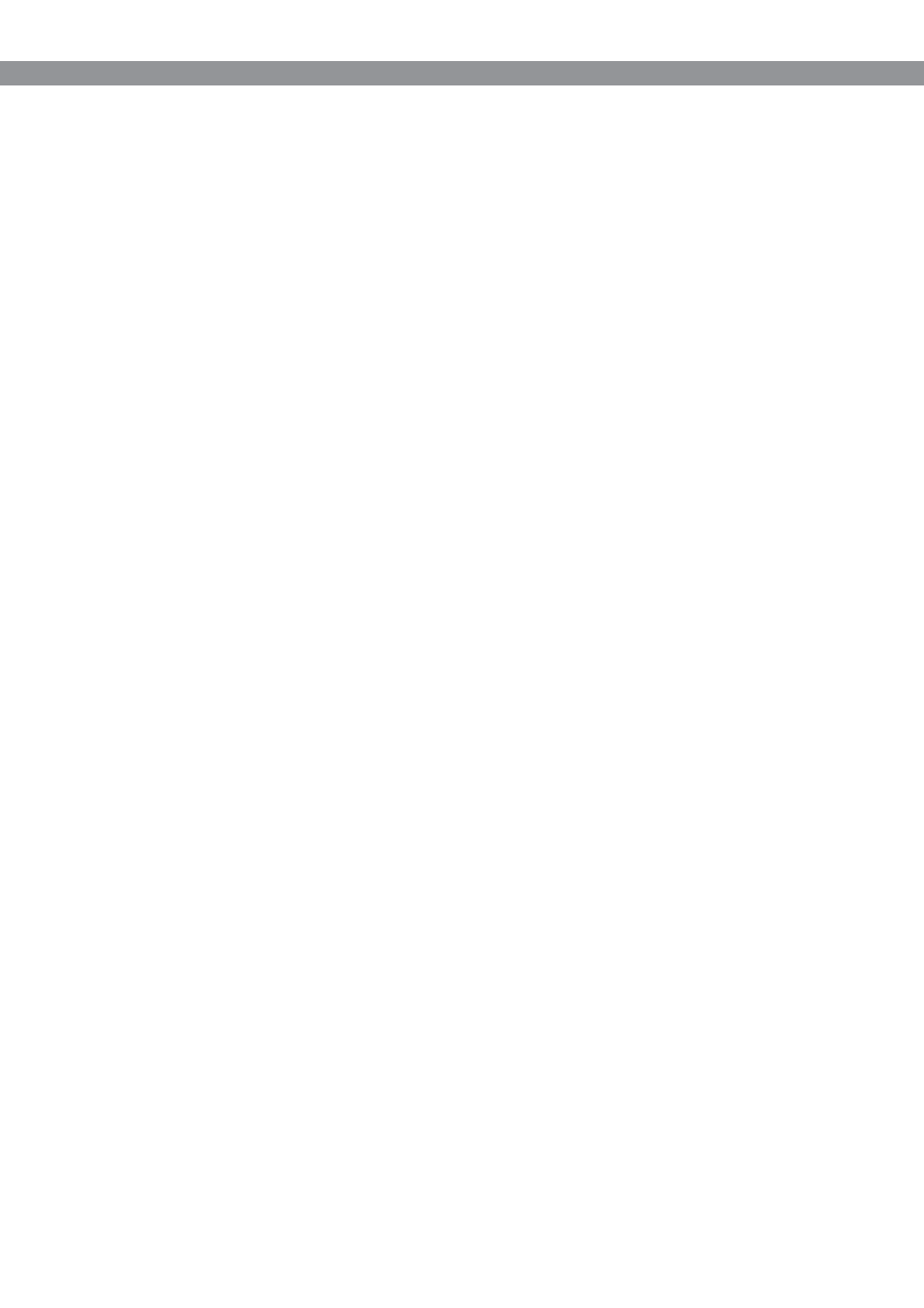## <span id="page-26-0"></span>**5.** The challenge of police reform

When it comes to reforming the police and justice sectors current problems and challenges in large part stem from the fact that the international community did not grasp the centrality of the comprehensive reform of both sectors to the (re)building of the Afghan state. Police reform initially suffered neglect in favour of focusing first on providing security through ISAF and second on reforming the Afghan national army. Fundamentally, however, the rule of law lies at the heart of any government's legitimacy, and reforming the police, but also the justice sector, has become a key task in Afghanistan's reconstruction and institution building. The state of Afghanistan's police and justice sector, however, make this a formidable task.

### **The state of the Afghan police**

A national civilian police force did not exist in Afghanistan prior to international involvement: rather, the police was organised as a quasi-military force and was regarded as a coercive instrument of the state rather than a national civilian police force. As a result the Afghan public was – and to a large extent remains  $-$  distrustful of state security organs.<sup>34</sup> Of the estimated 50,000 men working as police at the start of international reconstruction and reform efforts, most were untrained, ill-equipped, illiterate, and owing their allegiance to local warlords and militia commanders rather than to the central government.<sup>35</sup> Low police salaries coupled with the sometimes considerable risk involved in the position furthered corruption. The Bonn Agreement provided for the creation of an Interior Ministry responsible for police and corrections. The Ministry of the Interior (MoI) plays a key role in implementing reform in both political (such as hiring practices) and technical (such as training) aspects, but faces internal problems of corruption.

The dual challenge facing the international community in 2002, therefore, was not only to establish structures and training procedures but also to quickly train a large number or police officers. The initial goal of Af-

<sup>34.</sup> International Crisis Group, 'Reforming Afghanistan's Police', *Asia Report* no.138, 30 August 2007. 35. Ibid.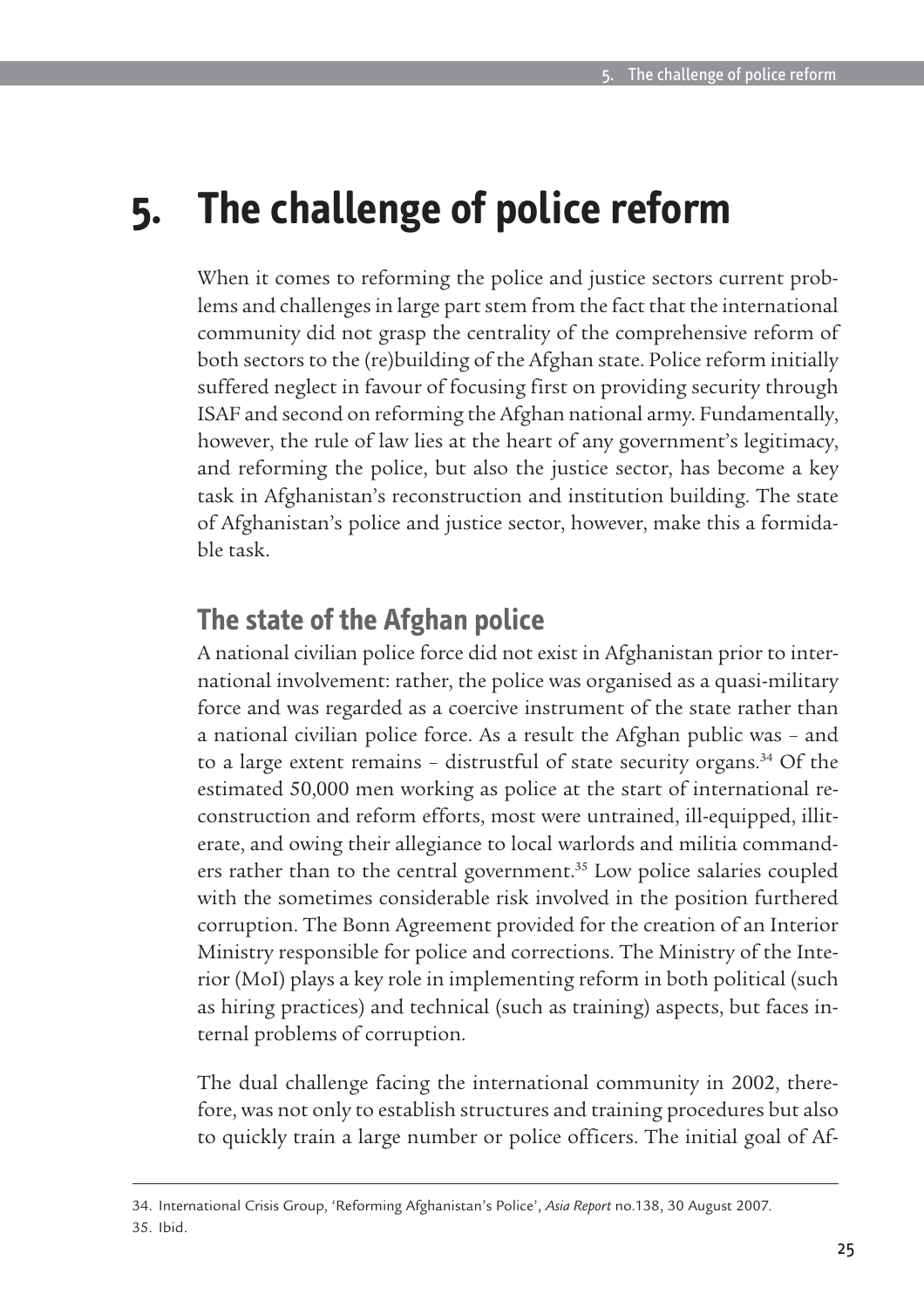<span id="page-27-0"></span>ghan police reform efforts was to replace conscripts with volunteers, and to ameliorate the ethnic imbalance within the MoI and law enforcement organisations. Currently, an Afghan police force of 82,000 has been authorised, with the Afghan National Police (ANP) currently totalling about 75,000.36

### **Police reform: the actors involved**

The main actors involved in police reform have been the US and Germany, with the contribution of the latter now subsumed under EUPOL. The EU Commission as well as a number of other states also contribute to police reform. While the UN was given a coordination role, in practice the different police reform efforts were largely conducted autonomously from one another, without fruitful attempts at donor coordination. Whereas the Commission mainly paid into Law and Order Trust Fund (LOTFA)<sup>37</sup> and funded smaller Member-State-run programmes in individual Provincial Reconstruction Teams (PRTs), the differences between the German and the US approach have revealed not just a serious gap in terms of the amount of funds made available to undertake police reform but also two different visions on the role of the ANP and the strategy that needs to be put in place to achieve this role. Harmonising and coordinating individual efforts for maximising operational as well as political impact has become a key task for the EU.

#### Germany

Germany was the key partner nation in charge of coordinating the reform of the ANP from early 2002 until the launch of EUPOL Afghanistan in 2007. The German Police Project Office (GPPO), staffed with 40 German police officers, took on the task of advising the ANP on reform efforts and of coordinating the international partner contributions. Assistance was provided in the form of advice on police structure, training and equipment. Since 2002, Germany has made available up to 12 million euro per

<sup>36.</sup> NATO, 'Progress in Afghanistan: Bucharest Summit 2-4 April 2008', Brussels, 2008.

<sup>37.</sup> LOTFA pays for police-related costs, including police salaries; procurement/operations/maintenance of nonlethal police equipment; rehabilitation, reconstruction, operations and maintenance of police facilities; gender mainstreaming; and institutional development. See UNDP, 'Law and Order Trust Fund for Afghanistan (LOTFA) Phase V', December 2008. Accessible at: http://www.undp.org.af/WhoWeAre/UNDPinAfghanistan/Projects/ sbgs/prj\_lotfa.html.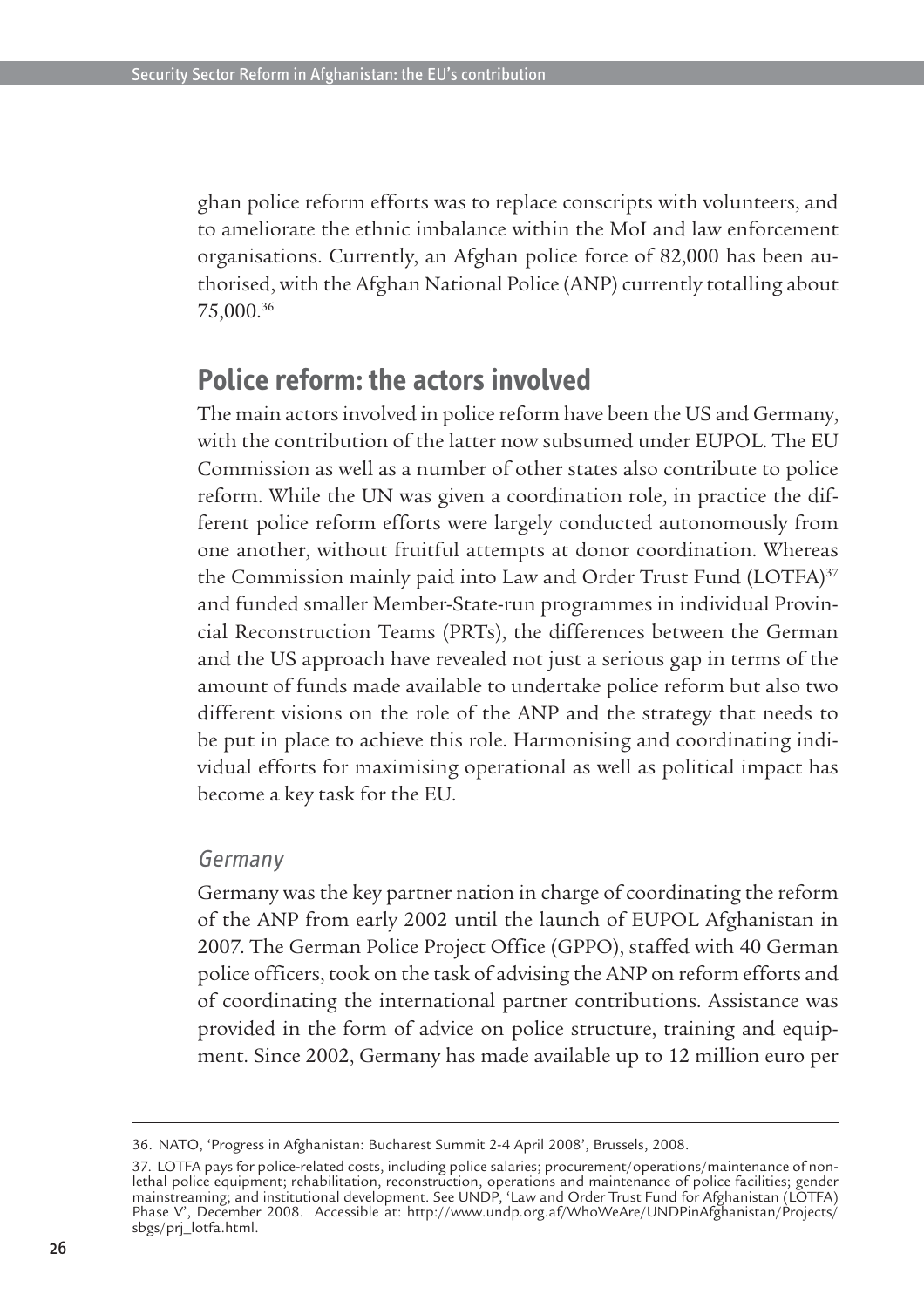year for the reconstruction of the police force.<sup>38</sup> Key projects included the restructuring of the ANP, including matching salaries to that of the Afghan National Army (ANA) and instituting a more efficient leadership structure; restructuring the tasks and organisation for uniformed police; fighting crime and terrorism; border police; fighting narcotics; and increasing female participation.39

The GPPO carried out these tasks in Kabul and in the field offices Mazar-e Sharif, Kunduz and Feyzabad. In Kabul, Germany built the Police Academy, which has been operational since August 2002, and organised the training programme in order to centralise training of police officers from across the country. German efforts have focused on long-term training by offering three-year and nine-month courses in order to build up the backbone of the police force with the aim of creating a multiplier effect. In addition, the German approach focused on the reform of the Ministry of the Interior.

However, the German approach was not as effective as it could have been. The long-term approach to training and the focus on 'training the trainers' did not do justice to the need for basic training of larger numbers of police in the ANP.40 Fundamentally, the GPPO approach was too thorough, and scarce resources and insufficient numbers of staff – also in comparison to the resources dedicated to police reform by the US – meant that German efforts at police reform simply did not possess the political weight to coordinate other international efforts.

#### The US

The US became increasingly involved in police reform as of 2003, motivated by the realisation that training the Afghan National Army (ANA) without concurrent police reform would be counterproductive to the overall aim of establishing security – but also on account of the state of the Afghan National Police (ANP). The US approach has focused on rapid training rather than fostering long-term institutional change. Under the Combined Security Transition Command Afghanistan (CSTC-A) Focused

<sup>38.</sup> In 2008 funds were increased to 36 million euro. See Federal Foreign Office, 'Funding for police assistance in Afghanistan tripled', Berlin, 18 November 2007.

<sup>39.</sup> Auswärtiges Amt/Bundesministerium des Innern, *Polizeiliche Aufbauhilfe in Afghanistan*, December 2005.

<sup>40.</sup> Interview, Member State official, April 2008. See also International Crisis Group, 'Reforming Afghanistan's Police', *Asia Report* no. 138, 30 August 2007.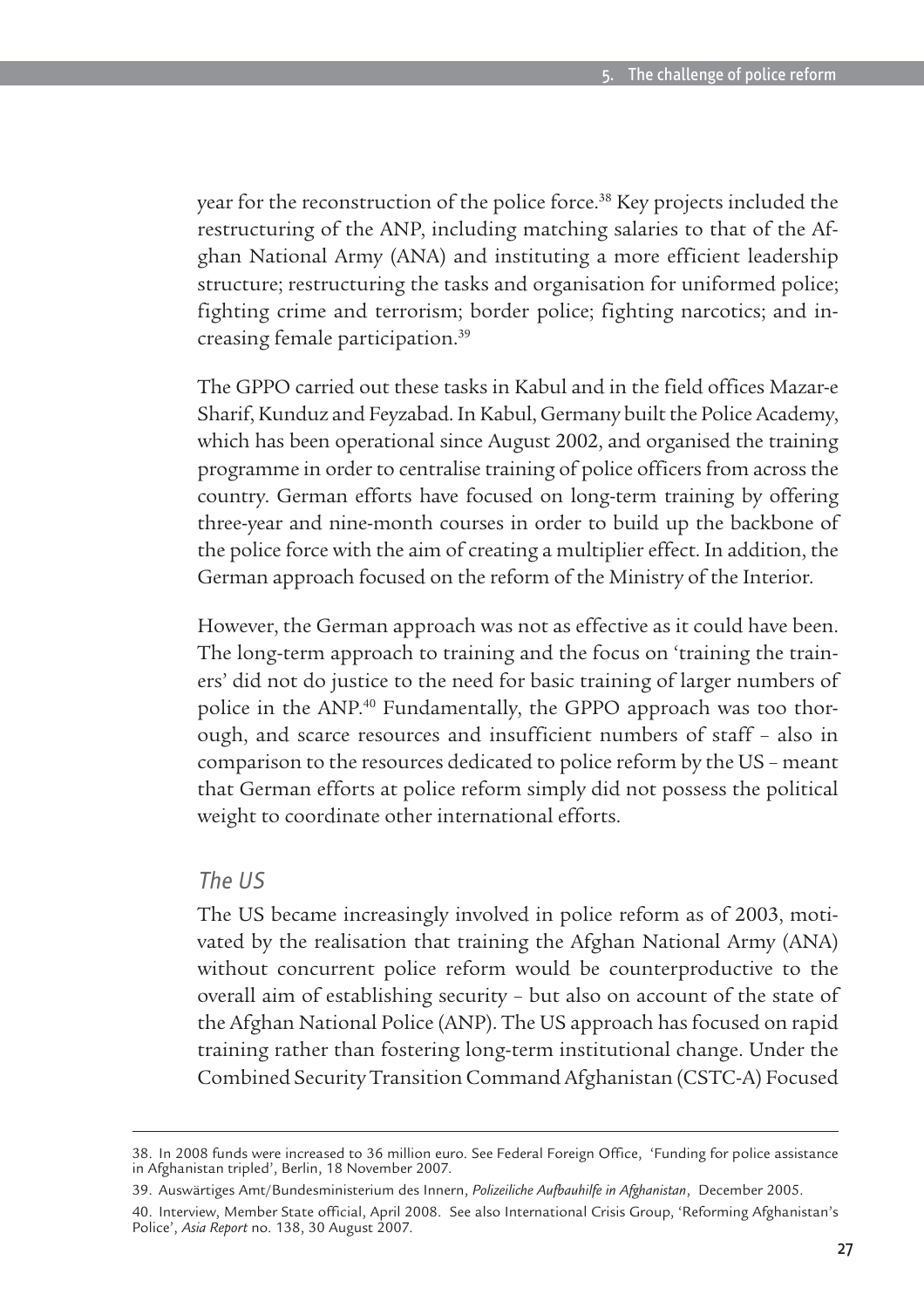District Development (FDD) programme, district police are trained at a Regional Training Centre over a period of eight weeks<sup>41</sup>; gains are monitored through Police Mentor Teams (PMTs), and some of the training is subcontracted through a private contractor, DynCorp. The US approach reflects a military mindset, with most of the trainers current and former military staff – and is under the command of the Department of Defence Military Command (CENTCOM).<sup>42</sup>

The German and US concepts of police training differed fundamentally. Whereas the German vision focused on the police as a civilian law and order force, the US regarded police as a security force that also could play a counter-insurgency role.<sup>43</sup> Training efforts under German and American leadership therefore not only partially overlapped but also contradicted one another on account of their different approaches to policing, and this prevented the elaboration of a workable division of labour.

#### EUPOL Afghanistan

The fragmentation of national efforts in police reform, the difficulty for the EU as a whole to muster political weight in the context of SSR (and in Afghanistan as a whole) but also transatlantic disputes over burden sharing in Afghanistan's reconstruction effort led to an increasing discussion over the EU's involvement in Afghanistan and the possibility of launching an ESDP operation. The option of an ESDP operation, which had been discussed for a while,<sup>44</sup> was decided upon during the German Presidency during the first half of 2007. The mission was prepared in the second half of 2006, with a Joint EU Assessment Mission report presented to the Political and Security Committee (PSC) on 13 October 2006. Based on the recommendations contained therein, namely to 'consider contributing

<sup>41.</sup> NATO, 'Progress in Afghanistan: Bucharest Summit 2-4 April 2008', op. cit. in note 35. However, the short, eight-week training cycles have been found to be insufficient for sustained training and rely on additional European/EUPOL training. Interview, 2 July 2008.

<sup>42.</sup> Interview with US official, December 2008.

<sup>43.</sup> Andrew Wilder, *Cops or Robbers? The Struggle to Reform the Afghan National Police*, Issue Paper Series, Afghanistan Research and Evaluation Unit (AREU), July 2007. This position was also reflected in interviews with US officials who emphasised that the security aspect should be dealt with first in police reform, ahead of 'soft aspects' addressed by EUPOL. (December 2008).

<sup>44.</sup> Member States differed in their position on the value added of an ESDP operation, which delayed the onset of EUPOL Afghanistan: whereas the UK, among others, argued in favour of an ESDP operation with a view to the EU's added value for a comprehensive approach but also in response to transatlantic pressures over burdensharing, France objected to the launch of an ESDP mission in Afghanistan. Germany was internally split on this idea, with the Ministry of the Interior, who 'owned' GPPO, reluctant to give it up and with the Federal Foreign Office in favour of the mission. Interview with Member State official, April 2008.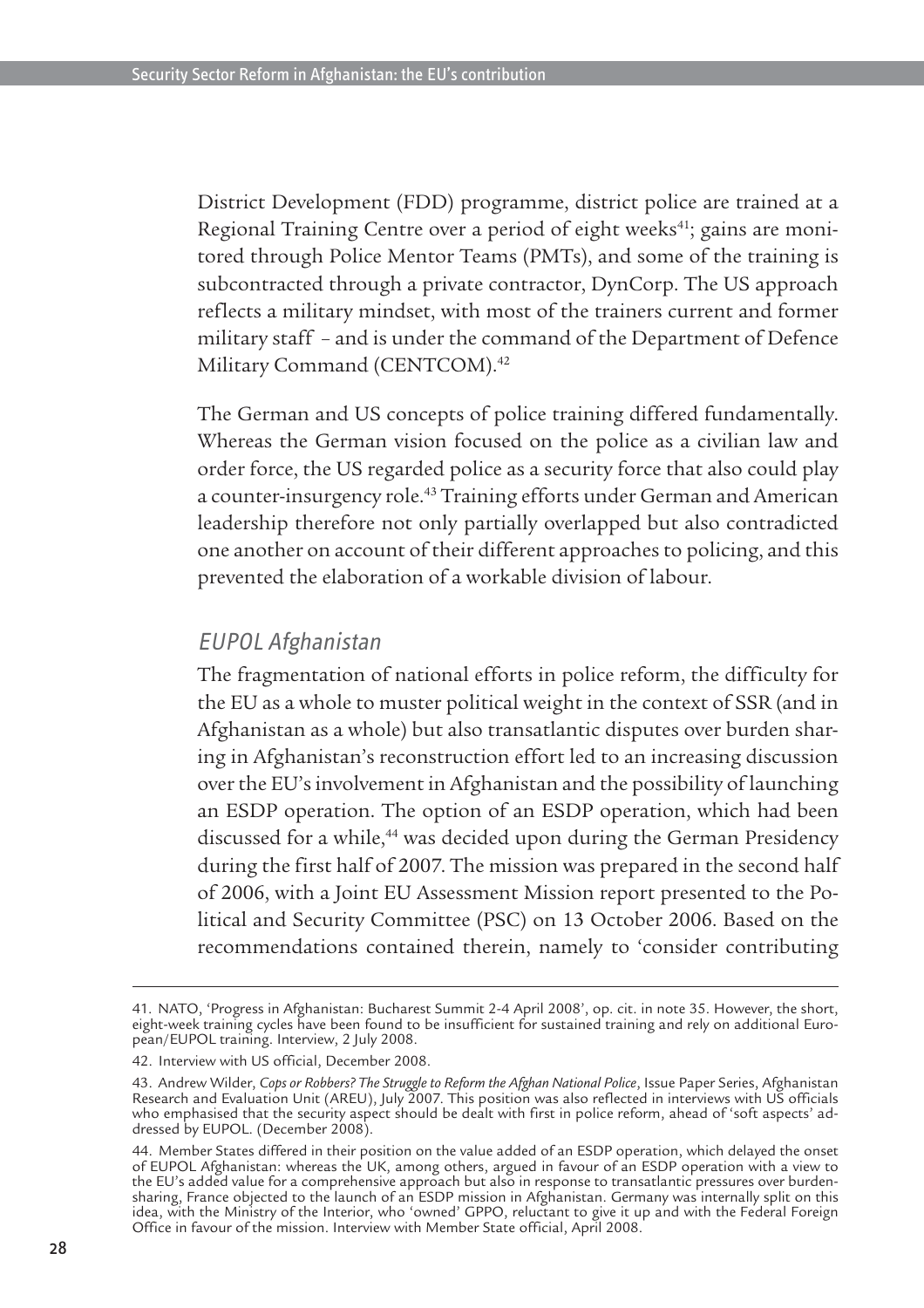further to support the police sector through a police mission<sup>'45</sup>, a factfinding mission was sent to Afghanistan between 27 November 2006 and 14 December 2006. On 12 February 2007, the Council approved the Crisis Management Concept (CMC) for an EU police mission.

EUPOL Afghanistan, the ESDP operation launched in June 2007, is embedded in the overall EU commitment to Afghanistan that includes political guidance provided by the EUSR and the reconstruction effort managed by the European Commission delegation in Kabul. The objectives of the mission are to 'significantly contribute to the establishment under Afghan ownership of suitable and effective civilian policing arrangements, which will ensure appropriate interaction with the wider criminal justice system (…) the Mission will support the reform process towards a trusted and efficient police service, which works in accordance with international standards, within the framework of the rule of law and respects human rights'.46

The tasks set for the mission include:

- working on strategy development, while placing an emphasis on work towards a joint overall strategy of the international community in police reform;
- supporting the Government of Afghanistan in coherently implementing their strategy;
- improving cohesion and coordination among international actors; and
- supporting linkages between the police and the wider rule of law.

EUPOL Afghanistan is a non-executive mission that carries out its tasks through monitoring, mentoring, advising and training. It aims to coordinate and to advise on projects implemented by Member States and third countries in areas related to the Mission and in support of its objective. The mission's duration is a minimum of 3 years, with a six-monthly review of its size and scope.

<sup>45.</sup> Council Joint Action 2007/369/CFSP of 30 May 2007 on establishment of the European Union Police Mission in Afghanistan (EUPOL AFGHANISTAN) OJ L 139/33. 46. Ibid.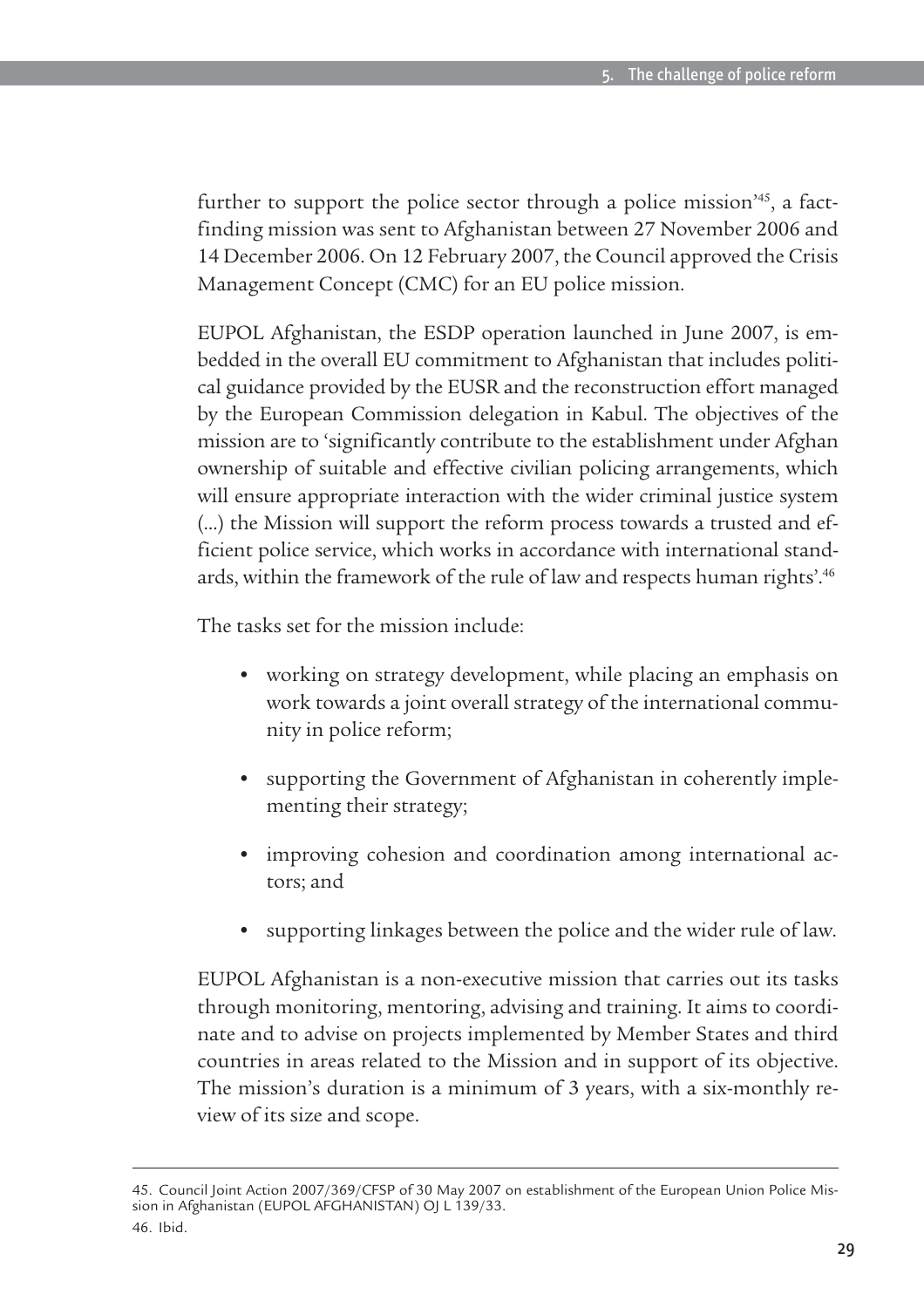While EUPOL Afghanistan was designed on the basis of German efforts through GPPO, its philosophy is different. Rather than mainly a training mission, it is also meant to contribute to the formulation of an overall strategy, particularly in the Ministry of the Interior. The intention is to mentor staff in the MoI, the Deputy Minister, and regional chiefs of police in constructing and coordinating policies. This approach of mentoring commanders and upper-ranking officials complements that of the US training approach, which aims to put boots on the ground rather than to provide long-term, structural training. The main advantage of EUPOL over GPPO is also that it now subsumes EU Member States as well as third states active in police reform in one mission.<sup>47</sup> This improves coordination among different national efforts through increased exchange of information on police reform activities and more targeted programme design in accordance with EUPOL's overall mission targets.

The mission did get off to a difficult start, and problems experienced in other ESDP civilian crisis management operations came to affect EUPOL Afghanistan as well, but were compounded by the security situation on the ground, frequent changes in the position of EUPOL Head of Mission and by inter-institutional disputes between the EU and NATO. Specifically, these problems included procurement, staffing, administration, and security concerns prohibiting the running of the operation. Security guidelines were very strict, and the appropriate material not in place (particularly armoured vehicles as well as computers and IT equipment).48 This delayed the mission, as staff could not leave base camp without the equipment in place.

EUPOL Afghanistan currently consists of just under 200 international police, law enforcement and justice experts – a number that falls significantly short of the 400 personnel currently authorised – and is headed by Police Commissioner Kai Vittrup. EUPOL staff have or are to be deployed at central, regional and provincial levels: in Kabul (50%), in the five regional commands<sup>49</sup> and in the provinces through Provincial Reconstruction

<sup>47.</sup> This refers specifically to Canada, New Zealand, Norway and Croatia.

<sup>48.</sup> Interview with Member State official, April 2008.

<sup>49.</sup> These are Mazar-e-Sharif (lead nation: Germany); Bagram (lead nation: US); Kandahar (lead nation: UK); Herat (lead nation: Italy); Kabul (lead nation: Italy). See ISAF-Regional Command Structure, http://www.nato. int/isaf/structure/regional\_command/index.html.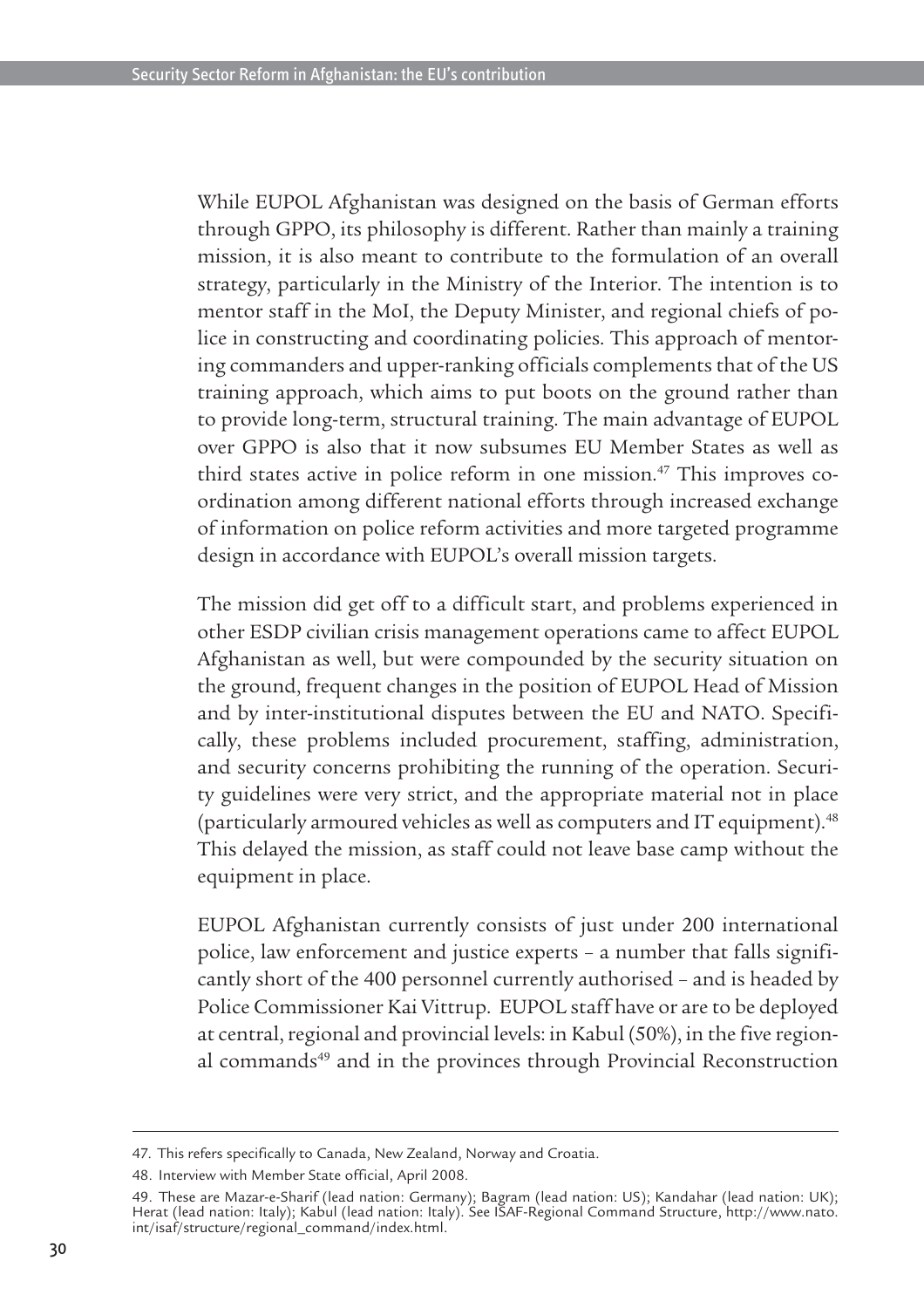<span id="page-32-0"></span>Teams (50%).<sup>50</sup> Deployment through PRTs was slowed down by the need – in the absence of a formal EU-NATO/ISAF agreement on the provision of security for EUPOL staff – to draw up bilateral technical agreements with the respective lead nations of individual PRTs. Agreements have been concluded with EU Member State-led PRTs. Agreements with US-led and Turkey-led PRTs, however, are unlikely to be concluded – which limits the geographical reach of EUPOL Afghanistan.

As could be expected, the slow start, lengthy build-up phase, inter-institutional issues between NATO and the EU, as well as the procurement and staffing problems listed above, have negatively affected the first stages of the mission – both in terms of the EU's position *vis-à-vis* other international actors and its impact on police reform in Afghanistan.

### **Achieving EUPOL's tasks: challenges ahead**

Fundamentally, the challenges facing EUPOL in fulfilling its tasks fall into two broad categories. First, the internal and external coordination of police reform efforts, mainly with a view to giving EUPOL, and related EU instruments, enough weight in order to achieve the political impact to which the mission aspires. Second, the interaction and cooperation with Afghan stakeholders and the broader difficulties associated with implementing strategies in an unstable political context make reforming the police a challenging undertaking. The political tasks of the mandate, including strategy development, but also the specific tasks of advising and policing, require that mission staff should include appropriate police experts and personnel with broader political experience of the Afghan context – and in sufficient numbers – a balance that is yet to be achieved. Staffing the mission has been challenging not just with a view to the hostile external environment in which mission personnel are placed but also given the demands on Member State resources from other civilian crisis missions, such as EULEX Kosovo.<sup>51</sup>

<sup>50.</sup> As of January 2009, EUPOL's mission strength was 188 international staff of which 120 were deployed at EUPOL HQ in Kabul; 64 in the regions; and 4 providing support within the Mission Support Element in Brussels. *EUPOL-Serving Afghanistan*, Online Bi-weekly Newsletter, 29 January 2009. Available at: http://www.consilium. eu.int/uedocs/cmsUpload/EUPOL\_Serving\_Afghanistan.pdf.

<sup>51.</sup> Interview with Member State official, December 2008.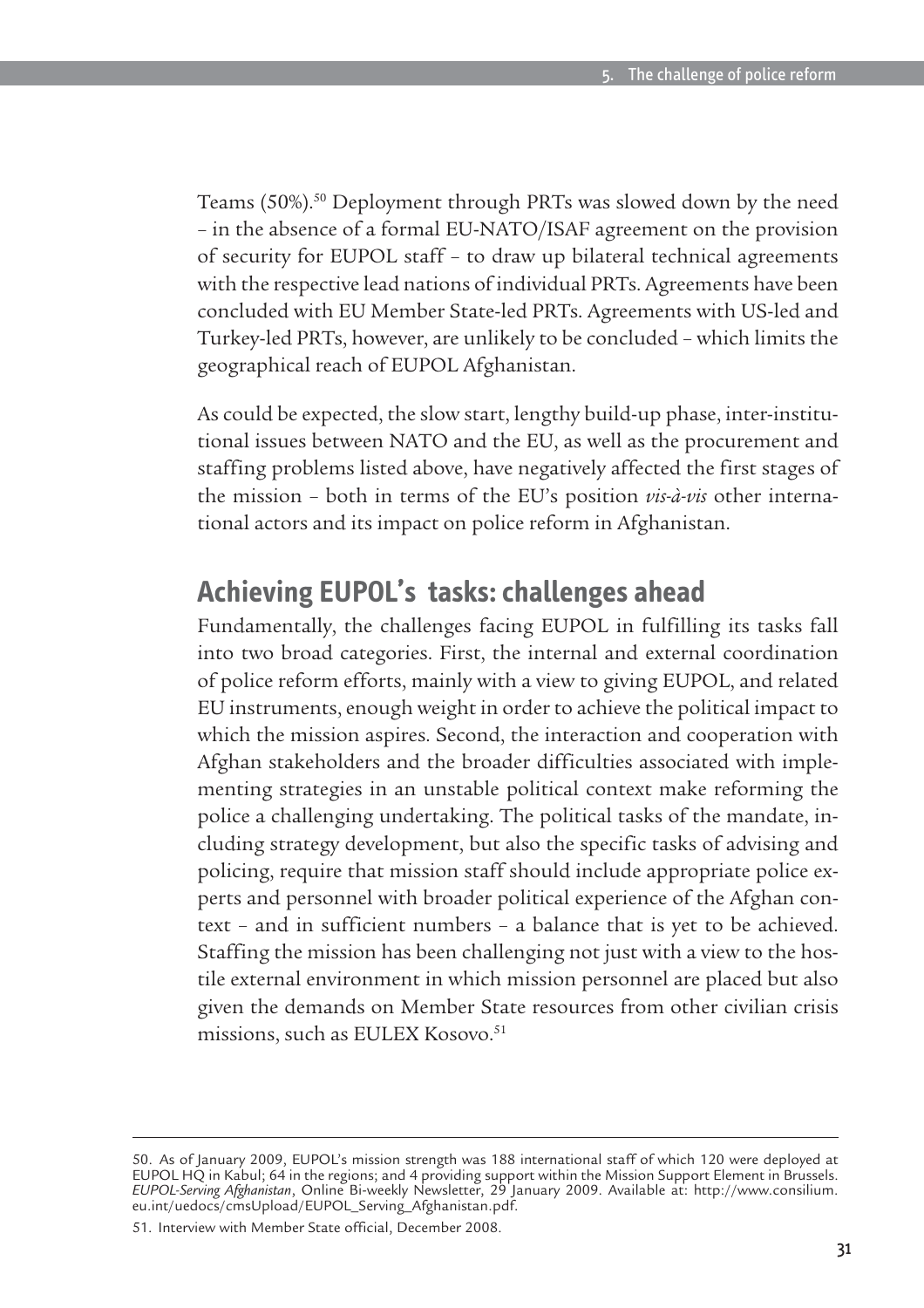#### $T<sub>OWards</sub> condition and a workable division of labour$

Despite the difficult start of Afghan police reform efforts the increased willingness to coordinate has improved the linkages among actors, particularly coordination between the US and EUPOL. Whereas the GPPO was linked very closely to the German PRTs as well as to other EU officers in other PRTs, there was only a limited structural link with mentors deployed by the US. The EU and the US have now agreed on cooperation, and integrated project teams avoid duplication.<sup>52</sup> A basic division of labour is evolving with the US focusing on short-term training of a maximum number of officers whereas the EU focuses on long-term structural change. Although the US and the EU continue to run their police training separately, and although they continue to pursue different strategies as far as training and outcome are concerned, the two approaches at present are far more complementary than they used to be in the past – rather than partially overlapping they are now, at least in principle, mutually reinforcing. US and European approaches continue to emphasise different aspects of policing, but there is greater acceptance of potential European value-added on the part of the US. This lies particularly in EUPOL expertise in civilian policing practice, which can complement the US focus on basic training and the FDD programme – a realisation helped in part by the recognition that US efforts in police reform have to date not yielded the expected results.<sup>53</sup> The resource gap between the US and the EU does not give EUPOL a strong case for assuming coordination functions or political leadership in police reform: compared to that of the United States, the scale of the EU's commitment is small. At the same time, tactical cooperation between EUPOL and CSTC-A on devising a plan for reforming the MoI and on intensifying mentor coordination to avoid duplication show that cooperation but also coordination exists between EU and US police reform elements.

Coordination efforts of all international actors concerned with police reform have become increasingly institutionalised, with an explicit aim on the part of the EU to increase its overall coordination role. Two police coordination conferences were held in Dubai in 2006 – jointly funded by the

<sup>52.</sup> Interview with EU officials, April 2008.

<sup>53.</sup> Interview with Member State official, December 2008. For a recent assessment of US contributions to police reform, see United States Government Accountability Office, 'AFGHANISTAN SECURITY. Testimony before the Subcommittee on National Security and Foreign Affairs', Committee on Oversight and Government Reform, House of Representatives, 18 June 2008.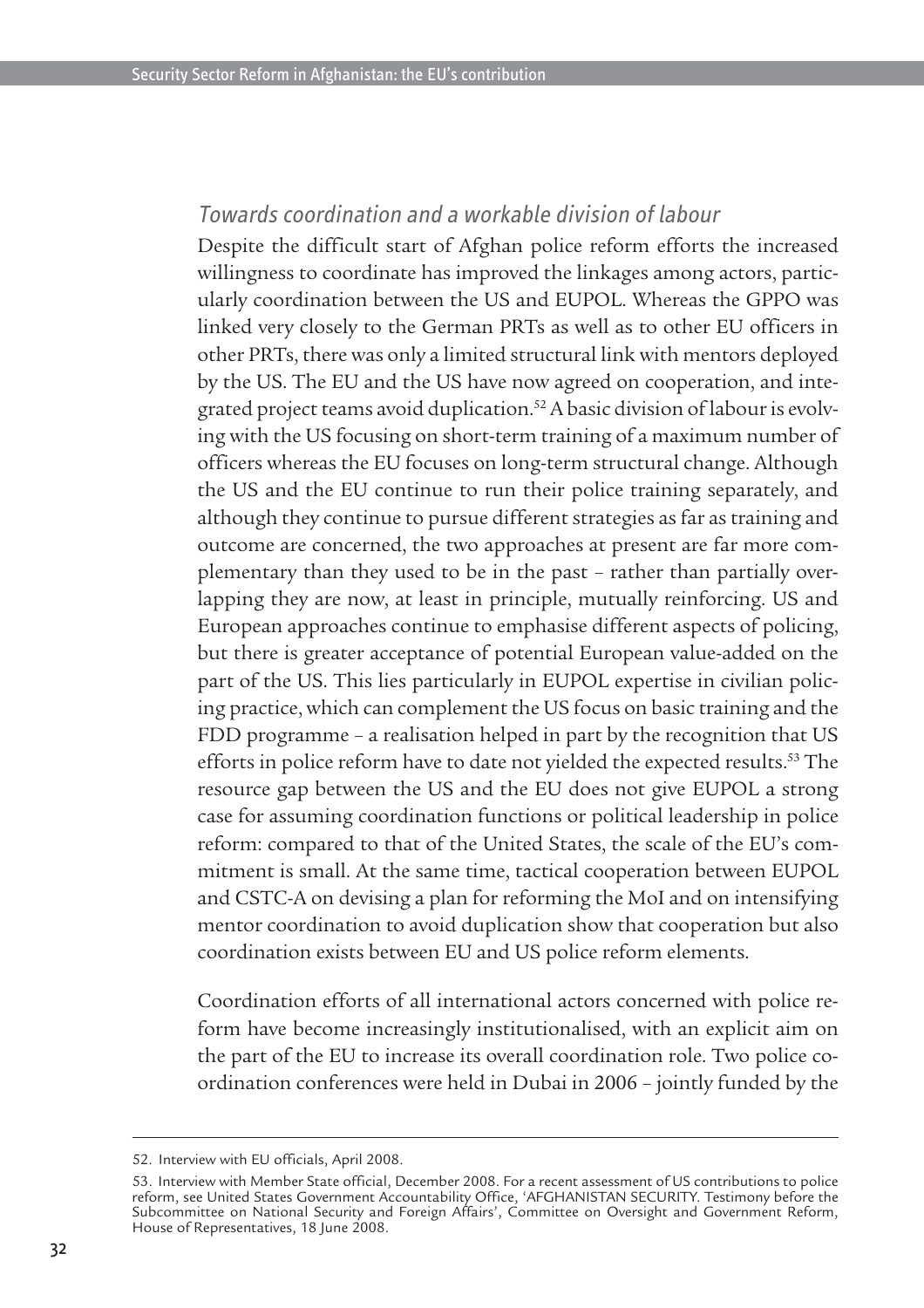US and GPPO – and resulted in the creation of the International Police Coordination Board (IPCB) set up to coordinate the international police reform efforts to ensure coherence among international actors, align their activities with the Afghan government's strategies towards police reform, and to ensure links with the wider rule of law. Whereas Germany chaired the first meeting in March 2007, currently the EU, through EUPOL, has assumed the main coordinating role – in close cooperation with the Afghan Minister of the Interior, who heads the IPCB Board. Following the creation of the IPCB and the stronger profile acquired by the EU therein, coordination meetings with international actors and Afghans now take place, and EUPOL prepares the agenda for IPCB meetings. The IPCB Secretariat is staffed by EU officials as well as one US official, and both EUPOL and US representatives attend IPCB meetings.

In practice, however, the IPCB to date has not lived up to its coordination function, which is a reflection of the relatively low importance assigned to the IPCB on the part of EU personnel – and as a result also the US.<sup>54</sup> Efforts at reforming IPCB structures are currently under discussion and focus on improving the coordination of policy efforts, and on formulating strategic goals rather than training goals and outcomes. Creating an effective coordination mechanism requires political commitment to strengthen IPCB structures. This is key for the EU, which aims to take a greater role in the coordination and strategic guidance of international police reform efforts in Afghanistan. Short of that, the IPCB, and EUPOL along with it, risks losing influence in the planning and direction of the police reform process.

Beyond the challenge of coordinating with other actors in police reform and of creating effective structures to that end, the EU also faces an internal coordination challenge. Neither EUPOL nor the EUSR can bring financial instruments to bear to induce change or implementation of policies, or to reinforce particular political messages towards Afghan stakeholders. In addition, the nature of EU financial engagements in Afghanistan means that mechanisms for imposing conditionality are limited to begin with. For instance, salaries paid through LOTFA are non-negotiable even if some adjustments in funding can be made to induce reforms and include control mechanisms for the transfer of payments but also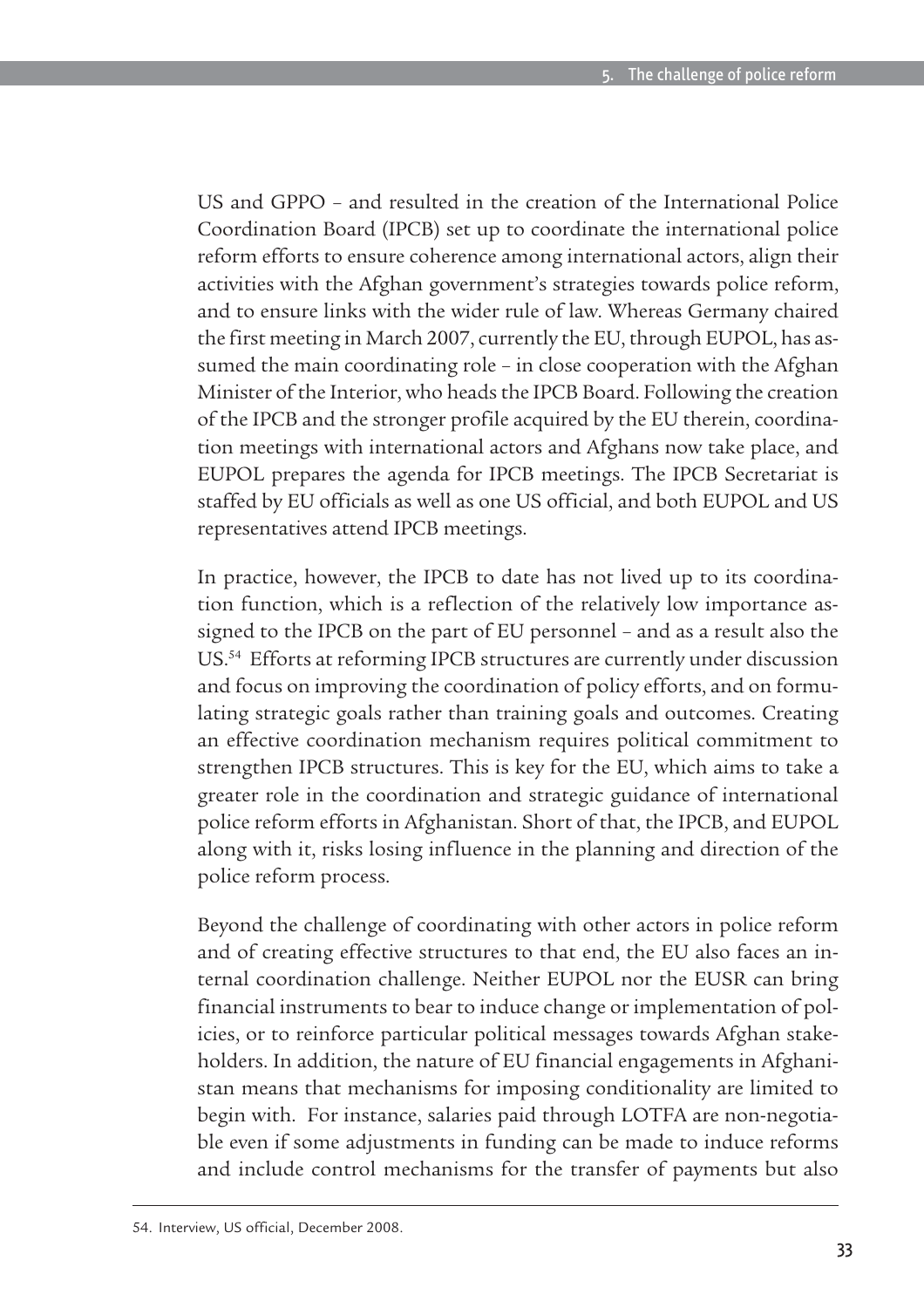the identification of recipients.<sup>55</sup> Given EUPOL's non-executive mandate, advising and implementing police reform depends on the receptivity of the Afghan government to reform efforts. However, the mission does not have the means to provide strong political or financial incentives to enhance the engagement of Afghan authorities.

#### Involving and addressing local stakeholders and security consumers

With respect to engaging the local Afghan structures, linking reform at the central and provincial level has been difficult, both on account of the fact that some of the provinces and regions are beyond the reach of the central Ministry of the Interior and the fact that EUPOL has not been deployed throughout the country. Given the weak governmental structures in Afghanistan, with varying reach and legitimacy depending on individual regions, working through PRTs is crucial for EUPOL to engage in police reform outside Kabul. EUPOL's difficulties in deploying through PRTs aside, this raises issues over Western credibility and legitimacy in the eyes of Afghans; but also over the interactions between EUPOL and the Afghan government.

Afghans increasingly view the ISAF mission (and Western military presence more generally) as a threat rather than a force for good<sup>56</sup> and do not trust Western military presence to provide security.<sup>57</sup> Coupled with a lack of trust in the police or justice system, this means that, in order for SSR policies to achieve a degree of local acceptance, the perceptions of the local population on the effects of international presence need to be accounted for. However, EUPOL and police reform efforts in general so far have largely disregarded civilian policing or outreach to weak groups of the population. This is in large part a function of the increasing focus on restoring security. In addition to broader issues of civil-military relations and linkages between development and security, the focus on acceptance of police reform also raises the question of the degree to which international actors can induce reforms – and to what extent they can support those reforms once they are being implemented.

<sup>55.</sup> Interview with Commission official, April 2008.

<sup>56.</sup> See Hekmat Karzai and Julian Lindley-French, 'Listening to the Afghans', *Afghanistan Times*, 19 November 2007; BBC News, 'Afghan people 'losing confidence', 9 February 2009.

<sup>57.</sup> See Sippi Azarbaijani-Moghaddam, Mirwais Wardak, Idrees Zaman and Annabel Taylor, 'Afghan Hearts, Afghan Minds: Exploring Afghan perceptions of civil-military relations', British & Irish Agencies Afghanistan Group, June 2008.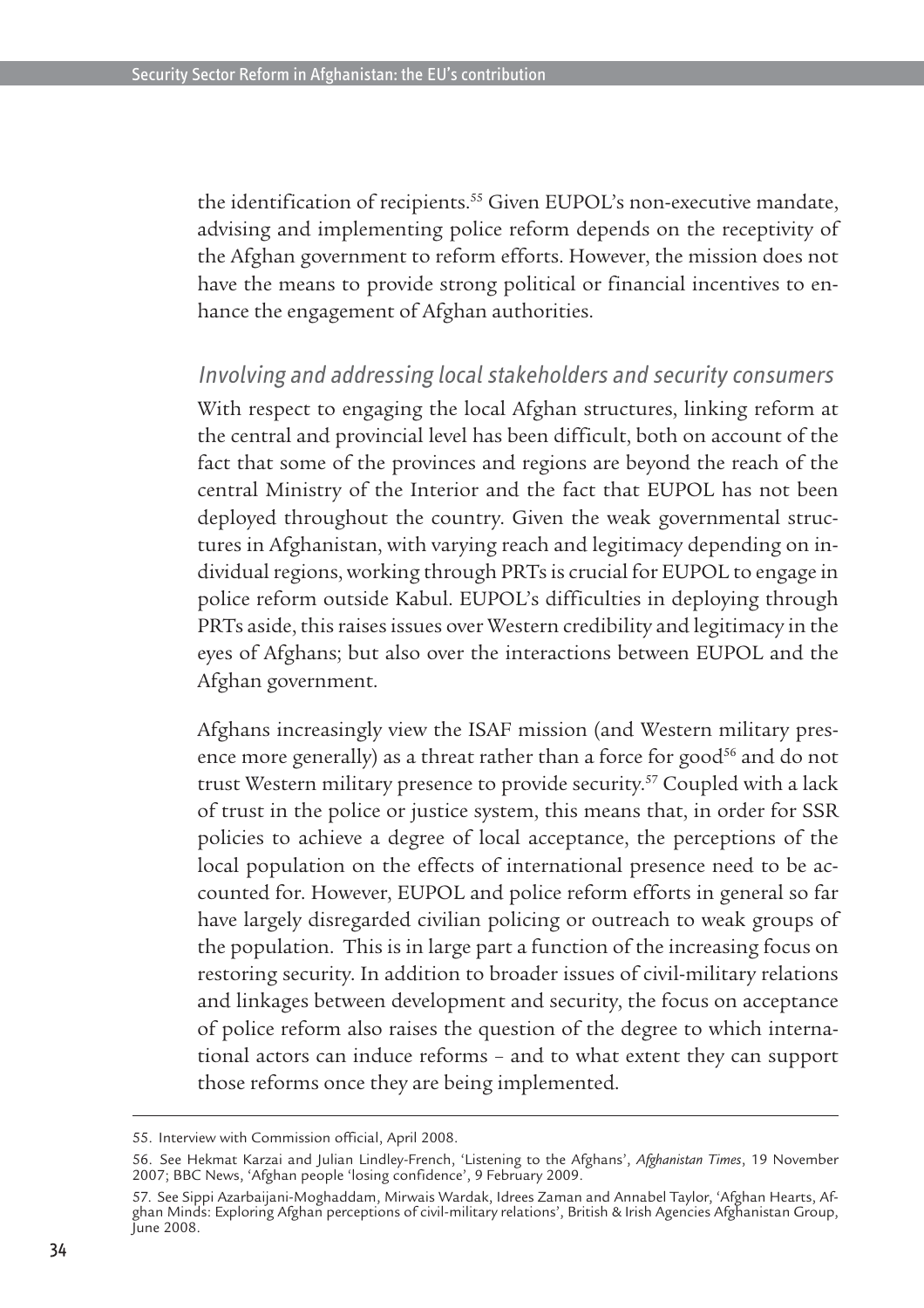<span id="page-36-0"></span>Given the starting point of institution-building in Afghanistan, raising a cadre of capable civil servants was understood to be a long-term process. But, in addition, entrenched corruption in all aspects of rule of law, but particularly the MoI, makes persuading Afghan interlocutors to implement reforms, such as transparent hiring practices as well as payment structures and other measures designed to tackle a culture of corruption, difficult. Given its non-executive mandate, EUPOL has to rely on the ability but also the willingness of Afghans to implement reform. By the same token, it has to rely on bilateral police reform programmes to help implement those reform efforts that fall outside its mandate. The October 2008 appointment of Hanif Atmar as Minister of the Interior signalled renewed commitment to reform on the part of the Afghan government. While his appointment has uniformly been perceived as a potentially positive development for police reform, requests for greater EUPOL involvement and operational support on training but also on investigating criminal networks go beyond EUPOL's mandate (let alone current capacity in terms of personnel).<sup>58</sup> This in turn reinforces the need for coordination among actors engaged in police reform, including those of the Member States participating in EUPOL.

### **Linking police and justice reform**

The Commission contributes to the reform of police and justice, providing the backbone of the financial contribution. The EC has given some 135 million euro to LOTFA since 2002<sup>59</sup>; and has allocated more than 10 million euro to the Provincial Reconstruction Teams (PRTs) to support a range of European projects in different parts of the country. Since 2006, the Commission has also become more involved in justice reform. EUPOL and Commission programmes are now institutionally linked up, with the Commission continuing its contributions to LOTFA<sup>60</sup> and to reforming the Judiciary, and EUPOL placing mentors in the justice sector.

<sup>58.</sup> Interview with Member State official, December 2008.

<sup>59.</sup> This makes the Commission the biggest donor to LOTFA.

<sup>60.</sup> Of the 200 million euro committed to rule of law sector during the 2007-13 funding period, 40-50% of that amount is dedicated to LOTFA.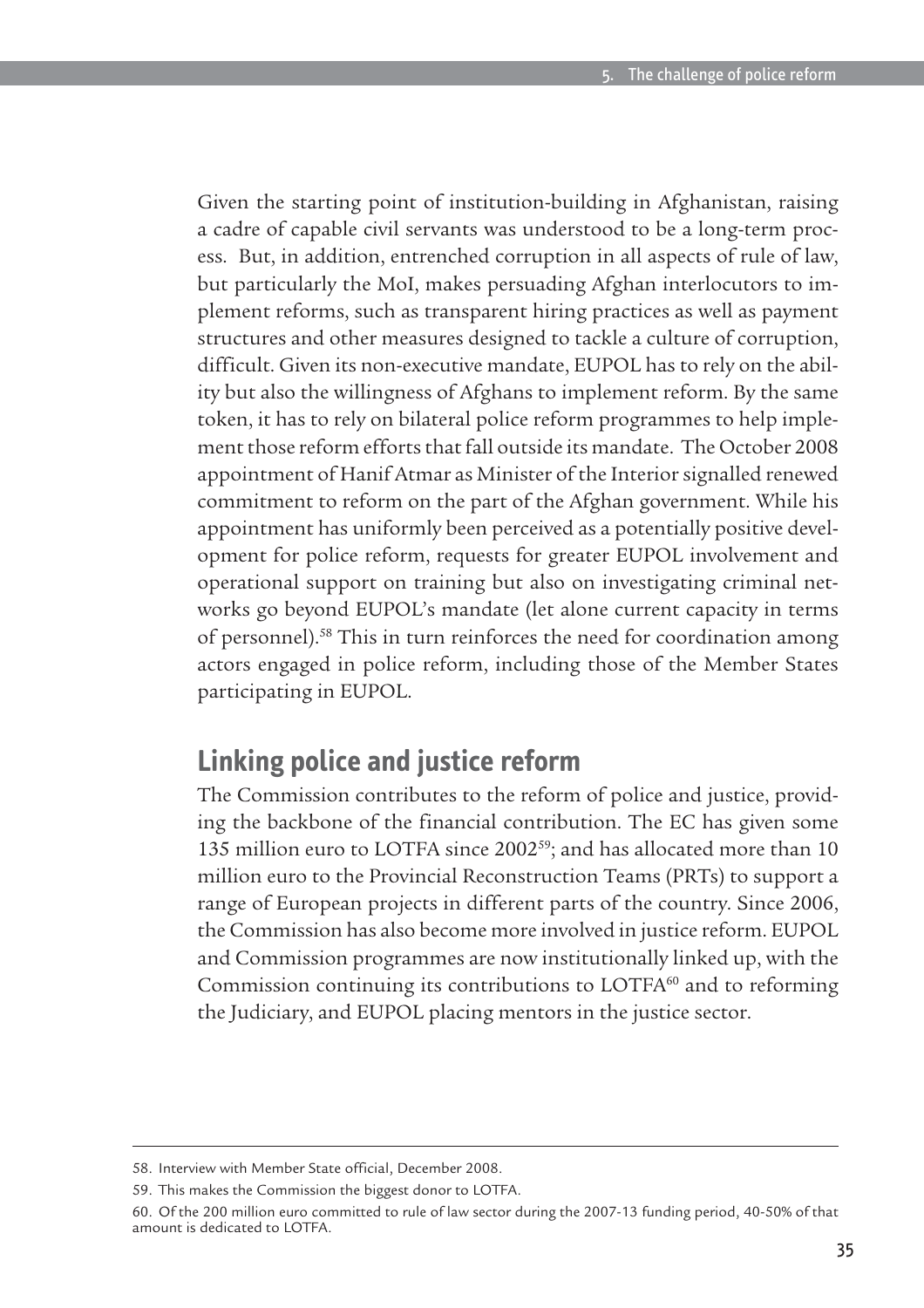a sa kacamatan ing Kabupatèn Kabupatèn Kabupatèn Kabupatèn Kabupatèn Kabupatèn Kabupatèn Kabupatèn Kabupatèn K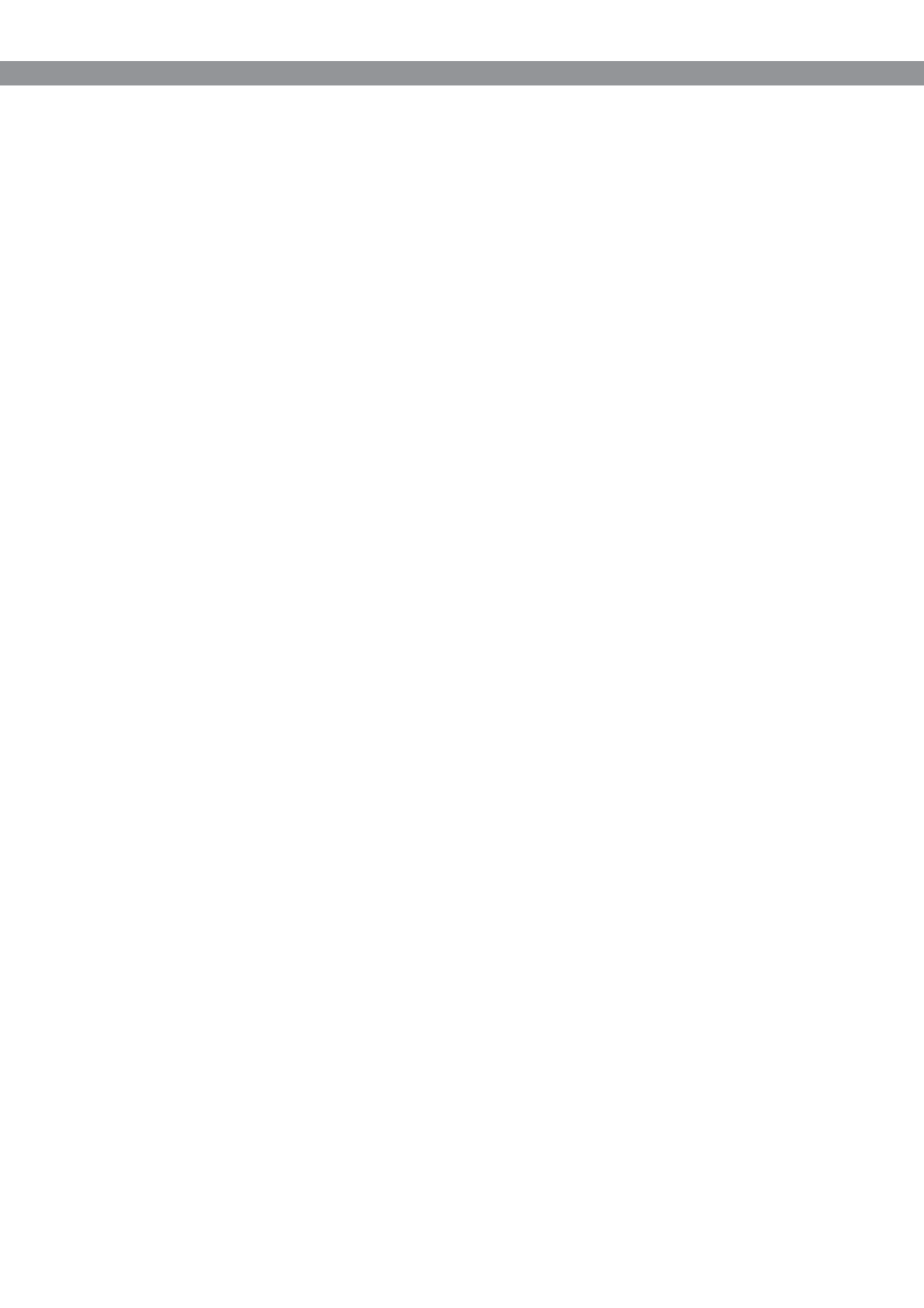## <span id="page-38-0"></span>**6.** The challenge of justice reform

Whereas police reform has not received the attention it should have early on, the lack of focus, resources and coordination is exacerbated in the area of justice sector reform. A key flaw in the international strategy towards reforming the Afghan police until very recently was the lack of attention paid to reforming the justice sector. The Afghan judicial reform strategy 'Justice for All' of October 2005 accordingly recognised that 'while significant progress had been made in equipping military and law enforcement units, almost nothing has been accomplished to provide resources for the justice system'.61 Compared to the police sector, the justice sector is even more underdeveloped. Problems include lack of trust in the system, gaps in outreach to parts of the population and inadequate training of personnel. The effective reform of the security sector needs to conceive of police and justice sectors as essentially interlinked, since police reform would be likely to fail without a working judicial sector.

### **The state of Afghanistan's justice sector**

As for the relevant institutions that make up the Afghan judiciary, the constitution establishes a nine-member Stera Mahkama or Supreme Court<sup>62</sup> and subordinate High Courts and Appeals Courts. A separate Afghan Independent Human Rights Commission established by the Bonn Agreement is charged with investigating human rights abuses and war crimes. The Ministry of Justice is responsible for the oversight of the prison service, the legislative department and the coordination with the interim Afghanistan National Development Strategy (i-ANDS) process. The Supreme Court is the constitutional court of appeal and has responsibility for the administration of the courts system and the judiciary, and encompasses about 1,500 judges. The Attorney General's Office, which has the authority over the investigations of crimes, includes some 2,500 public prosecutors.

Afghanistan's legal system is based on mixed civil and Sharia law and has not accepted compulsory International Criminal Court (ICJ) jurisdiction.

<sup>61.</sup> Afghan judicial reform strategy.

<sup>62.</sup> Judges are appointed for 10-year terms by the president with approval of the Wolesi Jirga.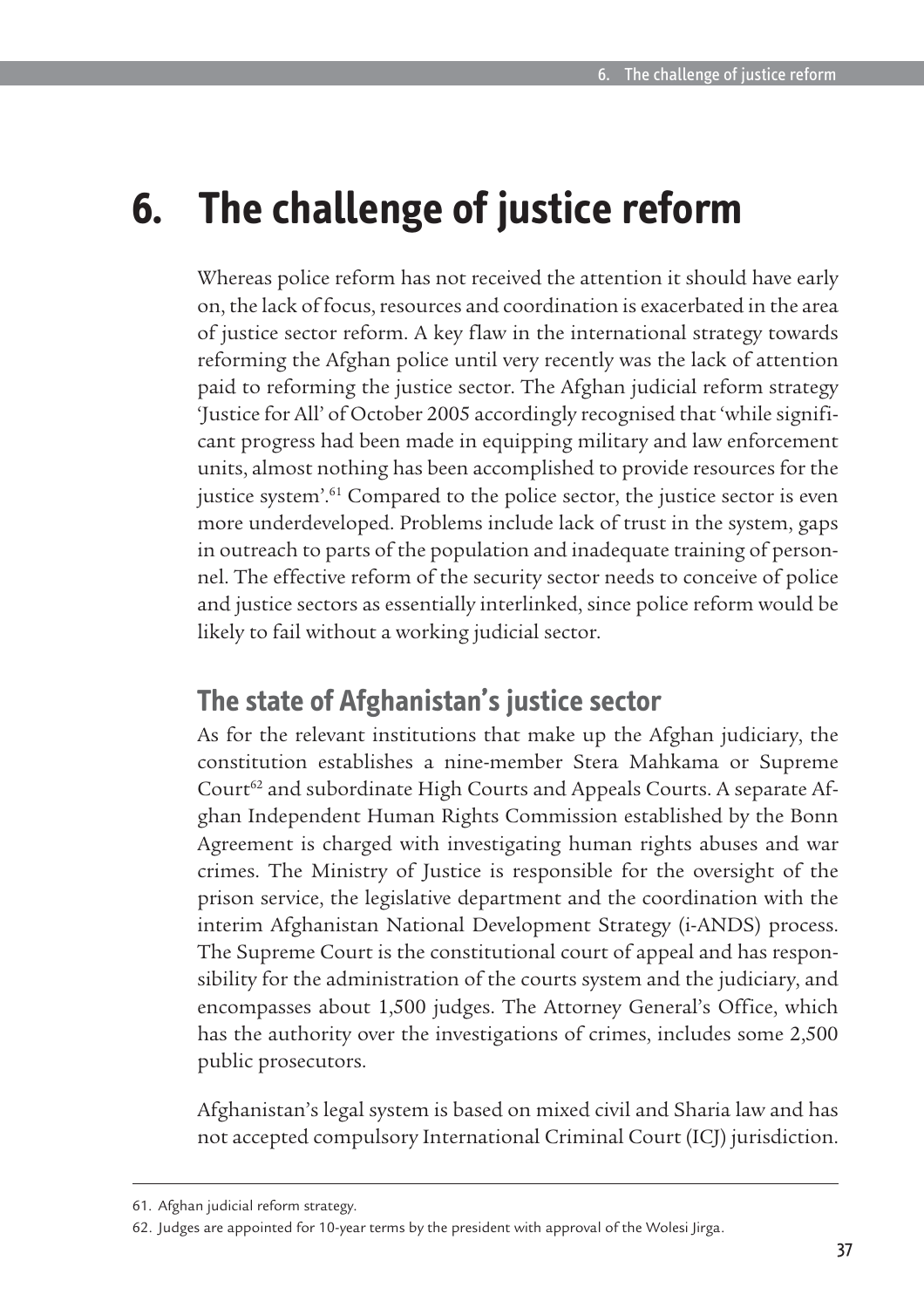<span id="page-39-0"></span>The primary source of law is the 2004 Constitution, but in areas that are not governed by constitutional law the court will apply statutory laws with Islamic law applied where neither law covers the dispute in question. Customary law is a legitimate source of law where neither Islamic nor statutory law pertains to an issue. In practice, however, judges may not have access to legal texts, may not have been trained properly, and simply apply their version of Sharia law to many disputes.<sup>63</sup> In addition to a mixed legal system that was re-established after Taliban rule,<sup>64</sup> the absence of an ethos of judiciary independence in particular impacts on institution-building. None of the judicial institutions at present have the resources to deliver an effective system of justice. In addition, staff are inadequately trained,<sup>65</sup> have no career structure, and work in conditions of personal danger.

### **Justice reform: actors and issues**

The reform of the judiciary to date has been undertaken by a number of actors. In accordance with the Afghan Compact, the JCMB monitors progress. UNAMA equally has a monitoring function on the administration of justice and the rule of law. Apart from Italy, which took the lead on justice reform, and the European Commission, which has recently increased its overall commitment to lead European efforts at justice reform, other key actors include the US through the State Department/ Justice Sector Support Programme (JSSP), USAID and CFC-A (Combined Forces Command – Afghanistan), and Canada (which mainly focuses on commercial law) – as well as individual/small national programmes and efforts. Italy, the US, UNDP and the German Deutsche Gesellschaft für Technische Zusammenarbeit (GTZ) provide technical assistance to the justice sector institutions by placing advisors in relevant bodies.

#### Italy

Italy served as lead nation for justice reform. The Italian Justice Office (IJO), which consisted of 4-5 Kabul-based staff, began operating in 2003. It assisted institutional reform by providing technical assistance through

<sup>63.</sup> See J. Alexander Thier, *Reestablishing the Judicial System in Afghanistan*, CDDRL Working Papers, no. 19, Stanford University, 1 September 2004.

<sup>64.</sup> The Taliban used a separate system of archaic Islamic justice.

<sup>65.</sup> According to the JMCB, 'currently 80 percent of prosecutors in provinces are without university qualifications, and forty percent of judges have not completed Stage training before assuming judicial appointments'. JCMB VII Status Update, Annex Two, January 2008.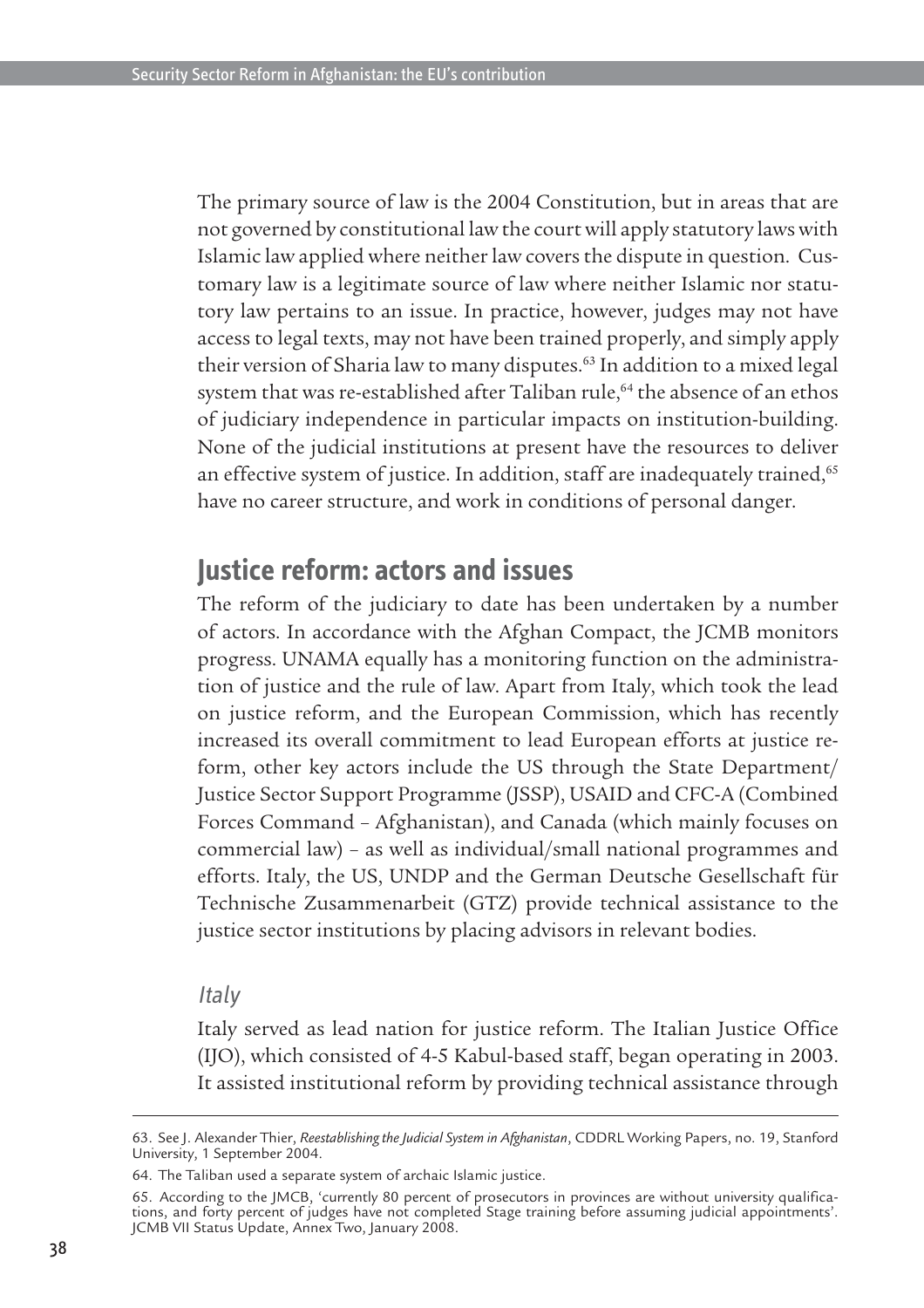<span id="page-40-0"></span>placing advisors within the Ministry of Justice, the Supreme Court and the Attorney General's Office. IJO activities included legislative reform; justice institutions rehabilitation; training courses; construction and rehabilitation of infrastructure; and providing equipment. Between 2003 and 2006, 1,200 judges, prosecutors and other legal staff were trained and a number of multilateral projects concluded, including capacity building and prison system reform. Through an EC/Italy funded 'Access to Justice' Programme at District level the IJO has also actively worked with traditional dispute resolutions mechanisms, given that the majority of Afghans use a traditional rather than the formal justice system.

The 2006 London Conference pushed for greater EU involvement, and the Commission has since taken the lead in the field of justice reform, while continuing to cooperate with Italy. The push towards greater EU involvement in large part derived from the fact that Italian efforts on justice reform were deemed insufficient. A justice team consisting of 4-5 staff was simply too small to effect justice reform. A second factor pushing for greater commitment to justice reform on the part of the Commission was the increasing realisation that the neglect of justice reform undermined efforts at police reform: even in cases where the police did manage to make arrests, the percentages of cases brought to trial, or of trials resulting in convictions, was minute. Subsuming justice reform under the EU roof would have the advantage of increasing coordination between the reform efforts of the police and justice sectors, even if the two are housed under separate pillars.

### **Reform efforts to date: the state of play**

A personalised system of power, where authority rests with individual power holders rather than the state, undermines efforts to reform state institutions in the justice sector. There is little interest in the rule of law on the part of such groups who are at times actively undermining the reform process – a dynamic visible in particular in the appointment system of senior officials. Consequently, the systems for the appointment of judges and prosecutors are ineffective and lack mechanisms of accountability. As in the police sector, there is widespread corruption and no effective mechanisms for its prosecution. In addition, the politicisation of the judiciary, as well as the failure to ensure a safe environment for courts, personnel, victims and witnesses undermine the capacity of the legal sys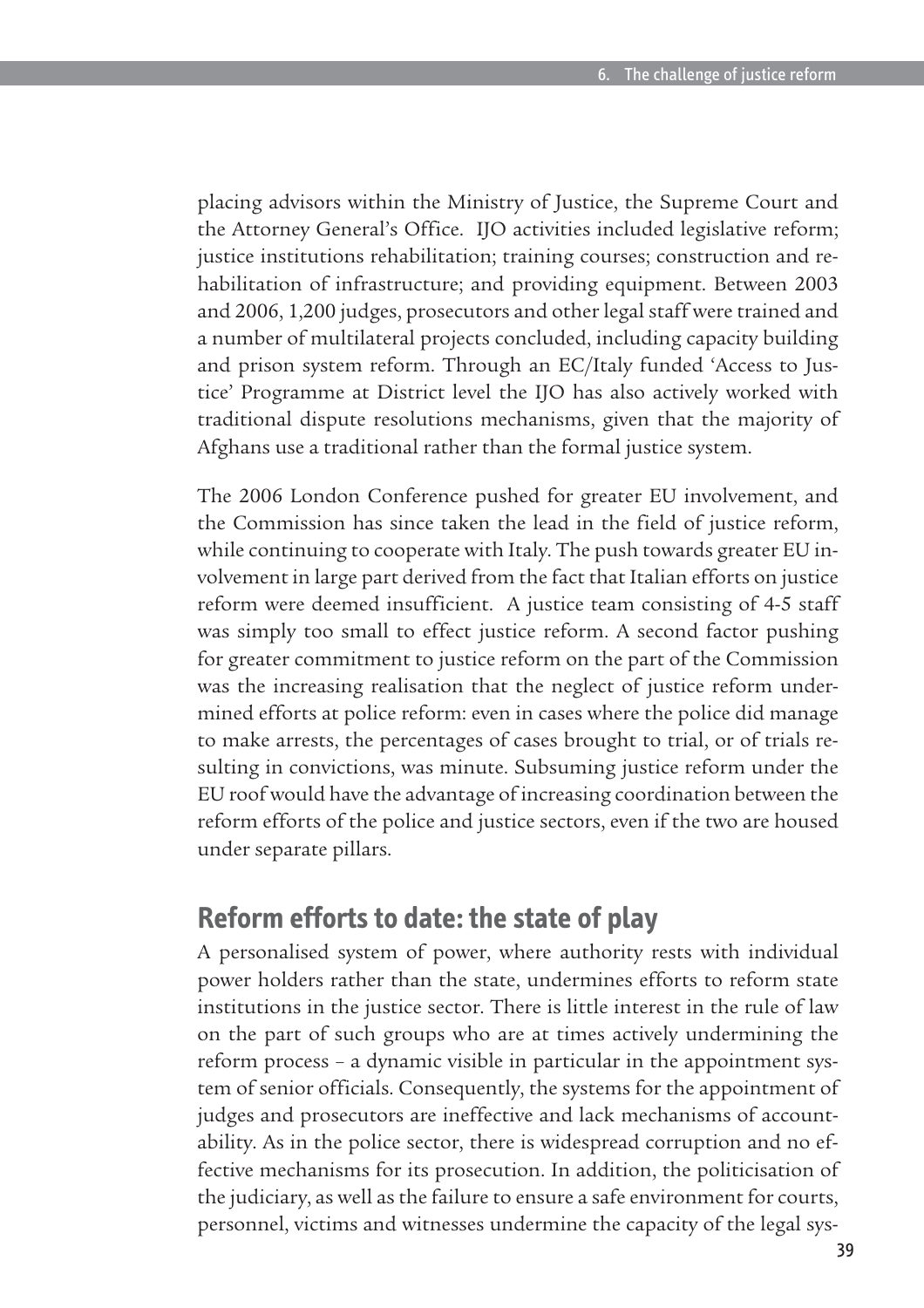<span id="page-41-0"></span>tem to act independently and/or impartially – and produce at best a low level of public trust in the justice institutions.

Most of the ongoing projects pursued by individual international actors beginning with the Bonn Process were not linked, nor were these actors aware of what other projects were running. As in the case of police reform, this has resulted in some overlap of efforts. Although the coordination of efforts has increased, the December 2006 Afghanistan Rule of Law Coordination Meeting in Dubai concluded that the overall approach to justice reform remained fragmented and *ad hoc.*66 The July 2007 Rome Conference was to reaffirm political commitment to the reform of the justice sector, and donors agreed to finalise a Justice Sector Strategy as well as to support high priority, short-term projects for the individual justice institution – these include strengthening institutional capacity; legal aid; and implementation capacity.67

With funds so far devoted to building infrastructure and to providing training, capacity building and institutional reform is thus moving into focus. Some reform has been taking place, with the Ministry of Justice drafting a law on salaries that raises the salary of judges so as to minimise asymmetries between the pay scales of the ANP and those of the judiciary. Other necessary institutional reforms include institutional reorganisation, establishing minimum standards of education and experience, and eradicating corruption.<sup>68</sup>

### **The role of the Commission**

The Commission has been involved in justice reform since the 2006 London Conference tasked the EU with justice reform. Coordination efforts further increased with the Rome Conference in July 2007, which started mechanisms of pooling resources and adjusting funding mechanisms. In

<sup>66.</sup> Afghanistan Rule of Law Coordination Meeting, 4-5 December, Dubai, 2006. Available at: http://www. rolafghanistan.esteri.it/NR/rdonlyres/319E9E4A-A7D1-4719-AD75-F1EC7ADE85A3/0/SOCDubaiMeeting\_Final\_DUBAIGIUSTIZIA.pdf.

<sup>67.</sup> Islamic Republic of Afghanistan Ministry of Justice, National Justice Programme, Rome Conference Follow-Up, January 2008. Available at: http://www.moj.af/?lang=en.

<sup>68.</sup> The JMCB Secretariat accordingly notes that 'the review and reform of oversight procedures relating to corruption, lack of due process and miscarriage of justice is proceeding slowly'; and that while 'a Commission of Legal Services has been established for the assessment of legal processes and a review of judges' salaries has been completed (…) the pay and grading reforms will need to be supported down the line'. JCMB VII Status Update, January 2008.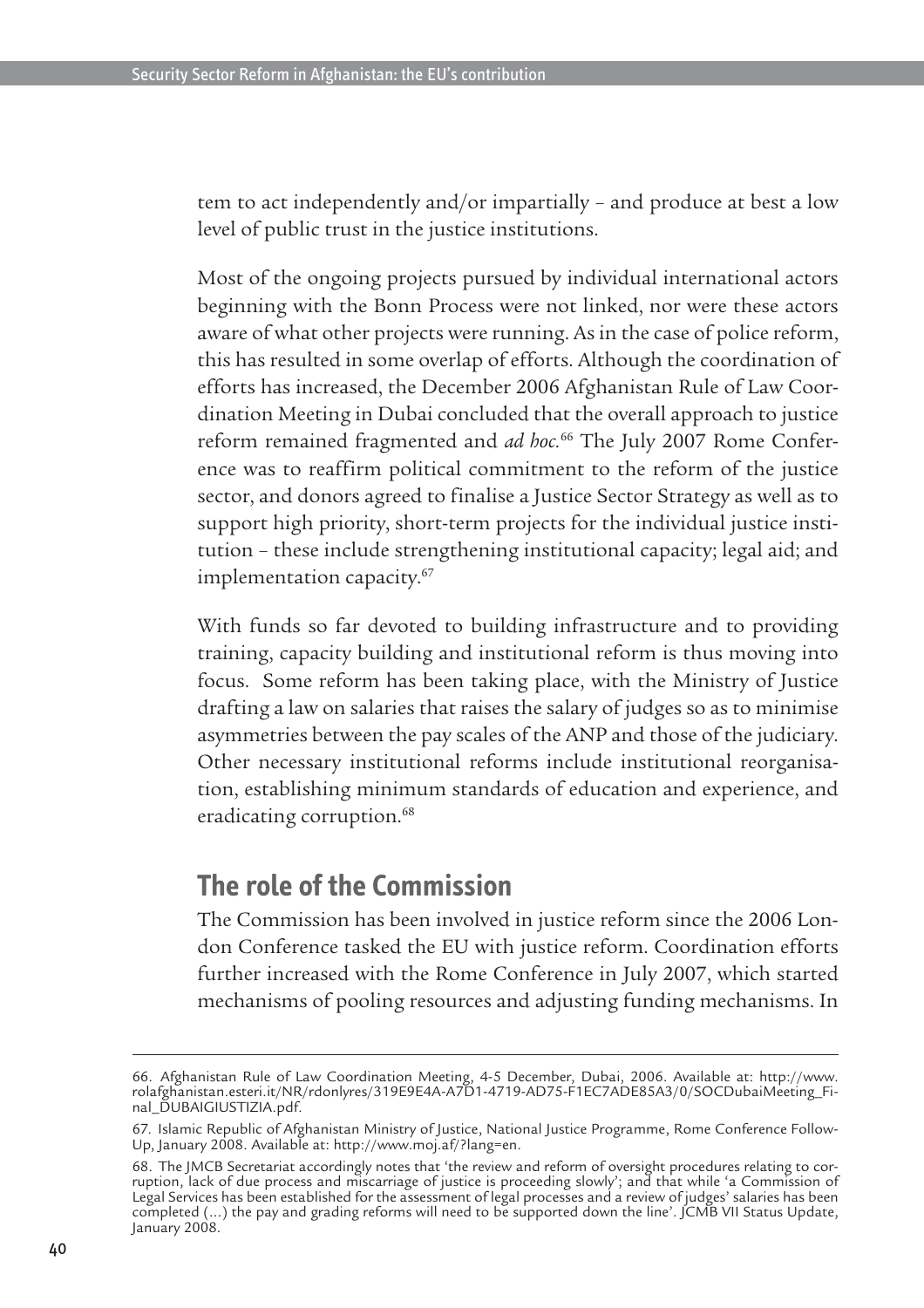preparation for an EC Justice programme a judiciary expert team was set up in 2007 – financed by the Instrument for Stability (IfS) – to support programme definition, management reform, and suggesting different models of legal aid for the Ministry of Justice (MoJ).<sup>69</sup> Additional areas of inquiry for the Commission are pay reform, equitable, merit-based recruitment, qualifications for appointment, promotions and transfer, a reform of court practices and the introduction of a professional code of ethics, including benchmarks that would allow measurements of improvement, such as the number of cases brought to court.<sup>70</sup> While the Commission implements its own programmes, it also has a clear mandate to coordinate activities with Member States.71

The Afghanistan programme adopted by the Commission, which will grow into a new justice programme until 2010, focuses its contributions on four areas. In addition to providing technical assistance, the Commission supports the multilateral Afghanistan Reconstruction Trust Fund (ARTF) justice project, the LOTFA for the salaries of the personnel of the Central Prison Department of the Ministry of Justice, and the UNDP 'access to Justice at district level' project.72 The Commission focuses on managing its own projects with a limited coordination function concerning Member States' projects and activities. Linkages between EUPOL and the Commission have been put in place. A Commission representative sits in on the IPCB, EUPOL staff includes justice and rule-of-law advisors, and working relations between the two are quite good, with regular exchanges taking place – both in the form of monthly meetings between EUPOL, the Commission and the EUSR as well as more informal exchanges.73 In addition to EUPOL, close coordination is also sought with other donors in the justice sector, although the Commission has not assumed a coordination function among international actors in the same way as EUPOL was mandated to do.

<sup>69. &#</sup>x27;State of Play as of 30 June 2008. Major Milestones towards reconstruction and peace building in Afghanistan', op. cit. in note 30.

<sup>70.</sup> Whereas former EUSR Vendrell pushed for establishing a quota of trials vs. arrests as a benchmark of efficiency, he was not successful in the benchmarks' implementation. However, raising the number of trials should be seen as a step in the right direction, as simply entering the trial phase is an achievement. Interview, Member State official, April 2008.

<sup>71.</sup> Interview, Commission official, December 2008.

<sup>72.</sup> See European Commission, Press Release, 'EU and Afghan Institutions joint efforts on justice reform in Afghanistan', 27 November 2008.

<sup>73.</sup> Interview with EUPOL staff, and EC official, December 2008.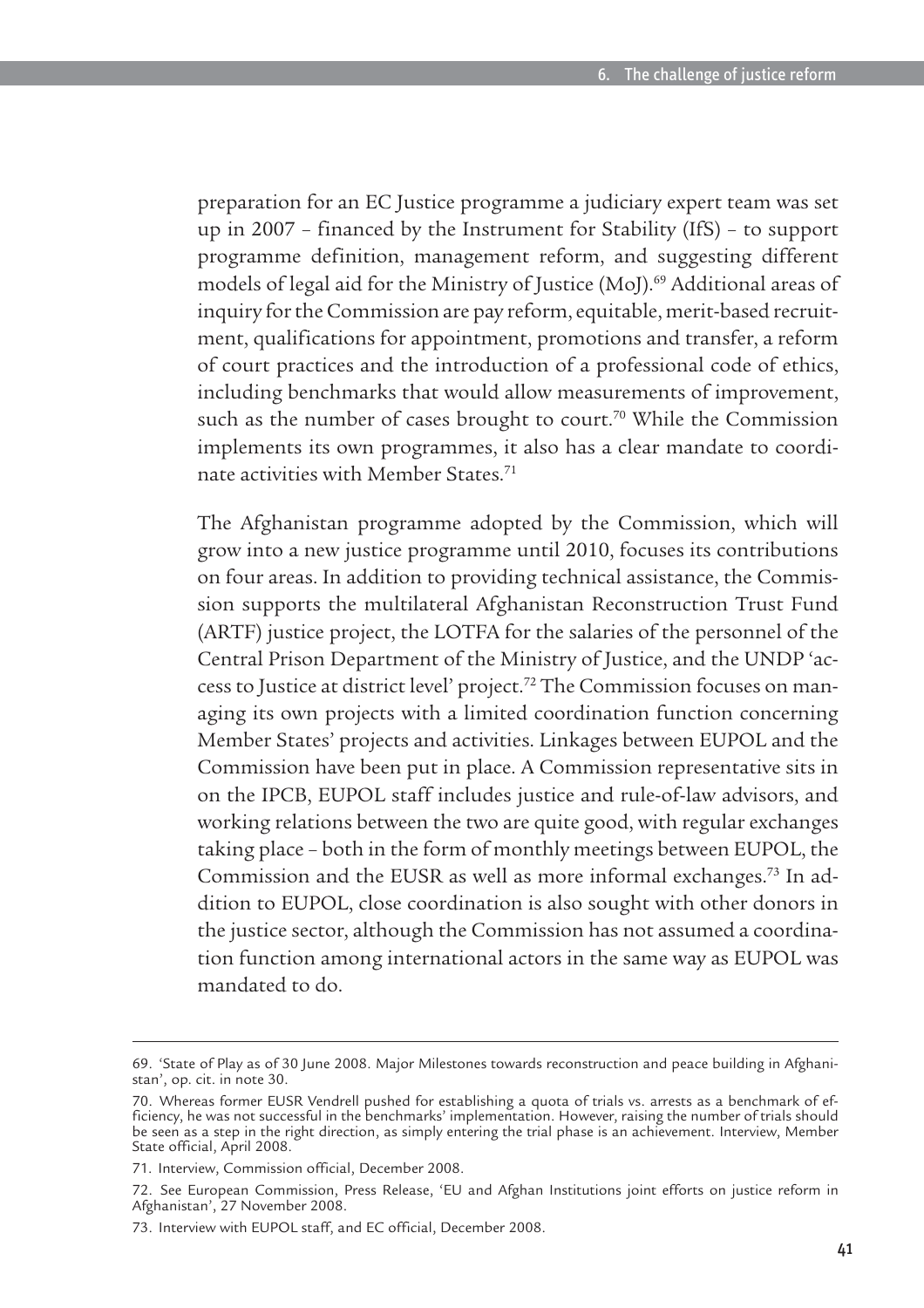a sa kacamatan ing Kabupatèn Kabupatèn Kabupatèn Kabupatèn Kabupatèn Kabupatèn Kabupatèn Kabupatèn Kabupatèn K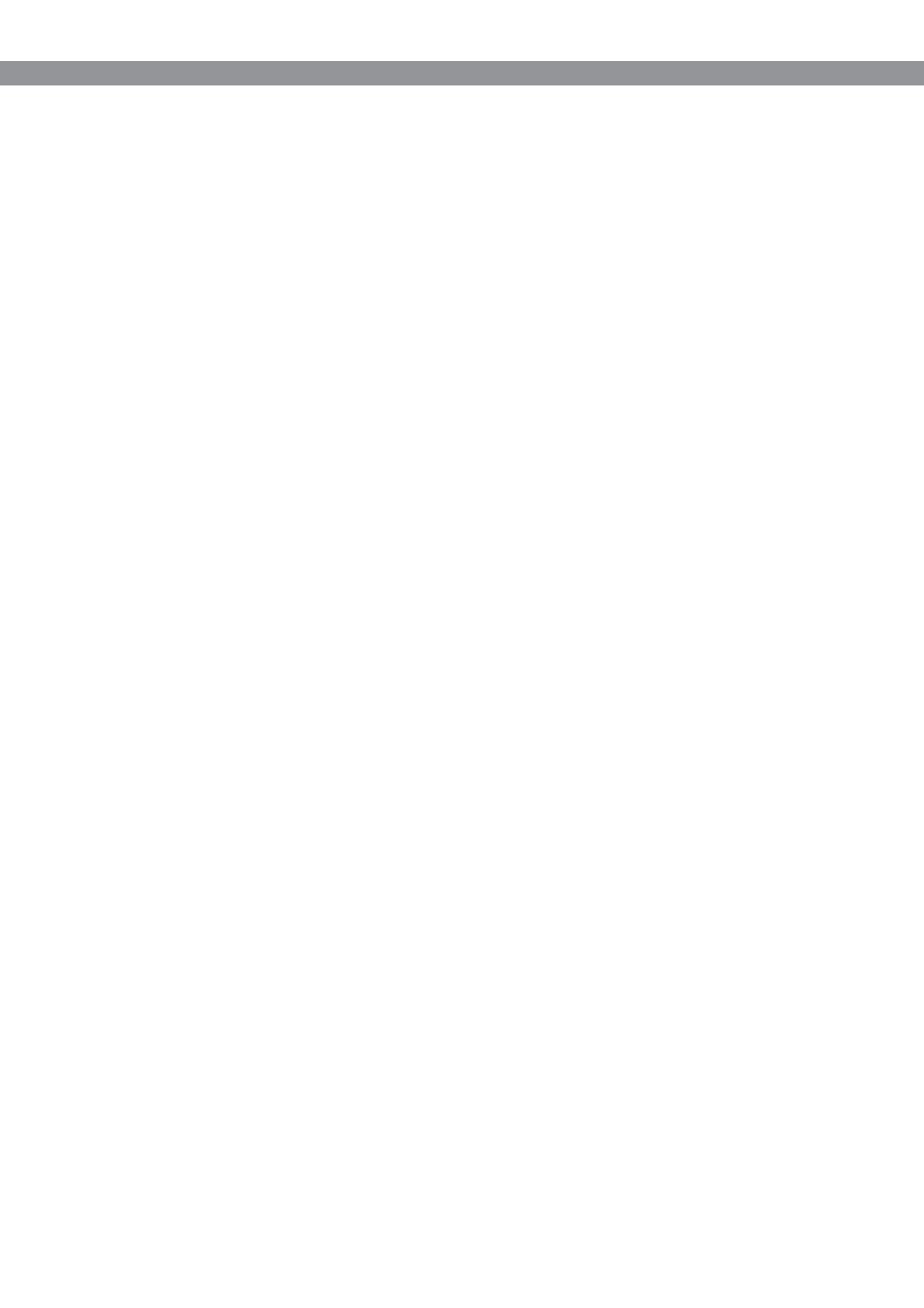## <span id="page-44-0"></span>**Conclusion**

The EU has made significant progress in increasing its overall political and operational role among international actors operating in Afghanistan. By subsuming individual Member States' police reform efforts under EUPOL Afghanistan, the EU is in a better position to coordinate and to target its policies. This is also important with a view to coordination with the US, who continues to outspend the EU collectively on police reform. With justice reform now overseen by the Commission (and receiving more overall attention), the linkages between the two sectors – police and justice – can be more effectively addressed.

While, however, EU engagement in SSR has become more holistic and better targeted since the September 2006 rule-of-law fact-finding mission, it suffers from a severe shortage in staff and other resources, and this puts the success of EU policies in Afghanistan at risk. Given the military, political and economic challenges facing Afghanistan – and the security implications this has for the EU but also the larger international community – the EU must urgently improve its performance in Afghanistan. In order to maximise its impact and to achieve its mission objectives, however, the EU must improve its approach to overall policy coordination and implementation with a view to shaping a comprehensive international strategy towards SSR in Afghanistan.

Improving coordination and mission effectiveness requires:

 Providing EUPOL with sufficient personnel, endowed with the necessary professional qualifications and undergoing targeted training.

EUPOL operates at mission strength far below its current authorisation limit. This underlines the difficulties facing the mission in attracting sufficient and appropriately trained personnel, as many of the advertised positions fail to attract applications from suitable staff. Member States therefore should increase their commitments both in terms of making available personnel in sufficient numbers but also with the appropriate skills.

2. Increasing Member State political and financial support for EUPOL Afghanistan.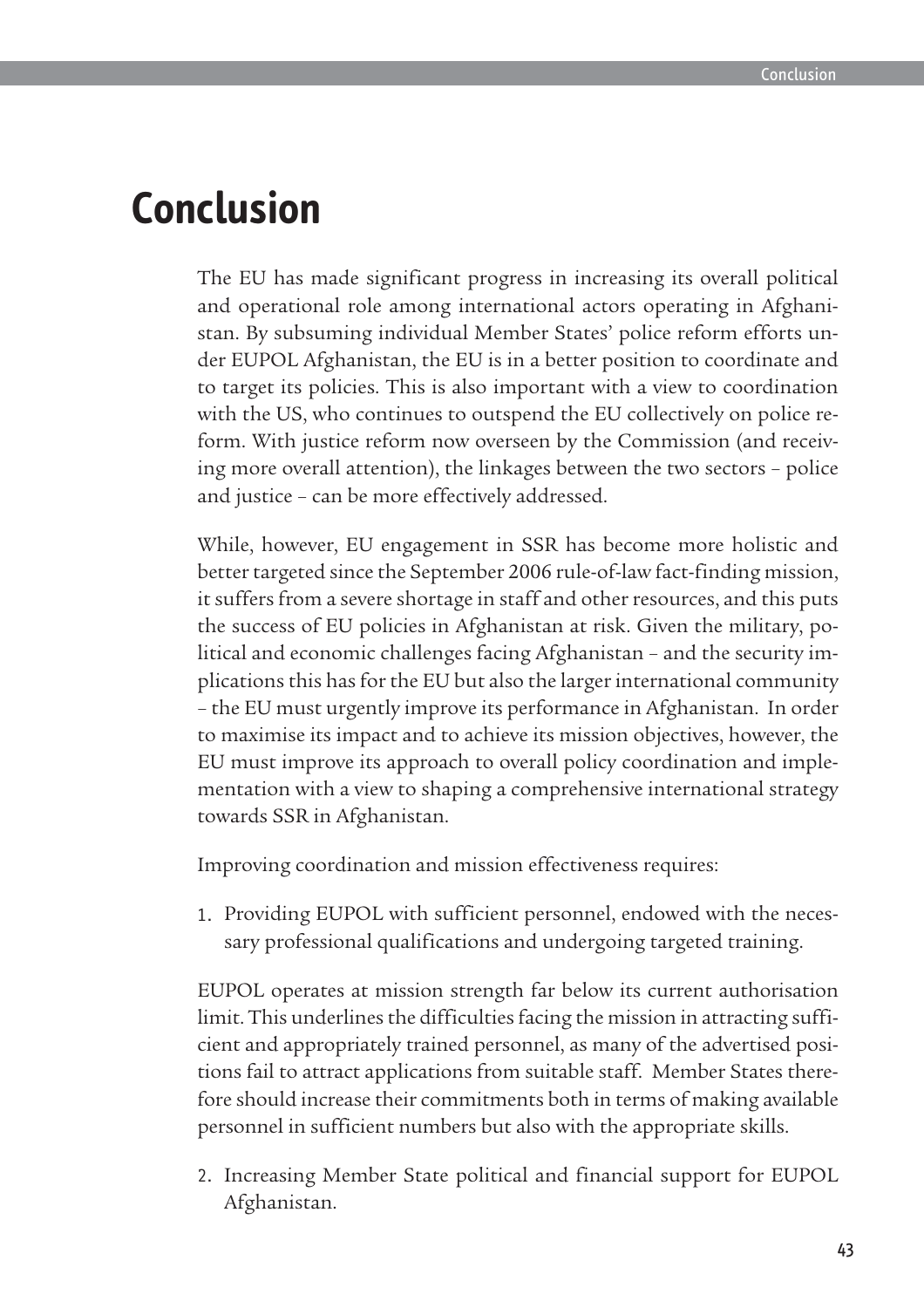Member States should increase their political as well as their financial support for the mission. This is important not only with a view to improving overall mission performance but also with respect to increasing EUPOL's (and, by extension, the EU's) political weight among other international actors engaged in police reform. Improving coordination among actors, and effective work on strategy development, requires support not just from Brussels institutions but also from Member States – without it, EUPOL will encounter difficulties in meeting its objectives.

3. Reforming and strengthening the work of the IPCB to provide a forum for coordination.

An emphasis on coordination is vital in ensuring that EUPOL can fulfil its task of working on strategy development and improving cohesion and coordination among international actors. The creation of the IPCB represents an important step in the right direction. Within the IPCB, the EU and its Member States should emphasise coordination of policy efforts and the formulation of strategic goals, and push for reform in order for the Board to fulfil these tasks.

 Coordinating EU instruments in the pursuit of joint positions in order to strengthen the EU's profile *vis-à-vis* other international actors, including the US.

The internal coordination of EU instruments must receive ongoing attention. A strengthened EUPOL mission and functioning external coordination mechanisms will allow the EU to strengthen its profile in police reform as well as broader aspects of SSR. But the effective coordination of EU instruments is a necessary precondition for the EU to effectively pursue its political objectives *vis-à-vis* other international actors, and to input the formulation of broader political strategies towards reforming Afghanistan's security sector.

Improving the overall commitment of the EU and the coordination between international actors and EU instruments is key to shaping an effective overall strategy towards SSR and post-conflict reconstruction in Afghanistan. Only by the EU and Member States acting in unison, and by developing a joint vision for SSR in Afghanistan with other interna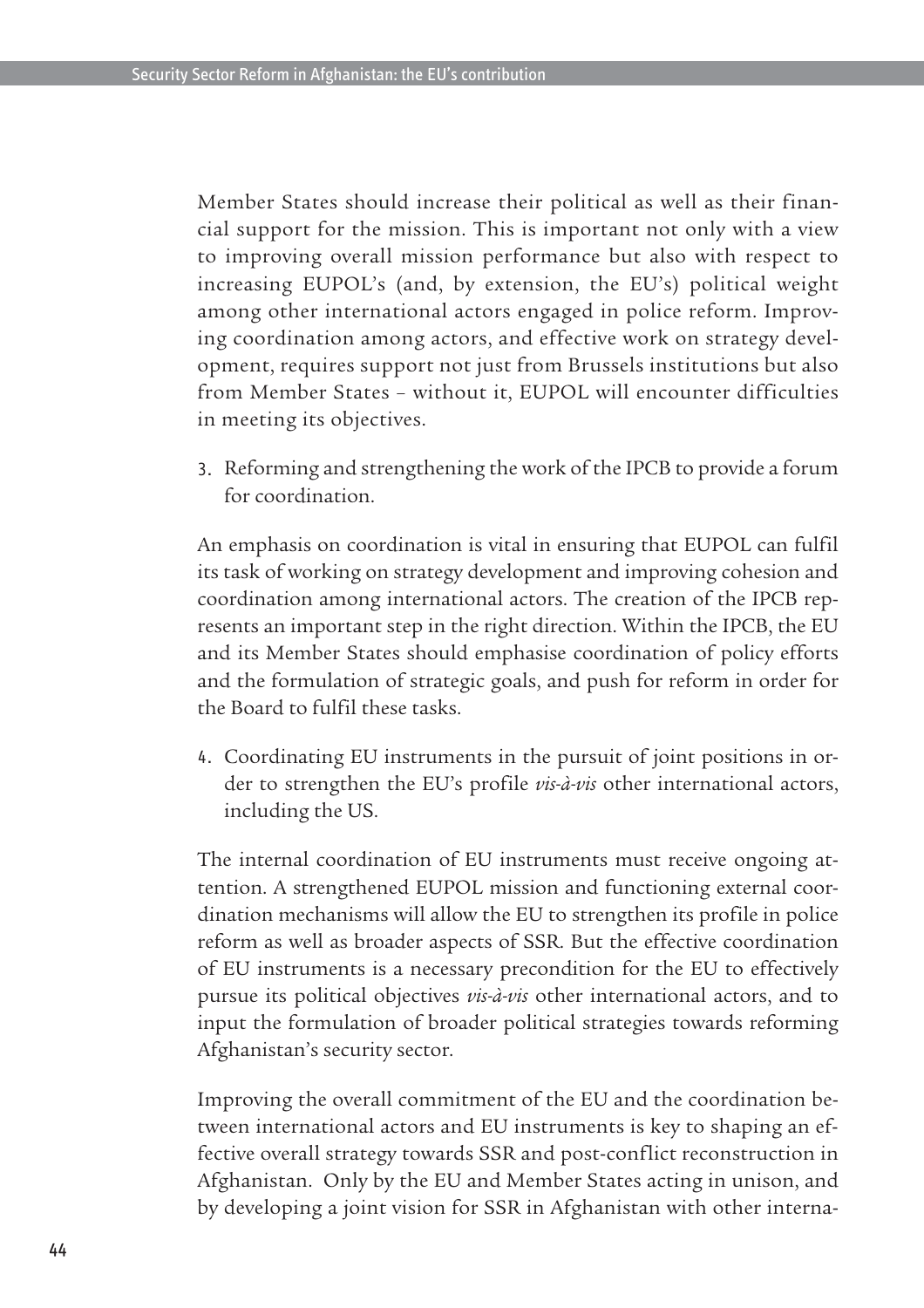tional actors and Afghan authorities, will the EU be able to fulfil the coordination role it claims for itself – and stand a chance of successfully carrying out police and justice reform in Afghanistan.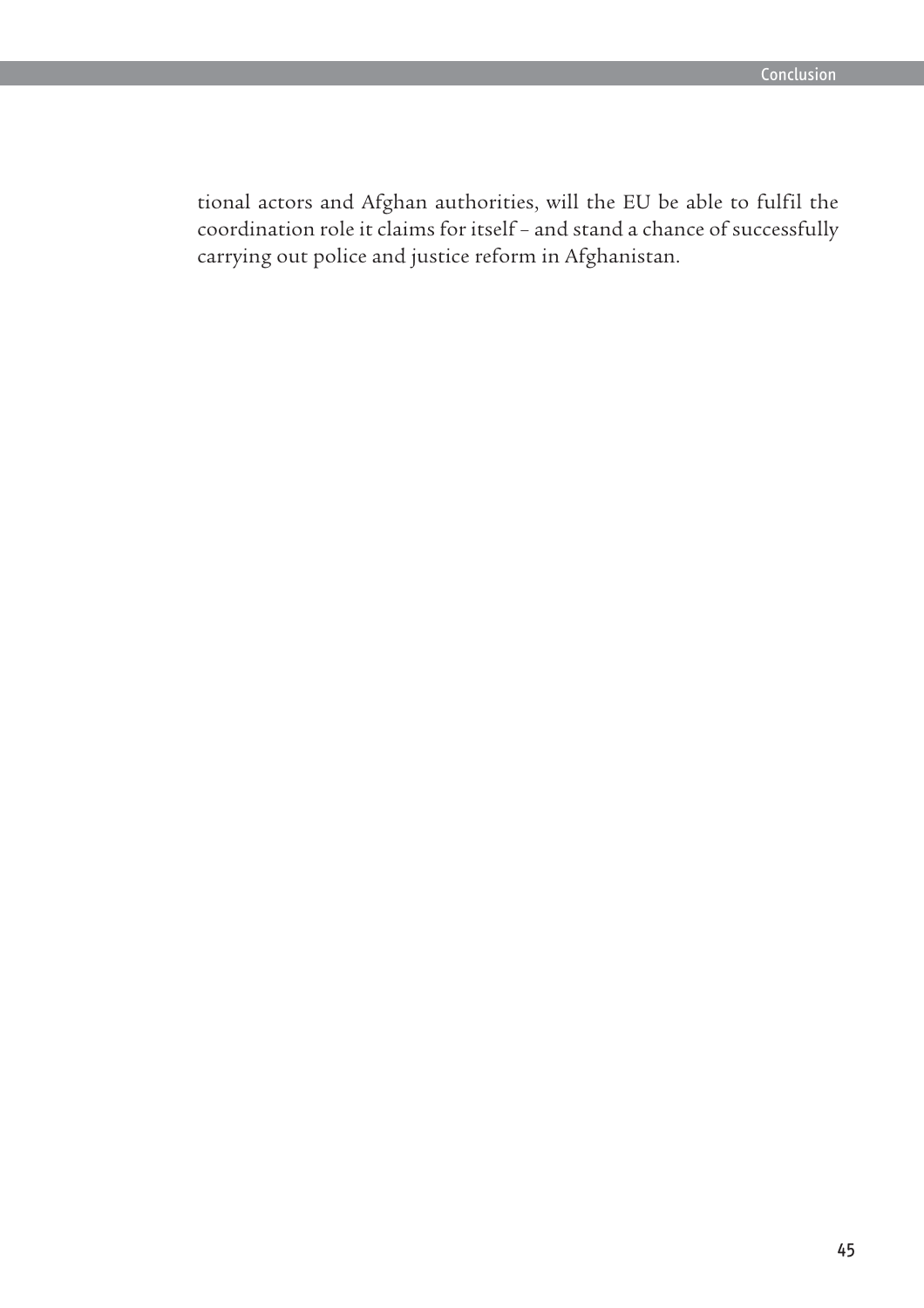a sa kacamatan ing Kabupatèn Kabupatèn Kabupatèn Kabupatèn Kabupatèn Kabupatèn Kabupatèn Kabupatèn Kabupatèn K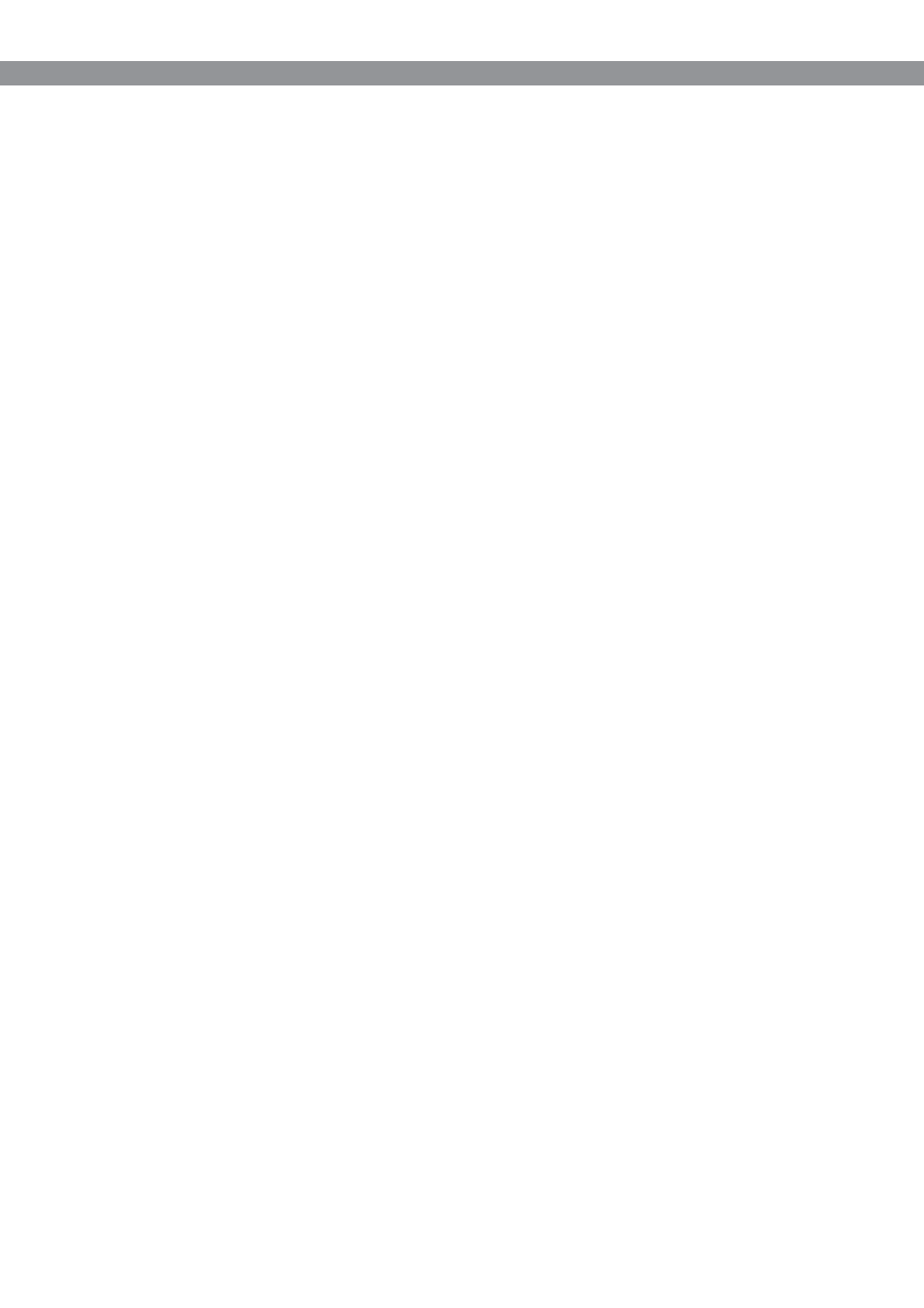## <span id="page-48-0"></span>**Annex**

## **Abbreviations**

| <b>ANA</b>   | Afghan National Army                                  |  |
|--------------|-------------------------------------------------------|--|
| <b>ANDS</b>  | Afghan National Development Strategy                  |  |
| ANP          | Afghan National Police                                |  |
| EC           | (i) European Commission (ii) European Community       |  |
| <b>ESDP</b>  | European Security and Defence Policy                  |  |
| <b>EUSR</b>  | EU Special Representative                             |  |
| <b>FDD</b>   | <b>Focused District Development</b>                   |  |
| <b>GDP</b>   | <b>Gross Domestic Product</b>                         |  |
| <b>GPPO</b>  | German Police Project Office                          |  |
| ICJ          | International Court of Justice                        |  |
| <b>IfS</b>   | Instrument for Stability                              |  |
| IJO          | Italian Justice Office                                |  |
| <b>IPCB</b>  | International Police Coordination Board               |  |
| <b>ISAF</b>  | International Security Assistance Force               |  |
| <b>JCMB</b>  | Joint Coordination and Monitoring Board               |  |
| <b>LOTFA</b> | Law and Order Trust Fund                              |  |
| <b>MOI</b>   | Ministry of the Interior                              |  |
| <b>NATO</b>  | North Atlantic Treaty Organisation                    |  |
| OECD         | Organisation for Economic Cooperation and Development |  |
| PRT          | Provincial Reconstruction Team                        |  |
| PSC          | Political and Security Committee                      |  |
| <b>SSR</b>   | Security Sector Reform                                |  |
| <b>UN</b>    | <b>United Nations</b>                                 |  |
| <b>UNAMA</b> | United Nations Assistance Mission to Afghanistan      |  |
| <b>UNDP</b>  | United Nations Development Programme                  |  |
| <b>USD</b>   | US dollars                                            |  |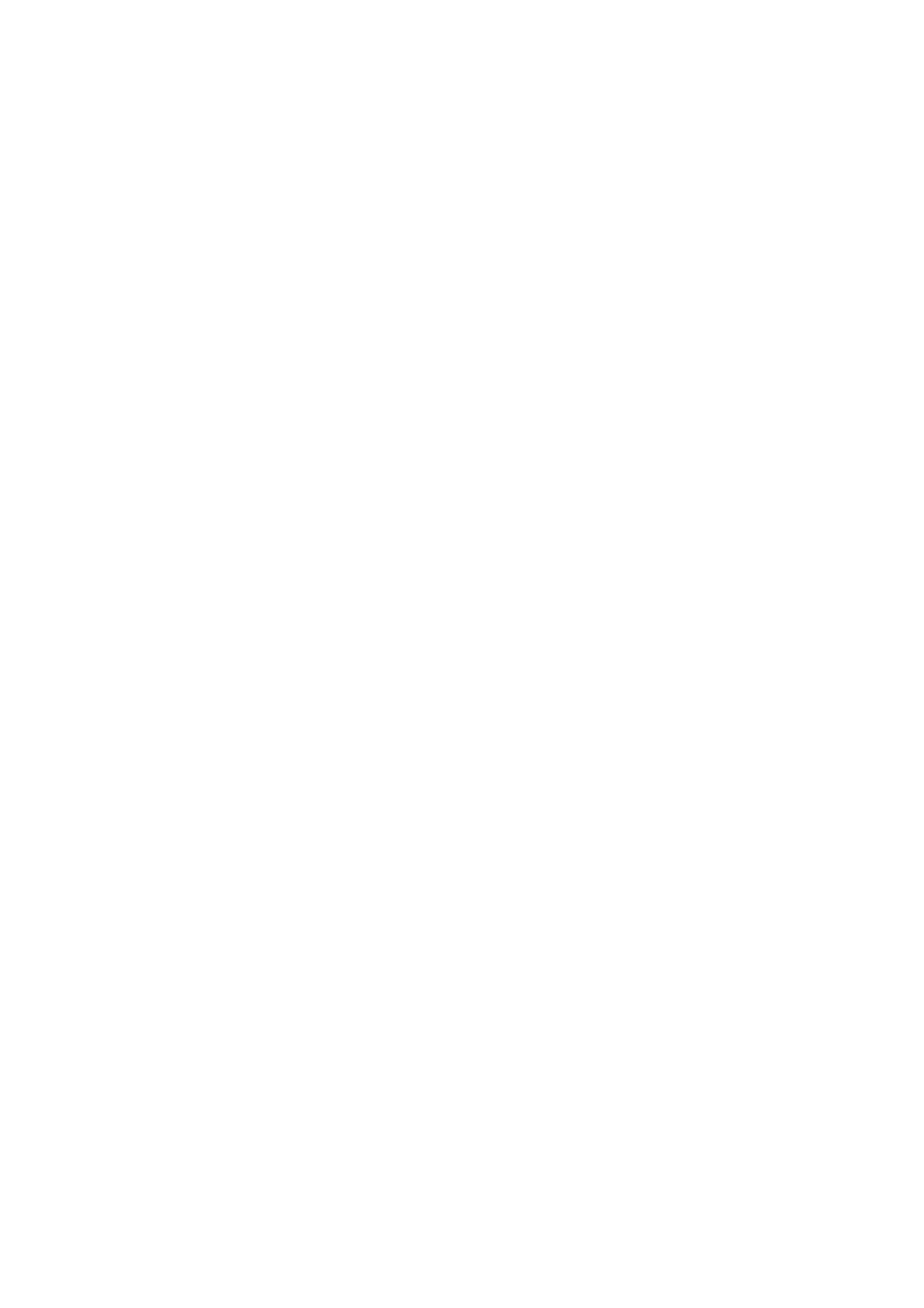### OCCASIONAL PAPERS

|                            | n <sup>o</sup> 77 Mar 2009 From Suez to Shanghai: The European Union and Eurasian maritime security<br>James Rogers                                                                                |
|----------------------------|----------------------------------------------------------------------------------------------------------------------------------------------------------------------------------------------------|
| nº 76 Feb 2009             | EU support to African security architecture: funding and training components<br>Nicoletta Pirozzi                                                                                                  |
| nº 75 Jan 2009             | Les conflits soudanais à l'horizon 2011 : scénarios<br>Jean-Baptiste Bouzard                                                                                                                       |
| nº 74 Dec 2008             | The EU, NATO and European Defence - A slow train coming<br>Asle Toje                                                                                                                               |
| nº 73 Nov 2008             | Nécessité et difficultés d'une coopération de sécurité et<br>de défense entre l'Europe et l'Amérique latine<br>Alfredo G.A. Valladão                                                               |
| n <sup>o</sup> 72 Sep 2008 | EU-UN cooperation in military crisis management:<br>the experience of EUFOR RD Congo in 2006<br>Claudia Major                                                                                      |
| nº 71 Jul 2008             | 2007 : Les enjeux des élections législatives en Algérie et au Maroc<br>Luis Martinez                                                                                                               |
| n° 70 Dec 2007             | The EU and Georgia: time perspectives in conflict resolution<br><b>Bruno Coppieters</b>                                                                                                            |
| n <sup>o</sup> 69 Oct 2007 | Lessons learned from European defence equipment programmes<br>Jean-Pierre Darnis, Giovanni Gasparini, Christoph Grams, Daniel Keohane,<br>Fabio Liberti, Jean-Pierre Maulny and May-Britt Stumbaum |
| n° 68 Sep 2007             | Relations in the Russia-Ukraine-EU triangle: 'zero-sum game' or not?<br>Vsevolod Samokhvalov                                                                                                       |
| $n^{\circ}$ 67 Jul 2007    | Crisis in Turkey: just another bump on the road to Europe?<br><b>Walter Posch</b>                                                                                                                  |
| n <sup>o</sup> 66 Feb 2007 | Beyond international trusteeship: EU peacebuilding<br>in Bosnia and Herzegovina<br>Stefano Recchia                                                                                                 |
|                            | nº 65 Nov 2006 Entre Balkans et Orient: l'approche roumaine de la PESC<br>Gheorghe Ciascai                                                                                                         |
| n <sup>o</sup> 64 Oct 2006 | The evolution of the EU-China relationship:<br>from constructive engagement to strategic partnership<br>Nicola Casarini                                                                            |
| n <sup>o</sup> 63 Mar 2006 | Security by proxy? The EU and (sub-)regional organisations:<br>the case of ECOWAS<br><b>Bastien Nivet</b>                                                                                          |
| $n^{\circ}$ 62 Feb 2006    | The Baltics: from nation states to member states<br>Kestutis Paulauskas                                                                                                                            |

All Occasional Papers can be accessed via the Institute's website: **www.iss.europa.eu**